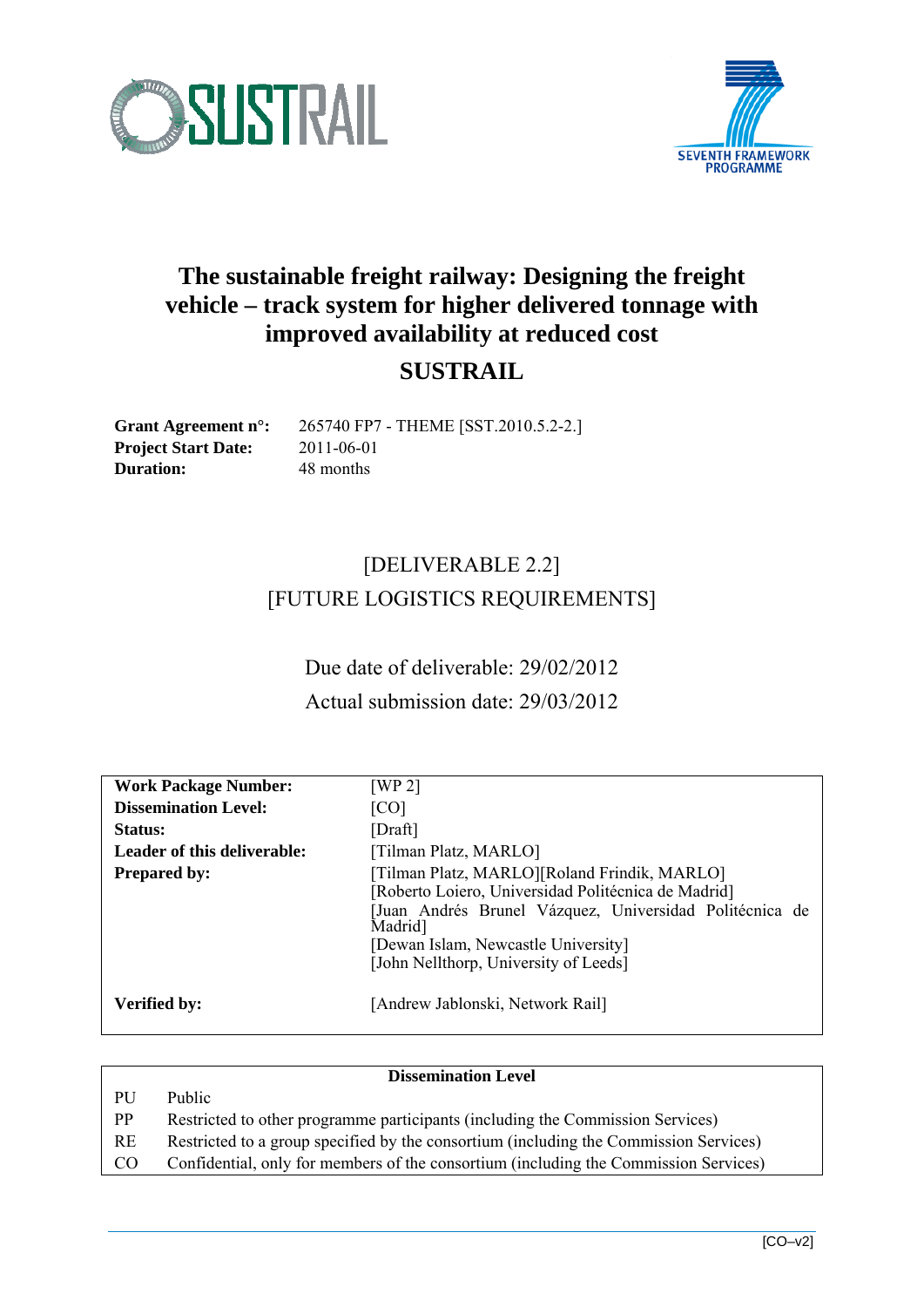

| <b>Document History</b>                                     |                    |                                                                                                                                              |                                                                                                                                                                     |  |  |  |  |
|-------------------------------------------------------------|--------------------|----------------------------------------------------------------------------------------------------------------------------------------------|---------------------------------------------------------------------------------------------------------------------------------------------------------------------|--|--|--|--|
| <b>Version</b>                                              | Date               | Author/s                                                                                                                                     | <b>Description</b>                                                                                                                                                  |  |  |  |  |
| $\lceil v \cdot 1 \rceil$                                   | $[2011 - 09 - 12]$ | [Tilman Platz]                                                                                                                               | [Working document]<br>to<br>specify the input of the<br>partners]                                                                                                   |  |  |  |  |
| $\lceil v2a \rceil$                                         | $[2011 - 12 - 15]$ | [Tilman Platz, Roberto Loiero]                                                                                                               | [First<br>drafting<br>on<br>Bulgarian and UK routes,<br>introduction to Chapter 2]                                                                                  |  |  |  |  |
| $\lceil v2b \rceil$                                         | $[2012-01-17]$     | [Tilman Platz, revision by John<br>Nellthorp]                                                                                                | [Logistics trends, future]<br>freight flows in UK and<br>Bulgaria, first review]                                                                                    |  |  |  |  |
| [v2c]                                                       | $[2012-01-18]$     | Islam,<br>[Tilman<br>Platz,<br>Dewan<br>revision by Roland Frindik]                                                                          | [First drafting on Spanish]<br>route,<br>information<br>on<br>freight logistics based on<br>previous EC projects]                                                   |  |  |  |  |
| [v2d]                                                       | $[2012-01-24]$     | [Roberto Loiero,<br>Andrés<br>Juan<br>Brunel Vázquez, Dewan Islam,<br>Tilman Platz, revision by Juan de<br>Dios Sanz Bobi, Andrew Jablonski] | [Draft on current freight<br>flows<br>along<br>the<br>Mediterranean<br>corridor.<br>introduction text to draft<br>deliverable,<br>additional<br>facts on UK routes] |  |  |  |  |
| [v2e]                                                       | $[2012-02-20]$     | [Tilman Platz, revision by Ulla<br>Juntti]                                                                                                   | [Freight]<br>operator's<br>additional<br>perspective,<br>information<br>the<br>on<br>Bulgarian route]                                                               |  |  |  |  |
| $\lceil v2f \rceil$                                         | $[2012 - 02 - 24]$ | [Tilman Platz]                                                                                                                               | additional<br>[Annex,<br>information<br>the<br>on<br>Bulgarian route]                                                                                               |  |  |  |  |
| [v2g]                                                       | $[2012 - 02 - 29]$ | [Tilman Platz, revision by Roland<br>Frindik]                                                                                                | [Physical requirements on<br>rail vehicle characteristics]                                                                                                          |  |  |  |  |
| $\lceil v2h \rceil$                                         | $[2012-03-06]$     | [Roland Frindik]                                                                                                                             | [Alterations on current and<br>freight<br>future<br>flows,<br>revision]                                                                                             |  |  |  |  |
| $\lceil v2i \rceil$                                         | $[2012-03-07]$     | [John Nellthorp, Tilman Platz]                                                                                                               | [EU and national freight<br>market trends, workshop<br>outcome, editorial work]                                                                                     |  |  |  |  |
| [Draft<br>Deliverable<br>D <sub>2.2</sub> -V <sub>1</sub> ] | $[2012-03-08]$     | [John Nellthorp, Tilman Platz]                                                                                                               | [Conclusions,<br>editorial<br>changes]                                                                                                                              |  |  |  |  |
| [Draft]<br>Deliverable<br>D2.2-V2]                          | $[2012-03-29]$     | [John Nellthorp, Tilman Platz]                                                                                                               | [Changes]<br>based<br>upon<br>review comments, editorial<br>changes, minor alterations]                                                                             |  |  |  |  |

#### **Disclaimer**

The information in this document is provided as is and no guarantee or warranty is given that the information is fit for any particular purpose. The user thereof uses the information at its sole risk and liability.

The document reflects only the author's views and the Community is not liable for any use that may be made of the information contained therein.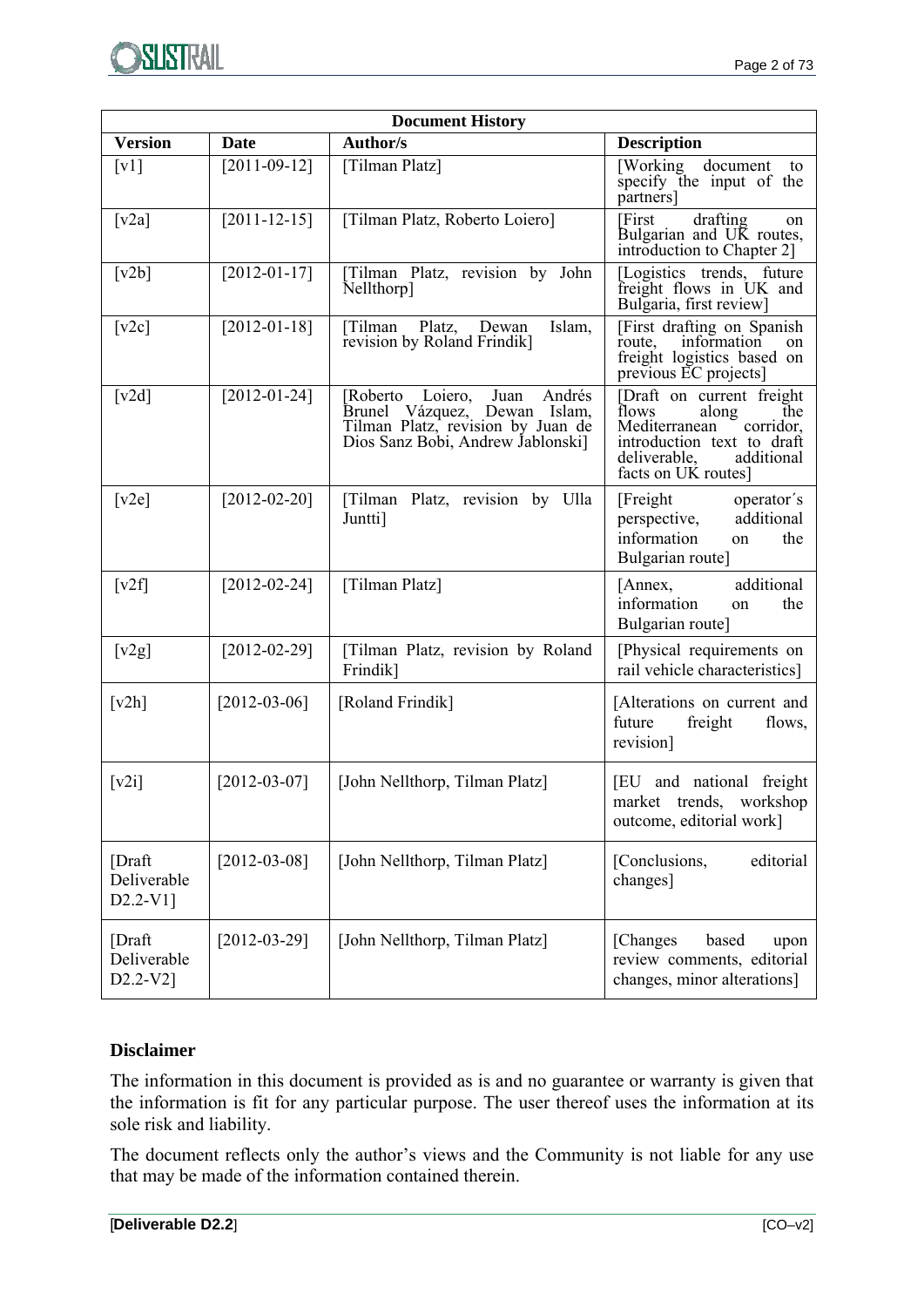## **Table of contents**

| 2. EUROPEAN FREIGHT MARKET DEVELOPMENT AND CHARACTERISTICS 9 |  |
|--------------------------------------------------------------|--|
|                                                              |  |
|                                                              |  |
|                                                              |  |
|                                                              |  |
|                                                              |  |
|                                                              |  |
|                                                              |  |
|                                                              |  |
|                                                              |  |
|                                                              |  |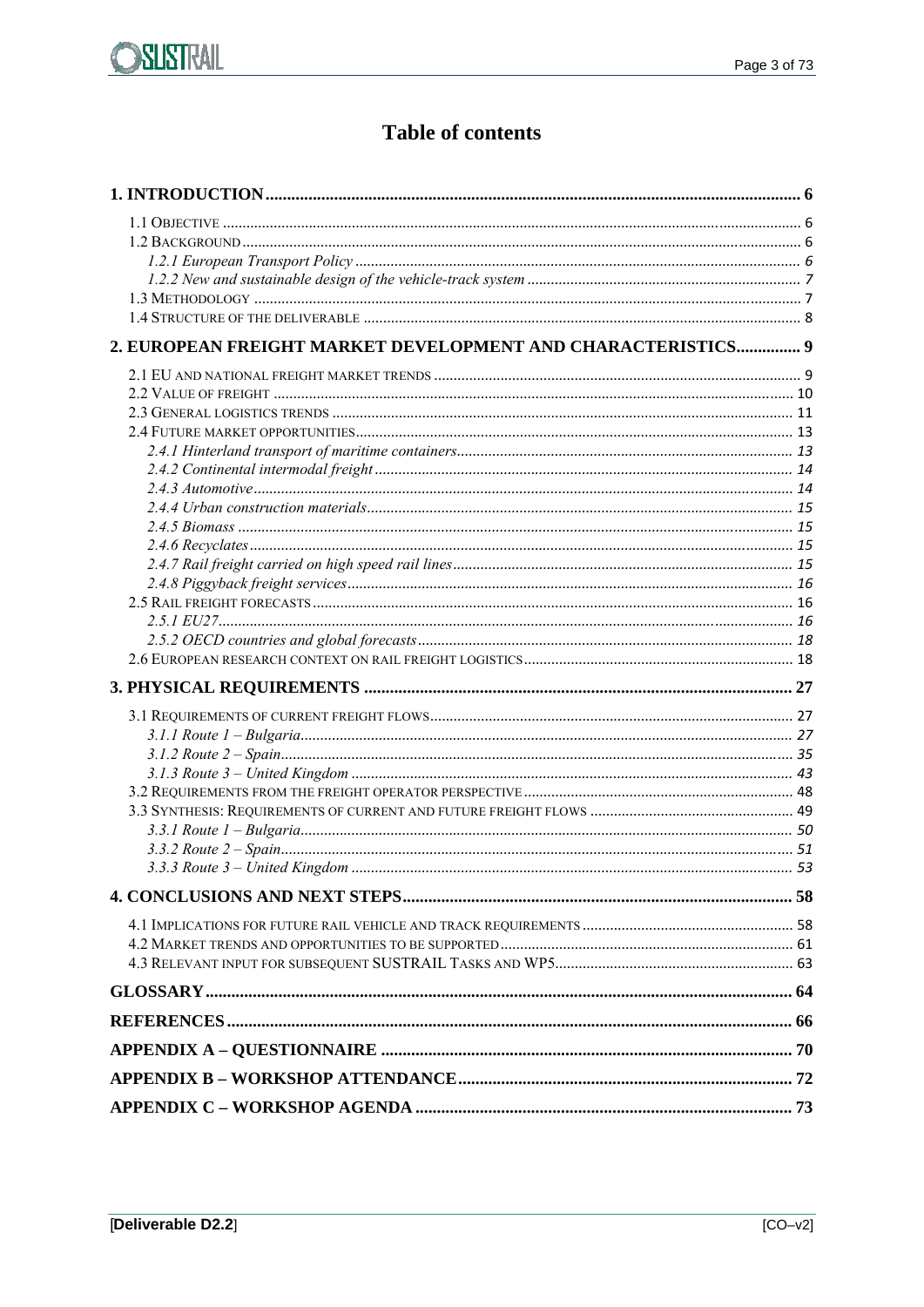

# **List of Figures**

| FIGURE 2.1: EU AND NATIONAL FREIGHT FLOWS SINCE 1990 (DATA SOURCES: EUROPEAN COMMISSION, 2010,     |  |
|----------------------------------------------------------------------------------------------------|--|
|                                                                                                    |  |
|                                                                                                    |  |
| FIGURE 2.3: EU27 FREIGHT FORECASTS 2005-2050, TRANSVISIONS SCENARIOS (PETERSEN, 2009) 17           |  |
| FIGURE 2.4: EU27 FREIGHT FORECASTS BY GEOGRAPHICAL ORGIN-DESTINATION, 2005-2050, BASELINE SCENARIO |  |
|                                                                                                    |  |
|                                                                                                    |  |
|                                                                                                    |  |
|                                                                                                    |  |
|                                                                                                    |  |
|                                                                                                    |  |
|                                                                                                    |  |
|                                                                                                    |  |
|                                                                                                    |  |
| FIGURE 3.9: MODAL SPLIT OF INLAND FREIGHT TRANSPORT IN SPAIN, 2008. (MT X KM) (MINISTERIO DEL      |  |
|                                                                                                    |  |
| FIGURE 3.10: RAIL FREIGHT TRANSPORT PERFORMANCE OF RENFE (MILL. TON-KM) (MINISTERIO DEL FOMENTO,   |  |
|                                                                                                    |  |
| FIGURE 3.11: UK RAIL FREIGHT TRANSPORT PERFORMANCE (WORONIUK ET AL., 2011, P. 16, BASED ON DATA    |  |
|                                                                                                    |  |
| FIGURE 3.12: UK INTERMODAL RAIL FREIGHT TRANSPORT PERFORMANCE (WORONIUK ET AL., 2011, P. 17, BASED |  |
|                                                                                                    |  |
| FIGURE 3.13: LINE SPEED VERSUS FREIGHT TRAIN SPEED LIMITS (SOURCE: OWN ANALYSIS OF NETWORK RAIL    |  |
|                                                                                                    |  |
|                                                                                                    |  |
| FIGURE 3.15: PREDICTION FOR FREIGHT RAILWAY TRANSPORTATION IN SPAIN (MINISTERIO DEL FOMENTO, 2010) |  |
|                                                                                                    |  |
| FIGURE 3.16: GOODS STRUCTURE IN UK RAIL FREIGHT, BASED UPON TRANSPORT PERFORMANCE (SOURCE: OFFICE  |  |
|                                                                                                    |  |
|                                                                                                    |  |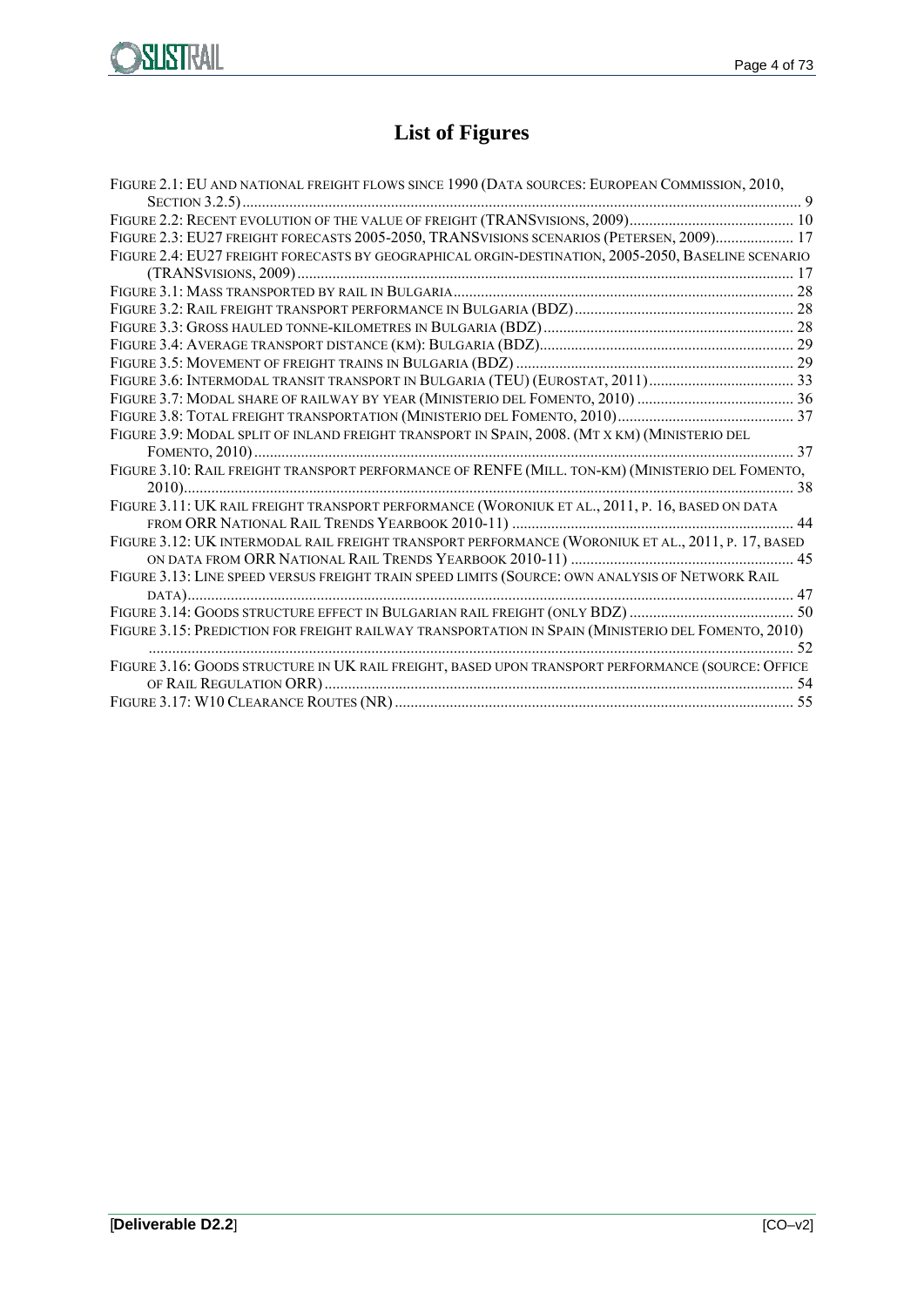



## **List of Tables**

| TABLE 2.1: VALUE OF RAIL FREIGHT BY COMMODITY (SOURCES: NETWORK RAIL/RAIL FREIGHT OPERATIONS'      |  |
|----------------------------------------------------------------------------------------------------|--|
|                                                                                                    |  |
|                                                                                                    |  |
|                                                                                                    |  |
| TABLE 2.4: EU27 RAIL FREIGHT FORECASTS, 2005&2050 MARKET SHARE (TRANSVISIONS, 2009) 18             |  |
| TABLE 2.5: MOST IMPORTANT COUNTRIES/REGIONS WHERE TRANSPORT OF SELECTED GOODS TAKES PLACE (BASED   |  |
|                                                                                                    |  |
| TABLE 2.6: SHARE OF DISTANCE CLASSES (IN KM) PER TYPE OF LDHV GOODS (BASED ON ESTIMATED TONNAGE    |  |
|                                                                                                    |  |
|                                                                                                    |  |
|                                                                                                    |  |
|                                                                                                    |  |
|                                                                                                    |  |
|                                                                                                    |  |
| TABLE 3.5: TARRAGONA-VANDELLÓS SECTION CHARACTERISTICS. SOURCES (INECO-ADIF, 2011) (ADIF, 2011) 40 |  |
| TABLE 3.6: VANDELLÓS-CASTELLÓN SECTION CHARACTERISTICS. SOURCES (INECO-ADIF, 2011) (ADIF, 2011) 40 |  |
| TABLE 3.7: CASTELLÓN-VALENCIA SECTION CHARACTERISTICS. SOURCES (INECO-ADIF, 2011) (ADIF, 2011)  41 |  |
| TABLE 3.8: TARRAGONA - VALENCIA FREIGHT TRAINS PER DAY (WORONIUK ET AL., 2011)  42                 |  |
|                                                                                                    |  |
|                                                                                                    |  |
| TABLE 3.11: MAIN TYPES OF INTERMODAL PLATFORM WAGONS USED ON THE BRITISH NETWORK (MDS              |  |
|                                                                                                    |  |
| TABLE 3.12: RAIL FREIGHT FORECASTS BY COMMODITY, GB, 2006-30 (MDS TRANSMODAL, 2007B) 57            |  |
| 59. TABLE 4.1: SYSTEM TRENDS AND OPPORTUNITIES FOR SUSTAINABLE AND COMPETITIVE RAIL FREIGHT        |  |
|                                                                                                    |  |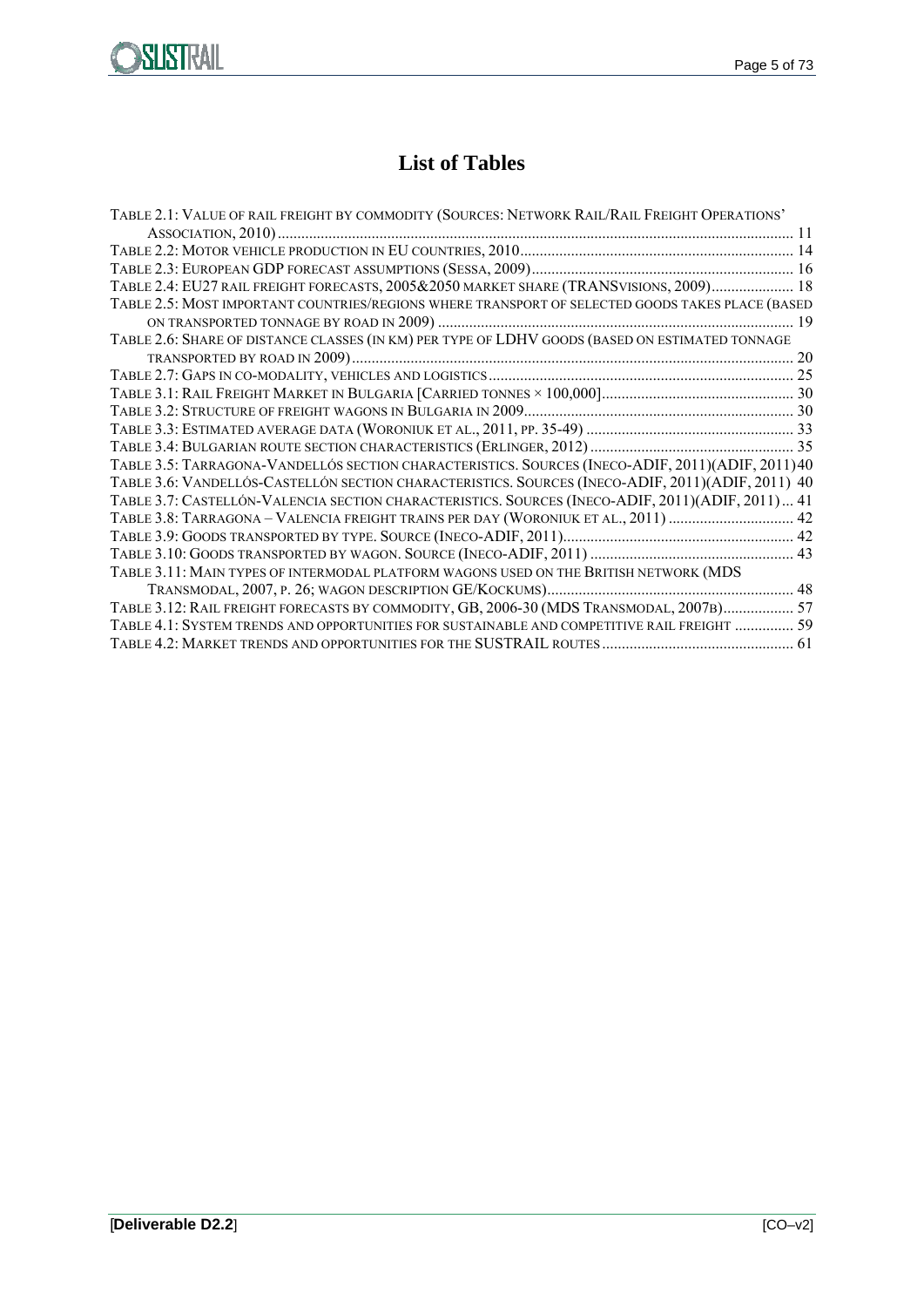

## **1. INTRODUCTION**

The SUSTRAIL Deliverable D2.2 was produced by MARLO and received contributions from the following members of the consortium:

- Network Rail (NR)
- University of Newcastle (UNEW)
- Universidad Politécnica de Madrid (UPM)
- University of Leeds (UNILEEDS)

This document should be referenced as:

"Platz et al. (2012), *Future Logistics Requirements – Draft Deliverable D2.2.* SUSTRAIL Project (The sustainable freight railway: Designing the freight vehicle – track system for higher delivered tonnage with improved availability at reduced cost), EC FP7 3rd Call Project SST.2010.5.2.2."

## 1.1 Objective

The objectives of this task can be summarised in two main points:

- To define the requirements of the freight flows that are currently operating on the line;
- To define the future flows that can be converted in new opportunities (for the selected route as well as for the European network in general).

### 1.2 Background

SUSTRAIL will be developing infrastructure and freight vehicle modifications to enable higher delivered tonnage, whether through higher axle loads or higher speed operation. During this development, it is important to be aware of the current and future logistics requirements that may have an impact.

#### **1.2.1 European Transport Policy**

[**Deliverable D2.2**] [CO–v2] The European Union (EU), composed of currently 27 countries, has evolved from a simple economic union into an organisation spanning many areas such as transport. Due to the abolition of border controls both the movements of freight and passenger are free from many restrictions that were faced before. There are some regulatory and technical restrictions, for example, in rail freight transport driver certification and acceptance by member countries, driver language, different power sources, electric versus diesel engine locomotive, etc. These problems originated from the fact that the national rail networks of the individual European countries and their services were developed to serve primarily within the national boundary. The European Commission (EC) has been part-funding for research and development projects (such as RETRACK, CREAM, REORIENT, SPECTRUM, SUSTRAIL) through its Framework programme (in particular 6 and 7) to identify these problems and then to harmonise/rectify them so that a truly Europe wide transport system can run effectively and efficiently. For example the RETRACK project was part-funded to research, develop and demonstrate a commercial rail freight service run by new entrants on the East West corridor of Rotterdam to Constanza (RETRACK, 2012). After the completion of the research and development phase, the RETRACK consortium successfully conducted its pilot rail freight operation (run by new entrants) from February 2010 to February 2012 and the service is expected to continue beyond the RETRACK funding period. Also the Commission has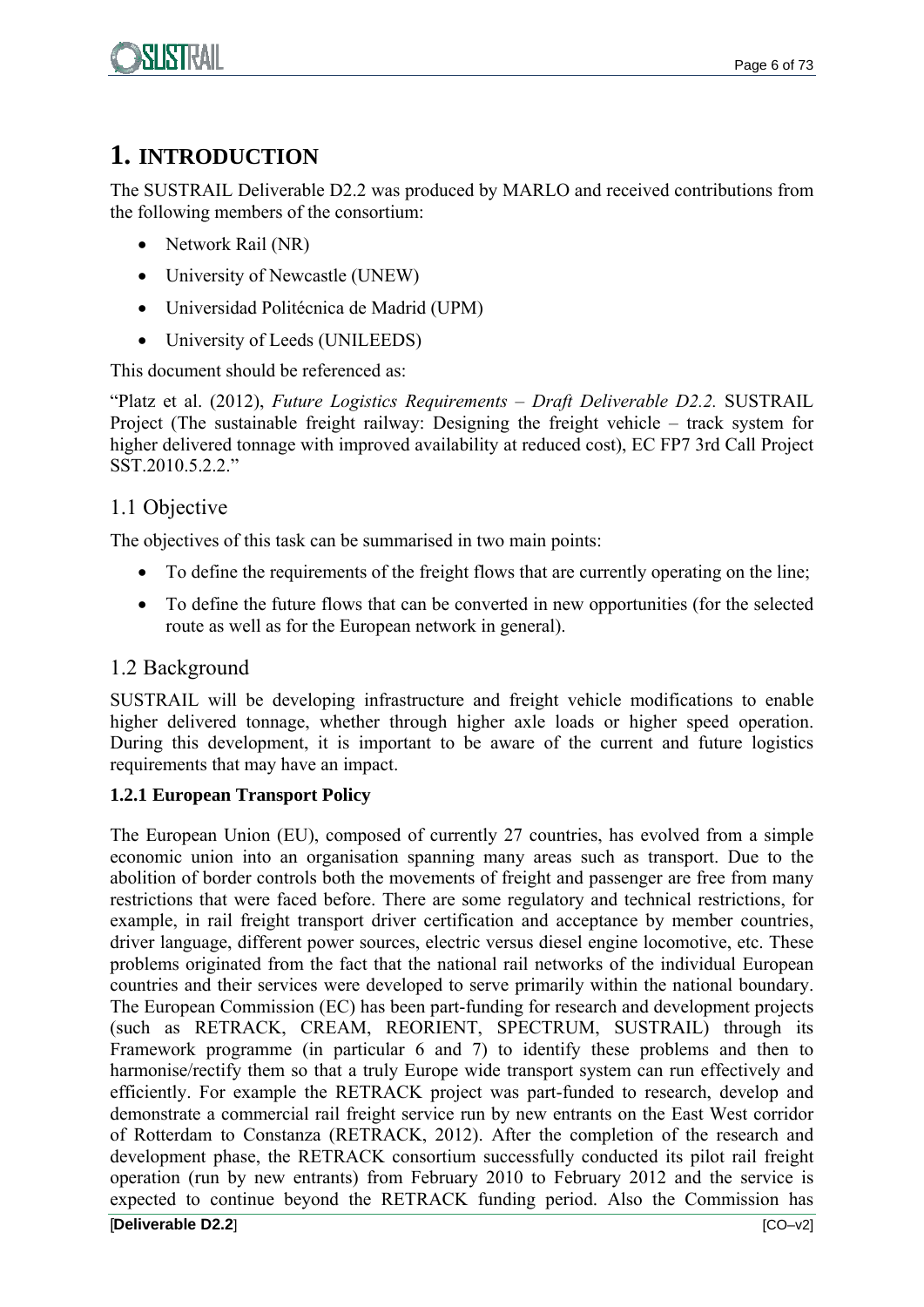established the European Railway Agency (ERA, 2012) to help create an integrated railway area by reinforcing safety and interoperability. The Agency acts as the system authority for the European Rail Traffic Management System (ERTMS) project, which has been set up to create unique signalling standards throughout Europe. The Commission also adopted many policy documents, notably the 2001 Transport White Paper: 'European transport policy for 2010: time to decide'; the mid-term review of the White Paper 2001: the 2006 Communication : Keep Europe moving – sustainable mobility for our continent; and recently adopted the Transport White Paper in 2011: 'Roadmap to a Single European Transport Area – Towards a competitive and resource efficient transport system', incorporating the key reviews, daughter documents and policies in between. One of the main focuses of the White Paper 2001 (European Commission, 2001) was modal-shift from highly congested road to other environment friendly modes such as rail. The mid-term review of this white paper 2001 adopted co-modality i.e. the 'use of different modes on their own and in combination' (European Commission, 2006) that 'will result in an optimal and sustainable utilisation of resources.' In a comparative scenario the mid-term review focus was less committed to modal-shift; rather it emphasised the market approach leaving the choice to the service users and providers. But, to make the rail and waterways transport competitive, in this policy review document the commission promised to 'investment in viable alternatives to congested road corridors ---rail corridors and intermodal nodes for rail --.' The 2011 White paper returned to the modal-shift policy (European Commission, 2011) with a more specific target that '30% of road freight over 300 km should shift to other modes such as rail or waterborne transport by 2030, and more than 50% by 2050, facilitated by efficient and green freight corridors.' The latest policy document (European Commission, 2011) emphasises research and innovation. It recognises that the 'EU research needs to address the full cycle of research, innovation and deployment in an integrated way through focusing on the most promising technologies and bringing together all actors involved' in transport sector.

#### **1.2.2 New and sustainable design of the vehicle-track system**

SUSTRAIL aims at contributing to the rail freight system to allow it to regain position and market (SUSTRAIL, 2011). The proposed solution is based on a combined improvement in both freight vehicle and track components in a holistic approach, aimed at achieving a higher reliability and increased performance of the rail freight system as a whole, and profitability for all the stakeholders. The SUSTRAIL integrated approach is based on innovations in rolling stock and freight vehicles (with a targeted increase in speed and axle load) combined with innovations in the track components (for higher reliability and reduced maintenance). The benefits to freight and passenger users (since mixed routes are considered) are to be quantified through the development of an appropriate business case with estimation of cost savings on a life cycle basis. In fact, a holistic approach to vehicle and track sustainability has to be taken, since improvements in track design and materials alone are not enough as demands on the rail system increase. Contributions from the different topic areas (vehicles, track, operations) will be demonstrated on real routes, offering geographic dispersion as well as differences in type, speed, and frequency of traffic.

A strong multidisciplinary consortium committed to concrete actions aligned towards a common outcome has been grouped for the achievement of the challenging objectives of this project with a balanced combination of infrastructure managers, freight operators and industry, including large and small enterprises, with support from academia.

## 1.3 Methodology

The first step was to agree on a set of data to be collected to determine the current and future freight flows and the infrastructure features, such as axle load, maximum train length, loading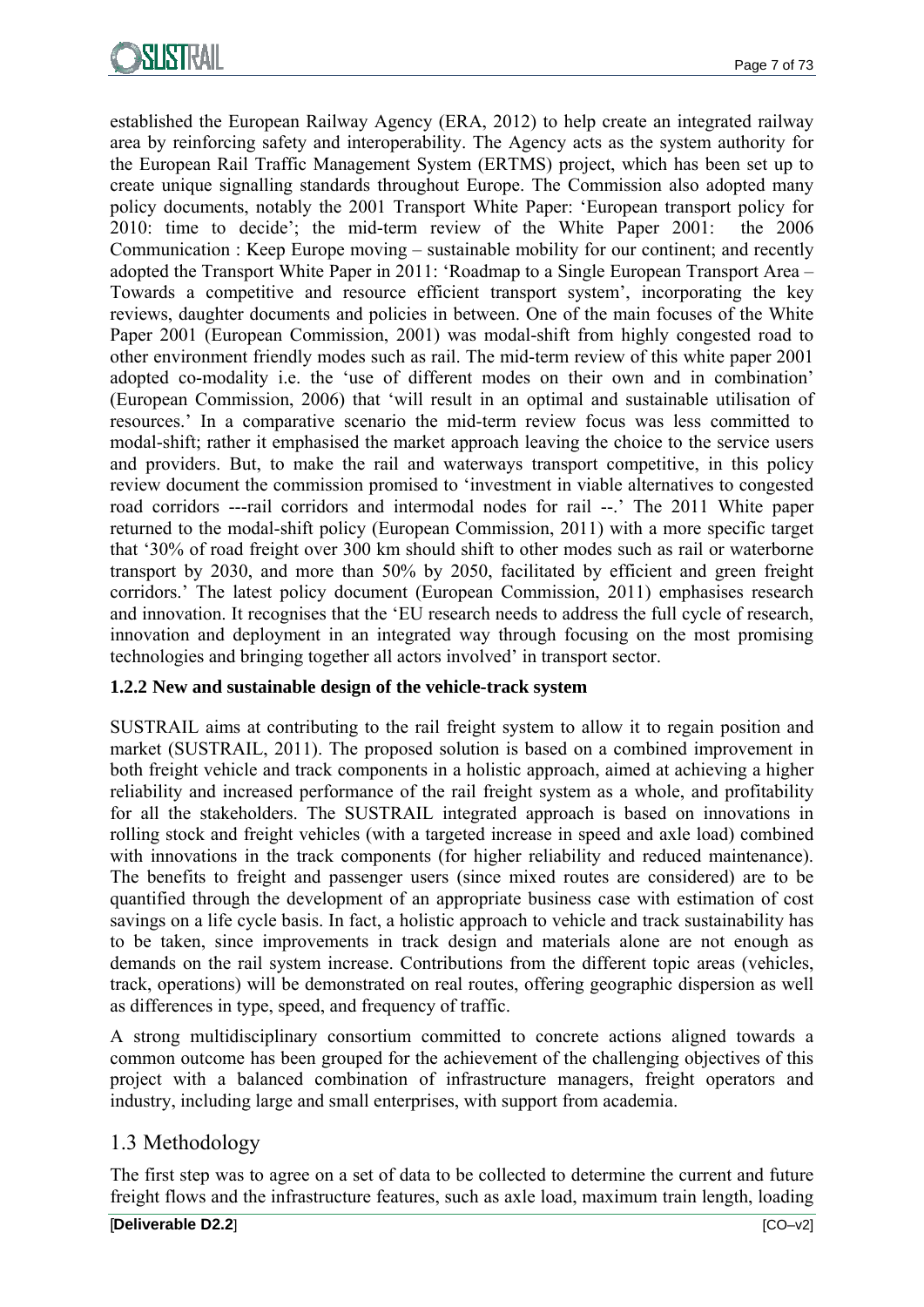

gauge, and average/maximum speed. So an adequate summary of data types required was produced, taking into account the data which was available, and previous research carried out in the context of SustRail WP1. A related questionnaire was developed by UPM, which was used for data collection from ADIF (Appendix A). Taking the questionnaire as a guideline, for the Bulgarian and UK routes, information from secondary sources as well as from draft deliverables D1.3 and D1.5 was used. As far as the future freight flows along the Mediterranean corridor are concerned, ADIF provided the document 'Plan Estratégico Impulso Transporte Ferroviario Mercancías' by the Spanish ministry of Public Work (Ministerio de Fomento). NR contributed the high-level document 'Value of Freight'. Information about the future logistics requirements on the Bulgarian route was obtained from VTU and from a review of articles published in periodicals. MARLO conducted a review of literature to gather input in the field of general logistics trends, whereas UNEW studied current and recent EU projects on rail freight logistics. These findings were discussed with the SustRail partners and additional external experts at a workshop which took place 25 January 2012 in Madrid. The workshop was chaired by UNILEEDS, who also provided additional input on the freight market, and hosted by UPM. The agenda and attendance are included at Appendix B&C. The goal of the workshop was to focus on the freight market trends and opportunities SustRail should support in the course of the project. A freight operator perspective was obtained through the participation of Spanish rail operator RENFE, whilst NR and ADIF represented infrastructure manager (IM)'s perspective. The workshop considered the implications for rail vehicles´ characteristics, and next steps for the project.

#### 1.4 Structure of the deliverable

An overview of the market trends and opportunities identified is given first in Section 2 of the report, then Section 3 analyses in more detail the current and future requirements of the freight flows on the three SUSTRAIL case study routes. Section 4 concludes the deliverable, including the links to Task 2.5 and Work Packages 3, 4 and 5 following from this work.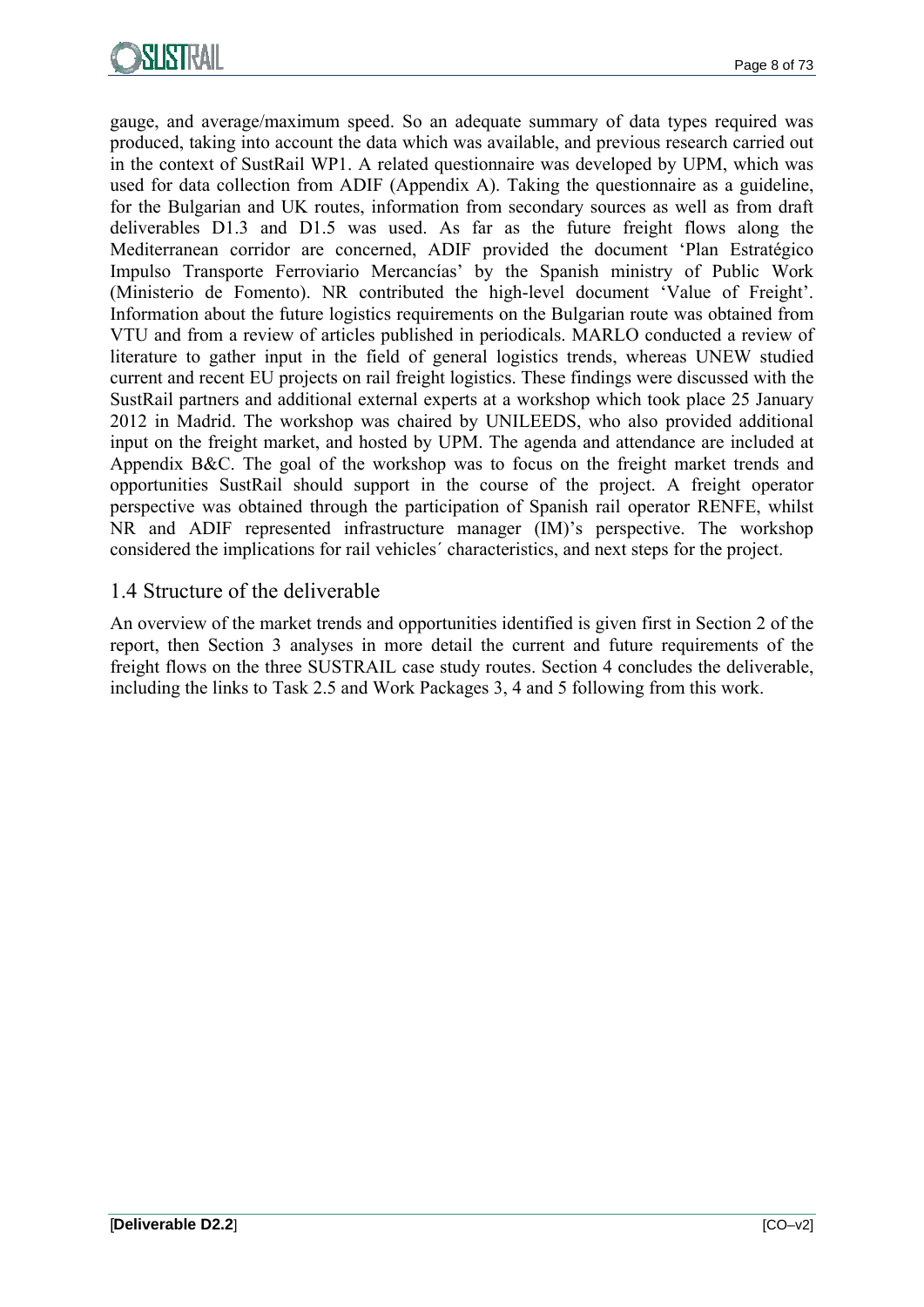# **2. EUROPEAN FREIGHT MARKET DEVELOPMENT AND CHARACTERISTICS**

## 2.1 EU and national freight market trends

The European rail freight market had been on a growth trend since the mid-1990s. The most recent period, since 2005, has seen a market peak followed by a sharp correction during the global financial crisis (Figure 2.1: EU and national freight flows since 1990 (Data sources: European Commission, 2010, Section 3.2.5).





At the country level, trends differ: in the UK for example, post-correction rail freight flows continue to exceed their 1990 and 2000 levels, similarly in Germany and the Netherlands. In Spain, rail freight recovered somewhat in 2010, although is still below pre-2005 levels. In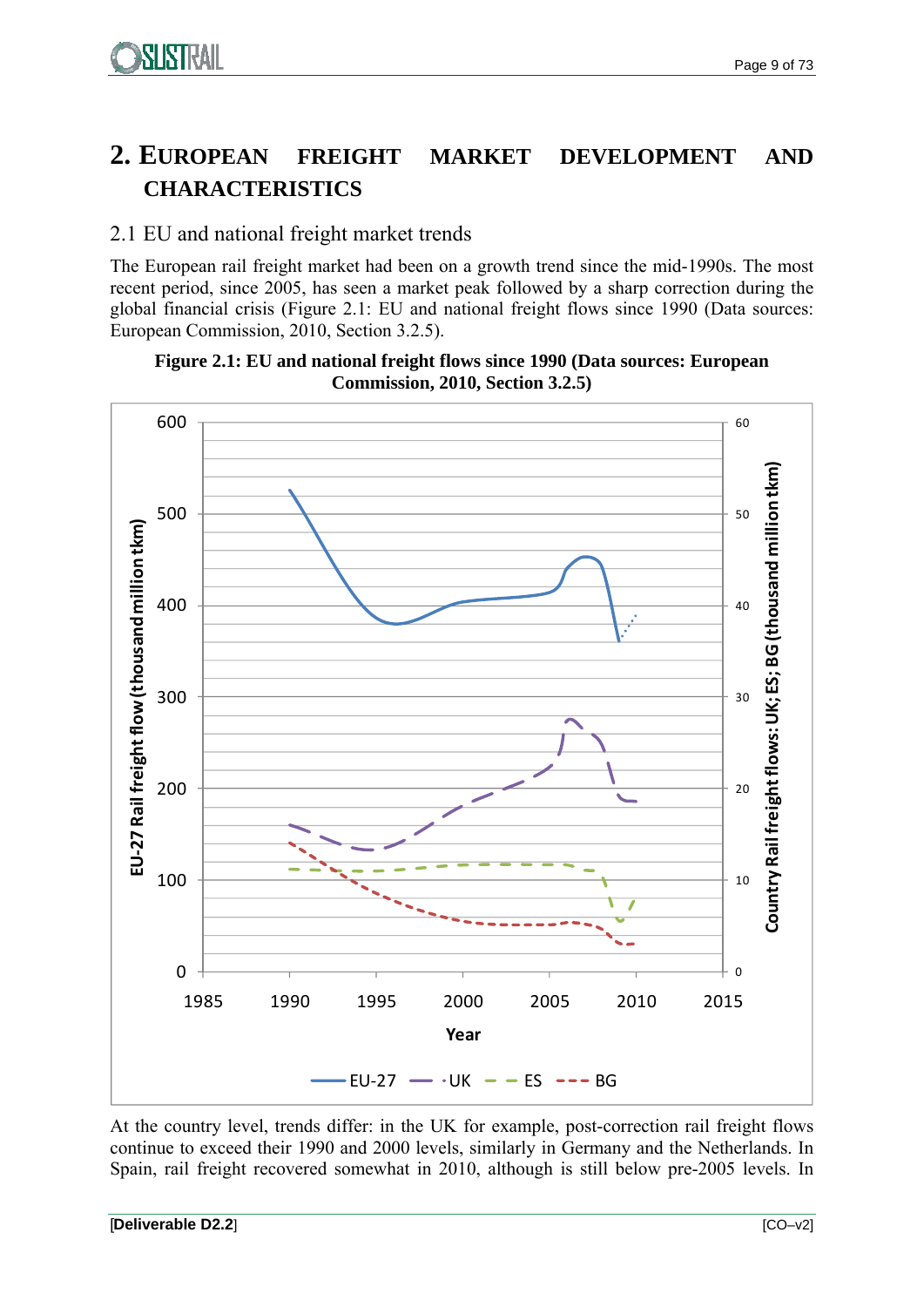

Bulgaria, for example, there has been a long term declining trend, which has continued despite the overall EU peak and correction.

In the most recent year's data, 2010, there is evidence of a resurgence in EU freight demand, by approximately 8% over 2009 levels, although the 2010 EU-27 total is not yet reported (Eurostat, 2012).

## 2.2 Value of freight

Freight flows measured in millions of tonne-km reflect the quantity but not necessarily the value of freight. There has been a significant evolution of European imports and exports towards higher value commodities (Figure 2.2: Recent evolution of the value of freight (TRANSvisions, 2009)Figure 2.1: EU and national freight flows since 1990 (Data sources: European Commission, 2010, Section 3.2.5).

**Figure 2.2: Recent evolution of the value of freight (TRANSvisions, 2009)** 

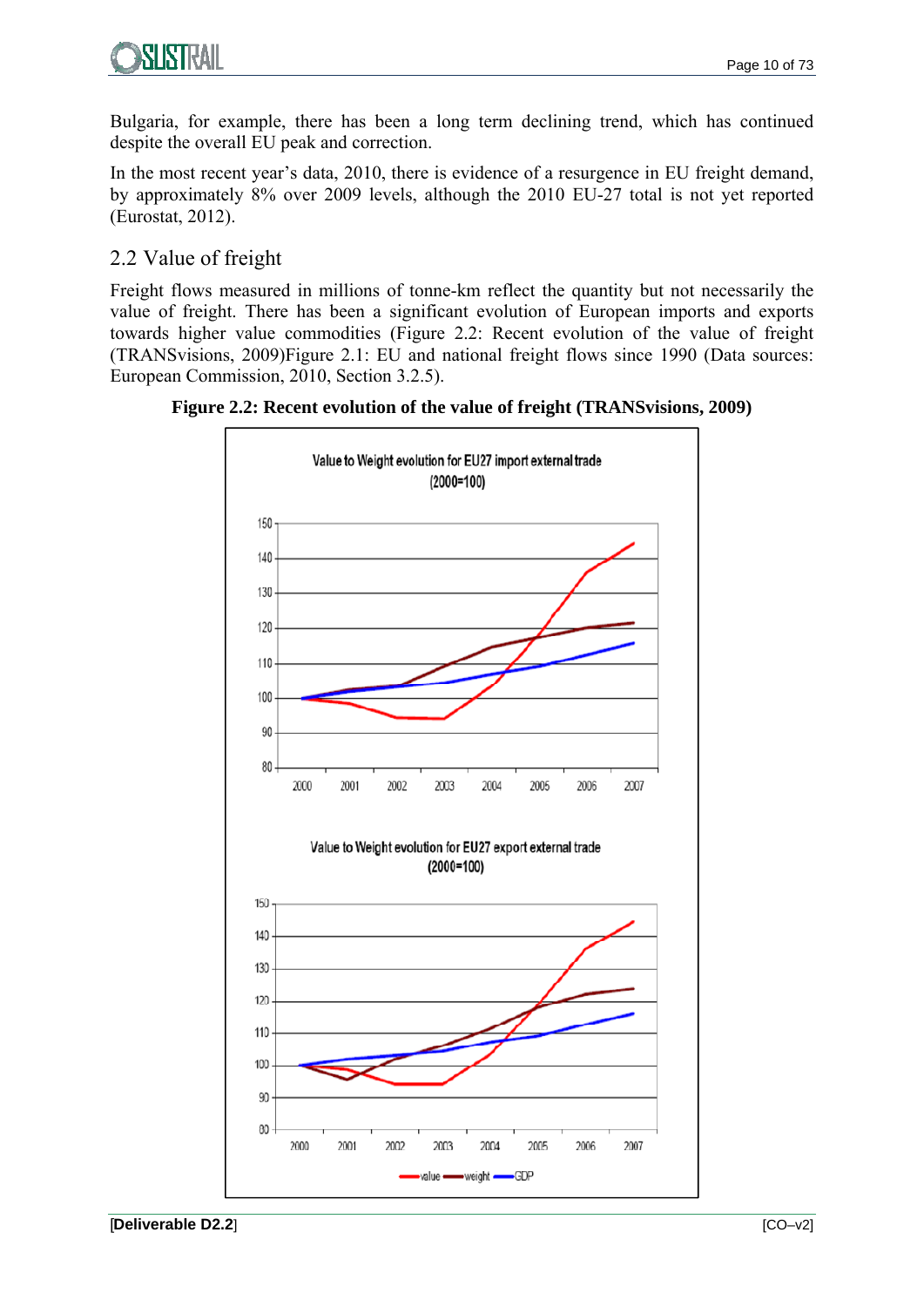

Within the rail freight market, the value of freight per tonne covers a wide range across commodities: the highest value freight is in the consumer goods and 'other' categories; whilst metals and oil/petroleum products are lower-valued; and bulk coal and aggregates for construction are the lowest-valued freight. Table 2.1: Value of rail freight by commodity shows this, providing values of rail freight in the UK.

#### **Table 2.1: Value of rail freight by commodity (Sources: Network Rail/Rail Freight Operations' Association, 2010)**

| <b>Commodities</b>                  | Value, €/tonne |
|-------------------------------------|----------------|
| Coal                                | 55             |
| Metals (steel)                      | 385            |
| Construction materials (aggregates) | つつ             |
| Oil and petroleum                   | 320            |
| Consumer goods and other traffic    | 1870           |

There is a trend towards the higher value commodities, such that:

- shipments have much lower weight per unit volume, but higher monetary value;
- customers demand higher standards of service, since the higher-value commodity flows are more sensitive to service quality  $-$  in particular security in transit, in many cases reliability/on-time performance, and in some cases speed, where perishability is an issue;
- volume continues to grow at a faster rate than tonnage.

Moreover, there is a global trend towards *containerisation* of freight, driven by the efficiencies created at transit points by a containerised system and the economies offered by hub-based systems in the freight sector. Containerisation has the advantage of allowing integrated freight transport across modes – maritime; inland waterways; rail and road – and this standardisation has further reduced the unit cost of shipping consumer and other finished/intermediate goods.

In turn, economic globalisation has increased demand for containerised freight services. Together the demand push and the cost efficiencies of containerised freight have caused it to gain share from dry & liquid bulk freight over a period of 50 years: in the maritime sector, containerised freight now exceeds liquid bulk freight by approximately  $\sim$ 20% (in tonnage) and exceeds dry bulk by approximately  $\sim$ 100% (in tonnage) (OECD, 2010, p59).

Consistent with these trends, increasing containerised share was found to be a common theme across the three case study countries, although against a backdrop of short term challenges in overall rail freight demand (see Section 3 below).

## 2.3 General logistics trends

Analysing general logistics trends and new logistical concepts as well as their implications for rail freight, new market opportunities for rail freight arise. There are general logistics trends that can be observed and that have an impact on the future opportunities for rail freight (Aberle, 2009, pp. 91-98):

 **Goods structure effect**: Resulting from socio-economic development, a shift in the structure of goods being carried in the economy can be observed. The kind of goods whose volumes rise in a highly developed, service-oriented economy are individually packaged goods. These are smaller and more compact, and appear in more varieties, as they are more customised. They also have a higher value (see again section 2.2). For the transport sector, there is less bulk to be carried, and more unit load. In more detail,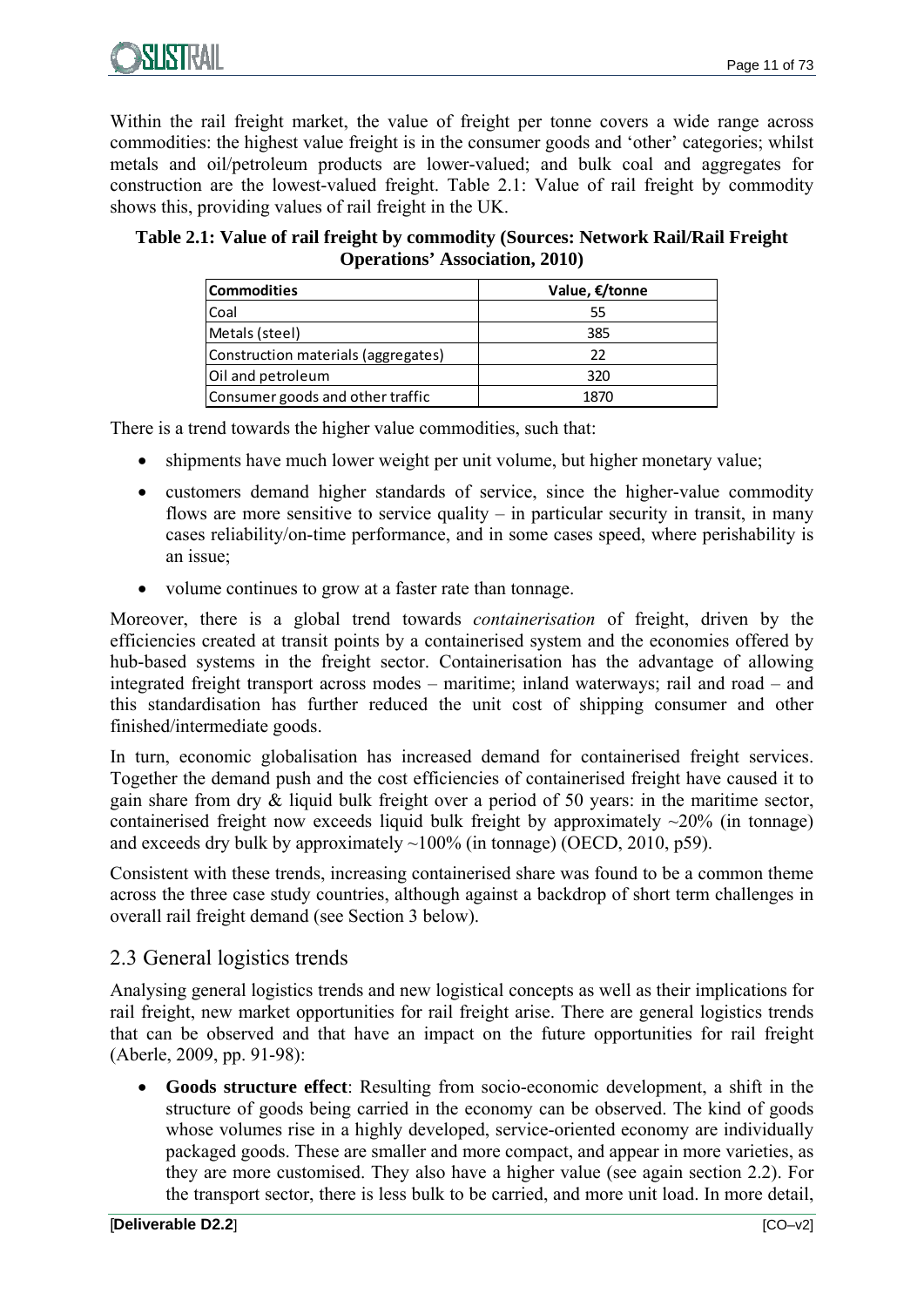

as the steel industry, the primary industry, and the building industry have lost a notable part of their importance in the economy of most European countries, so the total transport volume consists of less coal, less ore, and less minerals. Instead, more goods are carried as containerised or general cargo, or as parcel shipments. Linked to this has been the ongoing process of containerisation of freight – today, even bulk is often shipped in unit loads. Also, as noted in section 2.2, more individual, more frequent, faster and more reliable deliveries are requested by customers.

- **Integration effect**: As a consequence of e.g. European integration, the world trade regime (WTO initiatives), and the globalisation of markets, formerly separated geographical markets merge and develop, and new cohesive economic areas are created. This leads to more options with regard to sourcing. If there is increased sourcing from foreign countries, average transport distances will grow, as well as the demand for cross-border and international (meaning transit) transport services. Another important consequence is that the whole European freight transport market volume has risen, due to an increased number of transport processes (more outsourcing) and longer transport distances.
- **Substitution effect**: This effect describes the substitution of publicly supplied transport services by individual transport means in line with the deregulation and liberalisation of the transport market and the socio-economic development. There is an individualisation of transport on the micro-logistics level. The need for an individual variety of transport vehicles (e.g. vehicle superstructures for refrigerated transport) and transport services (e.g. courier service) was in favour of the modal shift from railway and inland waterway to road transport that could be observed in Europe.
- **Logistics effect**: Modern logistical concepts applied in the last decades by industry and commerce, e.g. just-in-time/just-in-sequence delivery, postponement, efficient replenishment, centralised inventory, or lean distribution, led to today´s time-based logistics, which focuses and demands shorter lead times and higher service reliability/ punctuality (J Eckhardt, 2010). In addition to that, application of these logistical concepts has caused shipment sizes to decrease, while frequencies of shipments have risen. Thus, the logistics effect has intensified the goods structure effect. Regarding service quality in logistics, flexibility became important, which, notably, has several dimensions: the frequency of departures, the situation of departure times, the possibility to deal with varying shipment sizes, the recoverability in case of delays, the availability of backups, or the easiness of switching in logistics chains. Another aspect of the logistics effect is that the readiness of information on shipments is gaining in importance, so that the requirements on information and communication (ICT) systems haver become higher.

Considering these trends, market opportunities for European rail freight can be found in the following segments of the transport market:

- International (cross-border) or transit traffic, also across several borders e.g. to and from Asia.
- Intermodal transport using maritime containers, swap bodies and semi-trailers.
- Palletised loads, part-loads, groupage.
- Parcel service.
- Express services for urgent cargo, such as parcels containing spare parts or samples, or express consignments of the general cargo type (pallets, packages).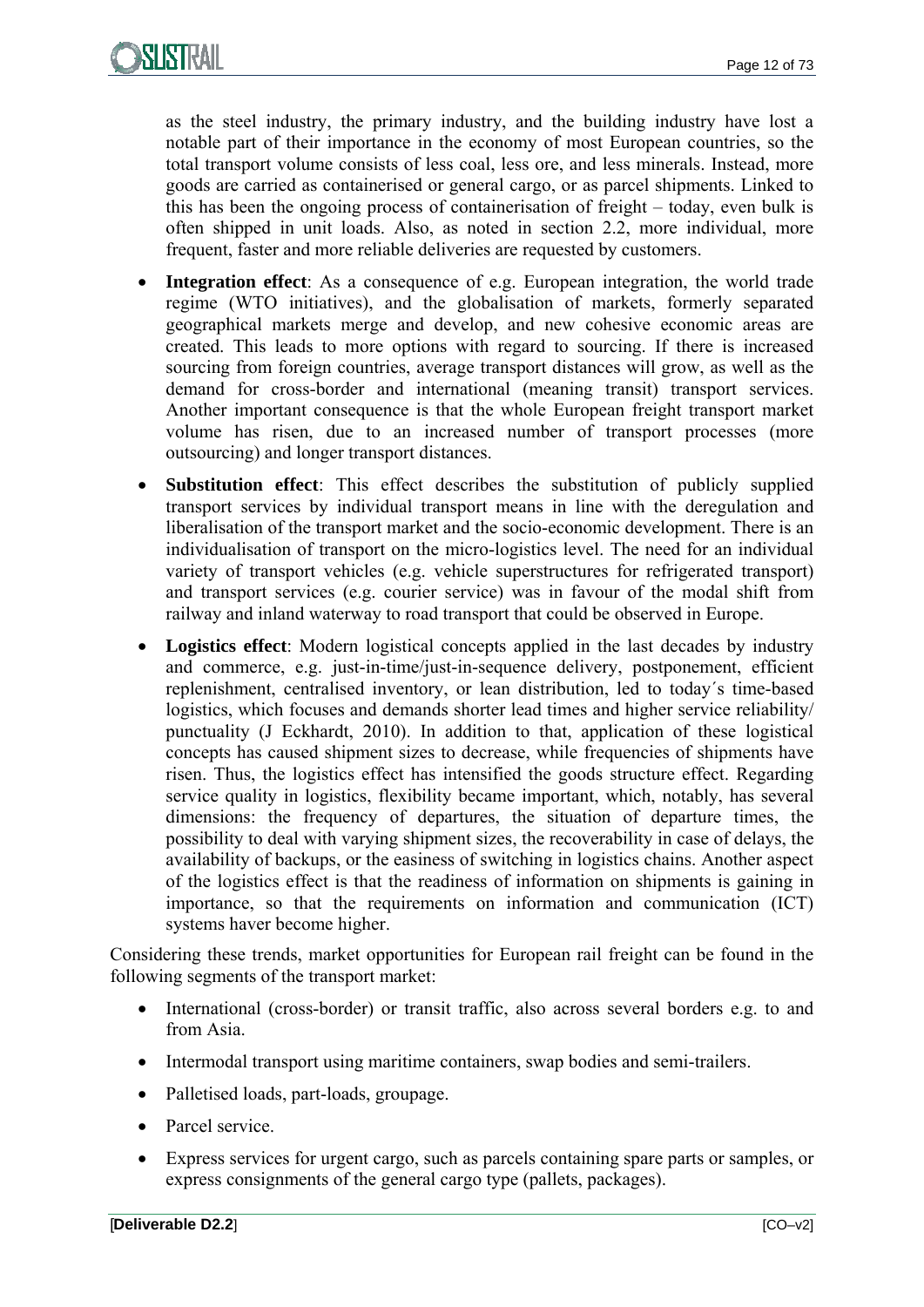

- Cargo that needs special conditioning (e.g. refrigerated cargo, dangerous goods).
- Cargo that has to be condition-monitored in its course, such as perishables, pharmaceuticals, chemicals (temperature, humidity etc.), or articles of value that have to be continuously followed to secure them from loss.

In practice, this means that to gain market share, rail freight has to address cargo currently carried by the other modes: road, air, and sea.

Aside from the changes in freight, two additional recent developments in the field of transport logistics should be taken into account when developing the sustainable freight railway:

**Intelligent Transport Systems** (ITS) integrate telecommunications, electronics and information technologies (telematics), which are applied to the transport system, in order to plan, design, operate, maintain and manage transport systems. Enhancement and application of ITS belongs to the goals of the European Commission in freight transport policy (European Commission, 2011). With regard to the rolling stock deployed in the railway sector, for example, ITS can support the maintenance of vehicles: by knowing the positions and by monitoring the course of wagons, information about the kilometric performance (mileage) can be collected.

**Green logistics** is another recent trend in the field of transport and logistics. The goal is to make logistics more sustainable and ecologically friendly. In transport logistics, this means that the negative impact of transport operations is to be reduced. As emissions caused by energy consumption for transport operation play an important part, these emissions of harmful substances and greenhouse gas should be avoided, to "green" the transport chain. There are a lot of approaches. One aspect that seems to be relevant for railway vehicles is that less tare weight and an improved aerodynamic vehicle design support the reduction of energy consumption and, thus, the reduction of emissions.

#### 2.4 Future market opportunities

A review of key sources<sup>1</sup> identified a set of specific future market opportunities for consideration at this stage of the study, including:

- Container hinterland transport to and from ports;
- Continental intermodal freight;
- Automotive (vehicles and components);
- Urban construction materials (stone, cement, etc);
- Biomass;
- Recyclates;
- Rail freight carried on high speed rail lines; and
- Piggyback transport may also be a relevant opportunity.

#### **2.4.1 Hinterland transport of maritime containers**

For major ports, whilst container traffic has been increasing, rail share remains constrained by the land-side infrastructure (e.g. to less than 30% in the UK). Very specific measures being

1

<sup>&</sup>lt;sup>1</sup> including AECOM and Institute for Transport Studies, 2010; University of Westminster, 2010; Peter Brett Associates LLP, 2009.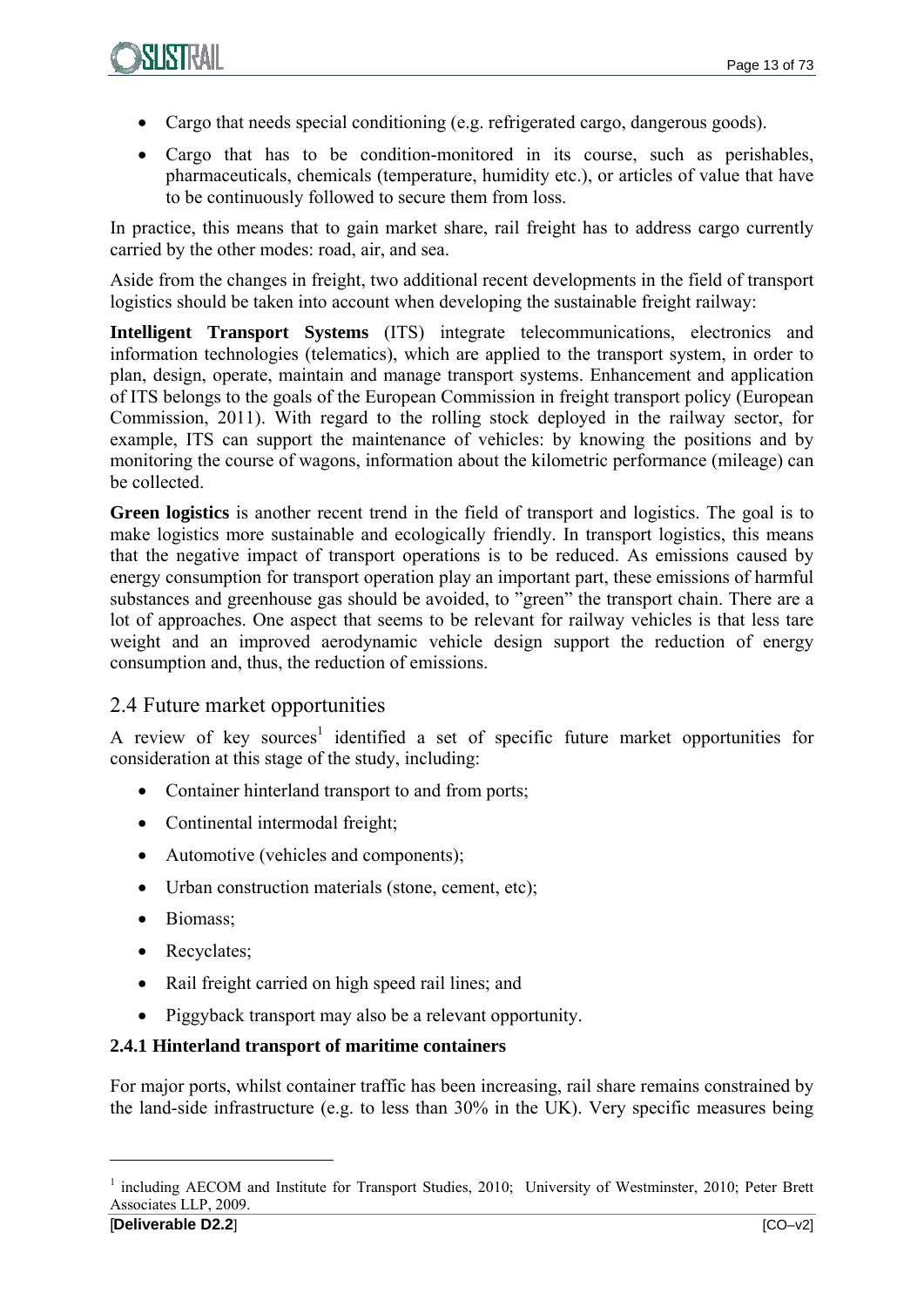taken to alleviate this constraint include: identifying further track paths; carrying-out works to relieve loading gauge limitations; and increasing port rail terminal capacity.

In the short-to-medium term, this offers a channel for rail to increase its share of international freight traffic, as part of an intermodal chain, and to tap into the continuing growth of international containerised freight.

### **2.4.2 Continental intermodal freight**

Intermodal services also represent a market opportunity in continental transport, particularly for industrial shippers, major retailers and/or operated by major freight forwarding companies. As far as retailers are concerned, rail market share for these flows is low at present, however the recent experience of, for example, Tesco and Asda/WalMart in the UK (AECOM and Institute for Transport Studies, 2010; Network Rail/Rail Freight Operations' Association, 2010), indicates that rail is a viable substitute for road freight on trunk hauls between distribution centres, as part of the retail supply chain. The consumer goods shipped on these services are relatively high in value/tonne.

Services operate similarly to maritime intermodal services, except that swapbodies are rather being employed instead of ISO containers.

#### **2.4.3 Automotive**

This market is of greatest importance to countries involved in automotive manufacture  $-$  a large group (Table 2.2: Motor vehicle production in EU countries, 2010) – but also to all countries importing vehicles and to countries participating in the supply of components. The dynamics of this market are for some shift of global market share from the EU towards the BRIC countries in particular, however the volumes produced in Europe are holding approximately constant over the last 20 years – with a dip then a resurgence since 2007 (European Automobile Manufacturers Association (ACEA), 2011, p41-2).

|             |           | <b>Commercial</b> |              | <b>Position in</b>   |
|-------------|-----------|-------------------|--------------|----------------------|
| Country     | Cars      | <b>Vehicles</b>   | <b>Total</b> | <b>World Ranking</b> |
| Germany     | 5,552,409 | 353,576           | 5,905,985    | 4                    |
| Spain       | 1,913,513 | 474,387           | 2,387,900    | 8                    |
| France      | 1,924,171 | 305,250           | 2,229,421    | 10                   |
| UK          | 1,270,444 | 123,019           | 1,393,463    | 15                   |
| Czech Rep.  | 1,069,518 | 6,867             | 1,076,385    | 17                   |
| Poland      | 785,000   | 84,376            | 869,376      | 18                   |
| Italy       | 573,169   | 265,231           | 838,400      | 19                   |
| Slovakia    | 556,941   |                   | 556,941      | 23                   |
| Belgium     | 528,996   | 26,306            | 555,302      | 24                   |
| Romania     | 323,587   | 27,325            | 350,912      | 26                   |
| Sweden      | 177,084   | 40,000            | 217,084      | 29                   |
| Hungary     | 208,571   | 2,890             | 211,461      | 30                   |
| Slovenia    | 201,039   | 10,301            | 211,340      | 31                   |
| Portugal    | 114,563   | 44,160            | 158,723      | 32                   |
| Austria     | 86,183    | 18,814            | 104,814      | 34                   |
| Netherlands | 48,025    | 46,081            | 94,106       | 35                   |
| Finland     | 6,385     | 280               | 6,665        | 39                   |

#### **Table 2.2: Motor vehicle production in EU countries, 2010 (Source: Organisation Internationale des Constructeurs d'Automobiles (OICA), 2012)**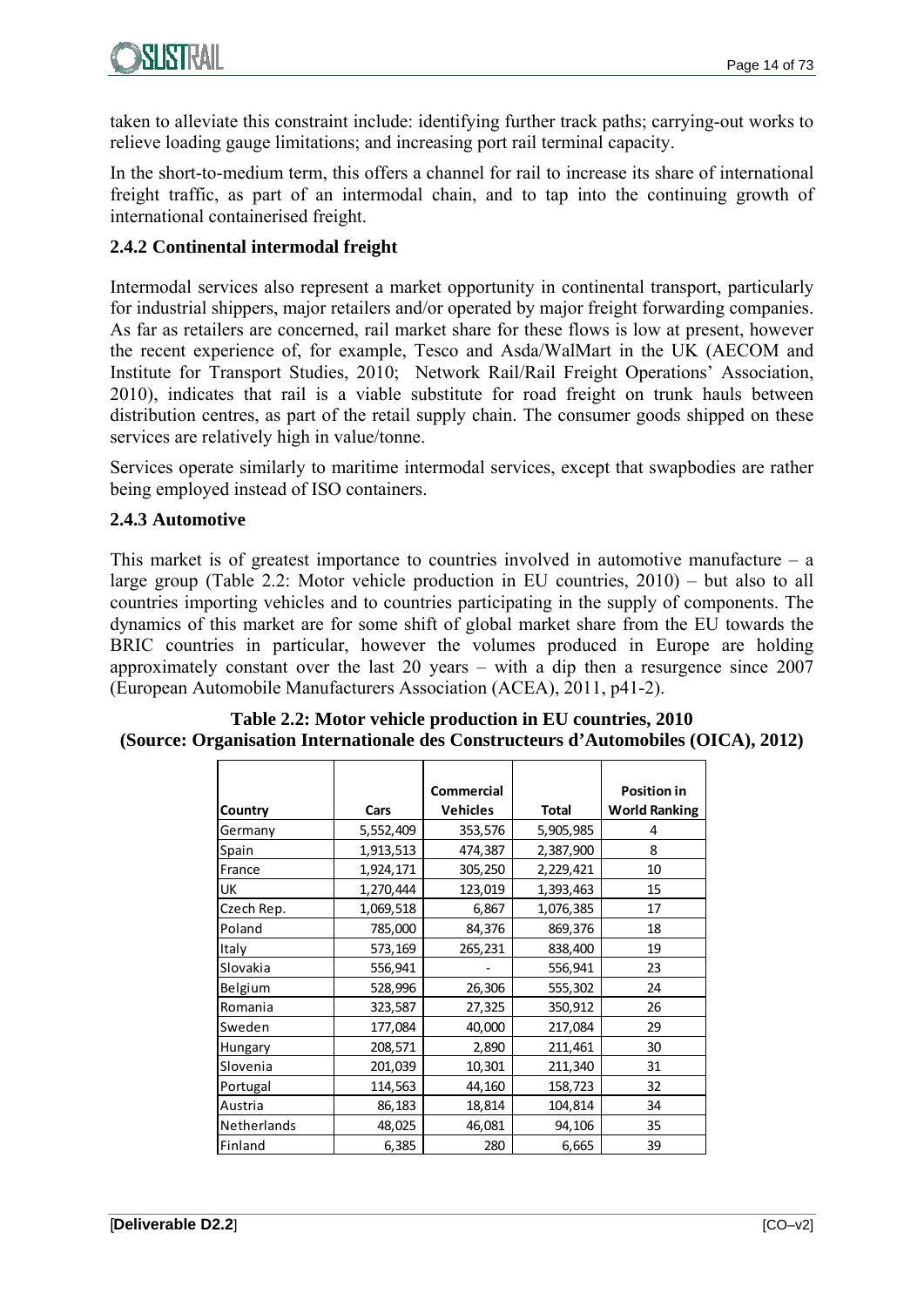

The traffic in finished vehicles usually requires specialised wagons, whilst the traffic in automotive components also offers rail freight growth potential, and could be handled using either conventional wagonload or intermodal vehicles.

#### **2.4.4 Urban construction materials**

The future growth of major cities, and the overall trend to urbanisation, will require continued large inbound flows of materials such as roadstone, aggregates, timber and cement, for which rail is relatively well placed. Urban freight terminals for transhipment from rail to road are expected to grow from their current base in this market.

#### **2.4.5 Biomass**

Whilst the rail market for transporting coal is generally considered to face long-term decline, for example in the UK, a new market in the rail transport of biomass has emerged. Substitution of coal by biomass at power stations results in a more than proportionate increase in rail traffic, because the biomass material is both less dense and burns more quickly than coal.

Wagons for biomass transport ideally need to be covered, to prevent the biomass for getting too wet, but present no special challenges for axle load given the lower density of the material.

#### **2.4.6 Recyclates**

Waste will increasingly need to be separated into different streams for environmentallyfriendly disposal. This opens up possibilities for rail movement of, in particular:

- Compacted paper and card;
- Glass cullet;
- Recyclable plastics;
- Residual waste destined for incineration, or for combined heat and power plants;
- Plus existing movements of scrap metals.

Urbanisation is expected to support this market, as cities increase in size and density, and create greater densities of recyclable waste.

#### **2.4.7 Rail freight carried on high speed rail lines**

A niche market for high speed rail freight currently exists in Europe. An example is TGV La Poste (France), which uses modified TGV Sud-Est trainsets to transport mail for La Poste. The top speed of the services is 270km/h.

La Poste and FedEx are further supporting a project (Euro Carex) linking a number of European airports which have large express freight operations. The project involves the construction of special rail freight facilities at Paris CDG and the other airports, and TGV trains equipped to carry standard airfreight containers. This project remains some time from completion, but is a good example of the potential to substitute rail for air in the express freight market. Kraan, 1997, studied this market and recommended development of a dedicated high speed rail shuttle service in a hub-and-spoke network pattern.

Trials in Germany with high speed operation of relatively heavily loaded cargo trains showed that these were difficult to co-ordinate with high speed passenger flows during day and with maintenance at night (as found on Hannover-Würzburg line).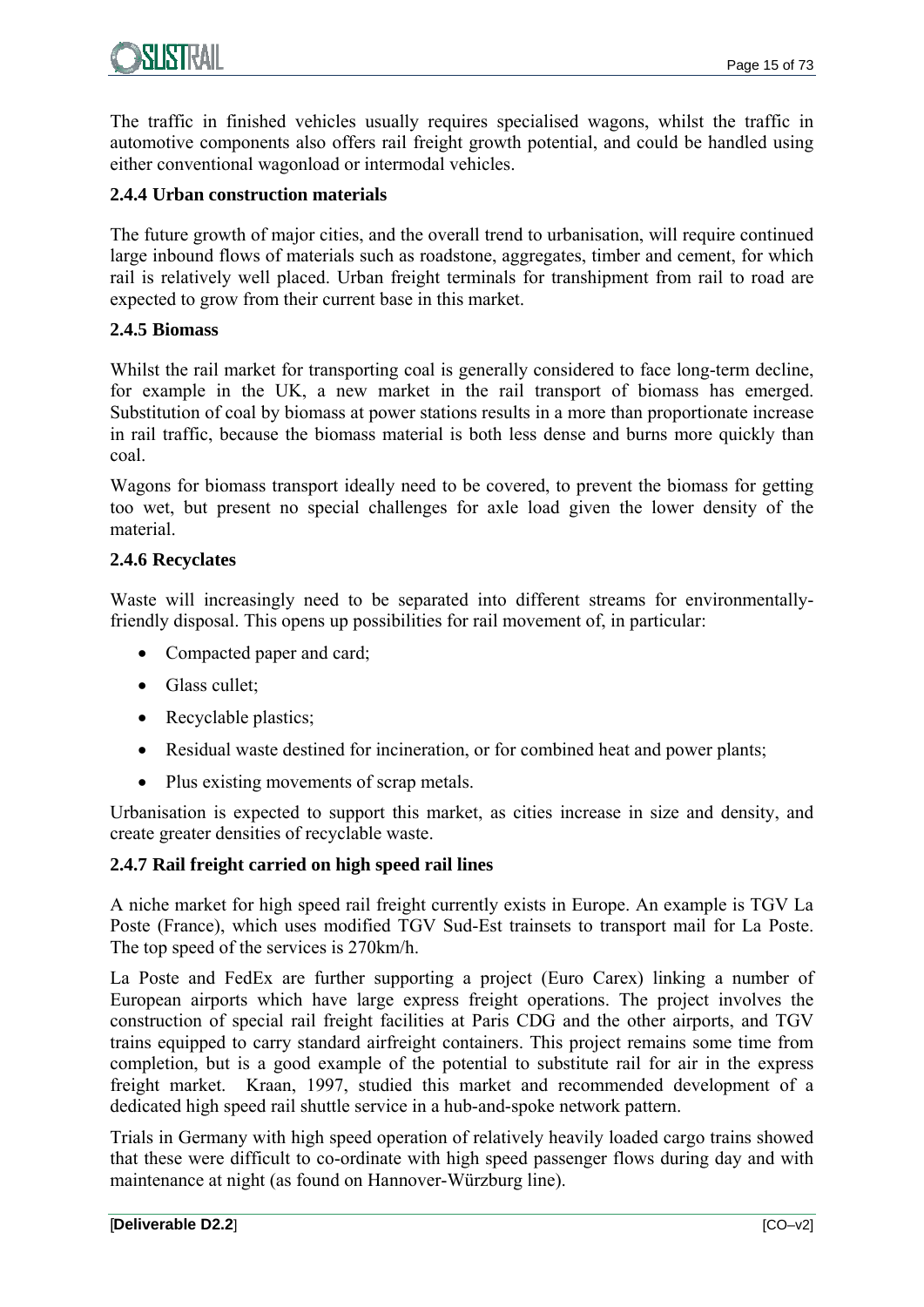#### **2.4.8 Piggyback freight services**

Finally, on a European scale, there is a demand for piggybacking of semi-trailers on rail. This is dependent on gauge restrictions, but is feasible across much of the European freight network. Specific opportunities at route level will be considered in Section 3. In addition to that, rolling motorways (carriage of rigid trucks, road trains or articulated trucks by rail) play an important part along certain routes.

### 2.5 Rail freight forecasts

#### **2.5.1 EU27**

Rail freight forecasts for Europe are provided by the TRANSvisions research, which builds on previous work using the 'TRANS-TOOLS' model (TRANSvisions, 2009). The underlying assumptions for the Baseline scenario are:

- GDP growth on average at the rates shown in (Table 2.2: Motor vehicle production in EU countries, 2010) from 2004-2050, based on DG ECFIN calculations, with faster GDP growth in eastern Europe (EU10); and
- oil and gas prices continuing to rise beyond 2004, although with some offsetting effects from new technology, new fuel types, reduction of fuel consumption in Europe, and better management of the supply chain. In fact out-turn fuel prices have risen substantially higher (+25% approximately) than the TRANSvisions assumptions since 2004. TRANSvisions however then assumed very rapid growth of oil prices (+50% in real terms) between 2012 and 2024 – other forecasters on the whole predict a lower growth rate going forward (DECC, 2011). By 2050 there is no overwhelming reason to believe that the TRANSvisions central fuel price assumptions will be biased, although clearly there is much uncertainty involved.

| GDP Growth (average) 2004-2050         |     |  |     |  |
|----------------------------------------|-----|--|-----|--|
| FU 125<br>Furo<br>FU15<br><b>FI110</b> |     |  |     |  |
|                                        | 1 հ |  | 4 י |  |

**Table 2.3: European GDP forecast assumptions (Sessa, 2009)** 

TRANSvisions forecasts 1.2% per annum growth in Intra-EU freight from 2005-2030, and 2.9% per annum in Total freight including imports & exports (Petersen, 2009, Fig 5.15), in the Baseline scenario. Alternative policy/economy/mobility scenarios lead to substantially different forecastsTable 2.5: Most important countries/regions where transport of selected goods takes place (based on transported tonnage by road in 2009)).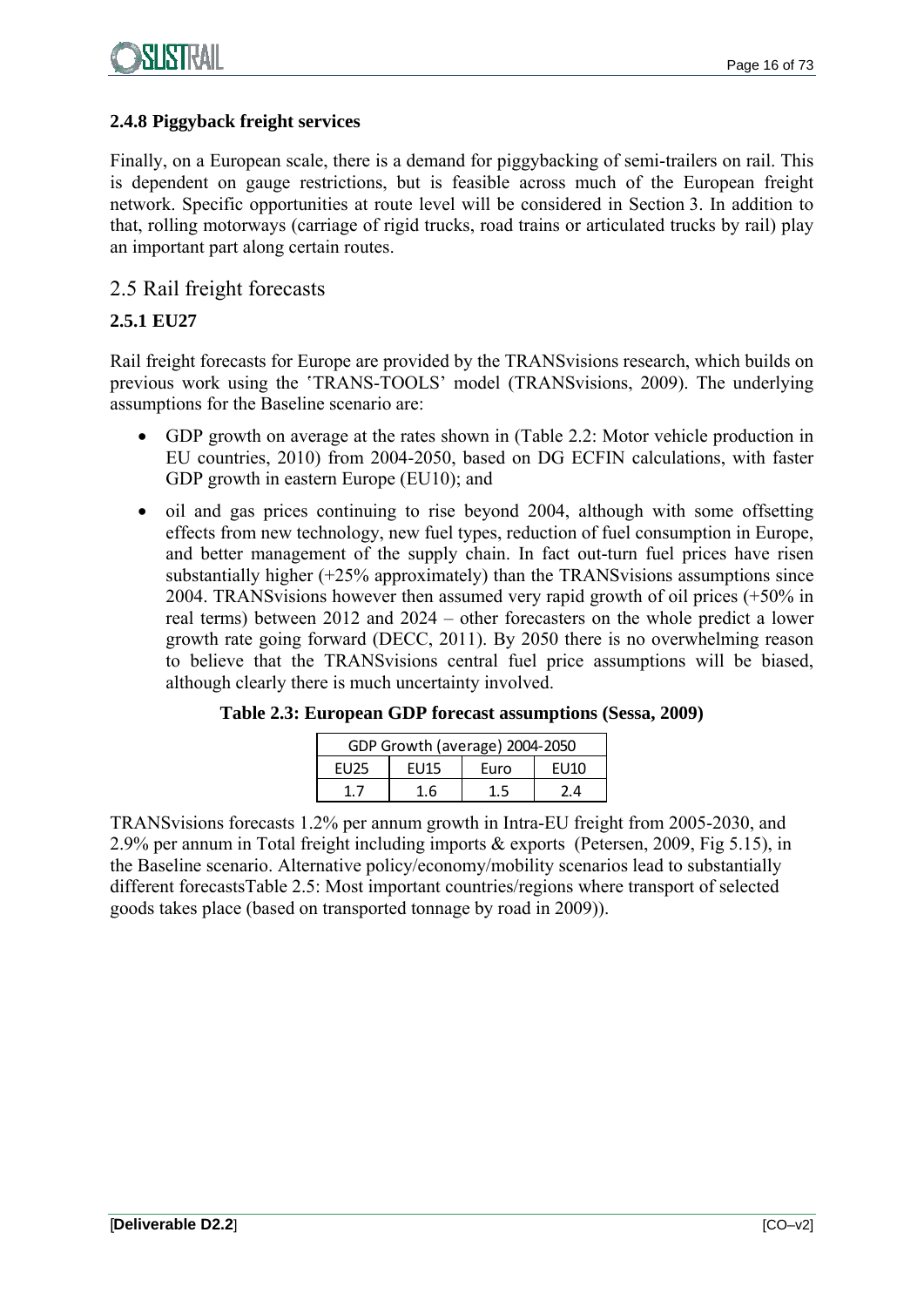



**Figure 2.3: EU27 freight forecasts 2005-2050, TRANSvisions scenarios (Petersen, 2009)** 

**Figure 2.4: EU27 freight forecasts by geographical orgin-destination, 2005-2050, Baseline scenario (TRANSvisions, 2009)** 



Rail freight is forecast to gain substantial market share in the EU27, primarily from road freight (Table 2.4). Rail freight growth is expected to be driven most strongly by long distance transport – particularly by high growth of goods imported and exported overseas and across borders. Rail is expected to be competitive for overseas traffic moving from/to large ports and main consumption centres. Growth is expected to be strongest in the EFTA countries, the Balkans, Russia, Byelorussia, Ukraine and Turkey (TRANSvisions, 2009).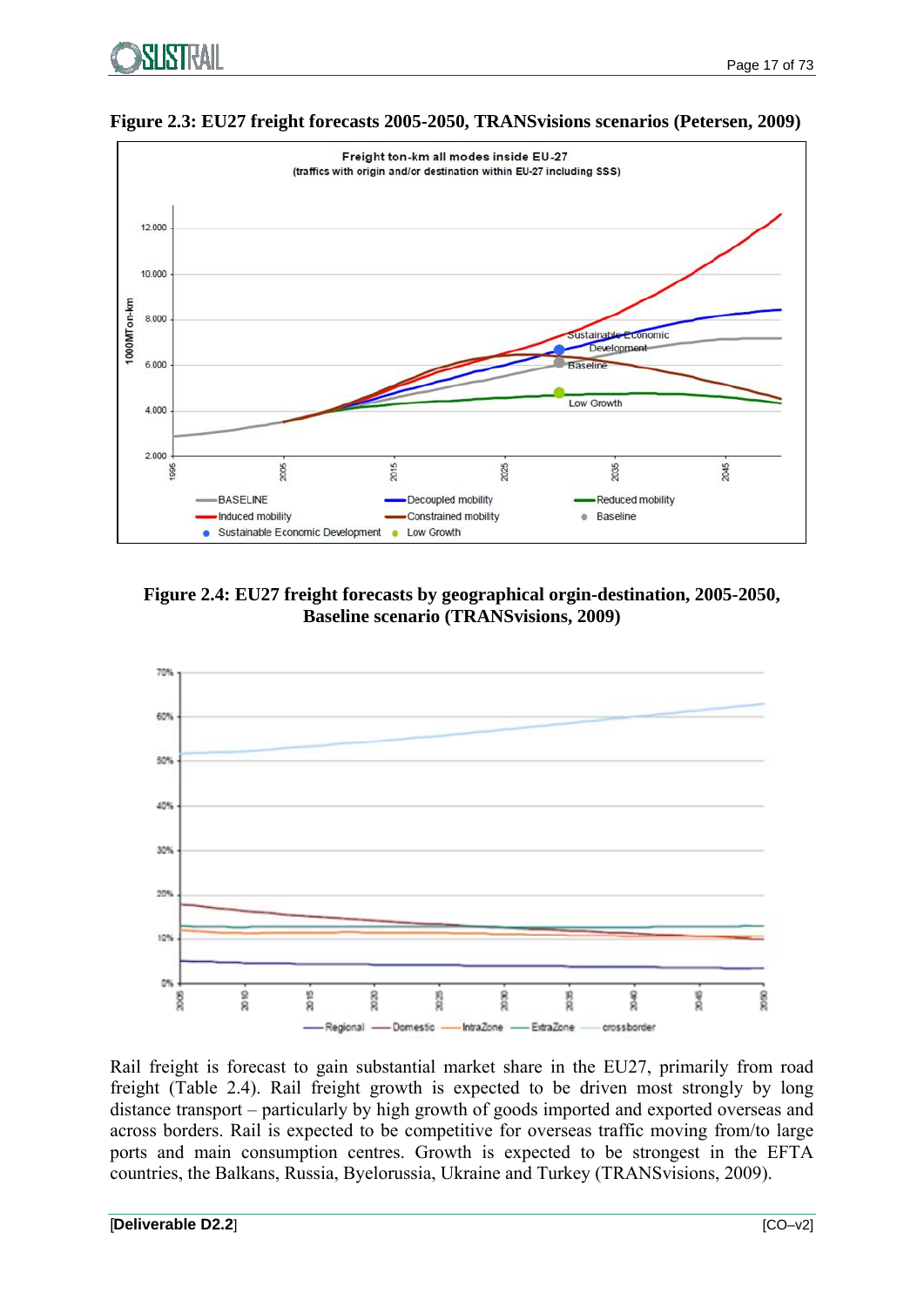|            | %tkm 2005  %tkm 2050 |    |
|------------|----------------------|----|
| %Road      |                      |    |
| l%Rail     | 17                   | 18 |
| l%Maritime | Λ1                   |    |

#### **Table 2.4: EU27 rail freight forecasts, 2005&2050 market share (TRANSvisions, 2009)**

Although shorter-term freight forecasts would certainly require revision for the step-down in GDP during the global financial crisis, whether/how these long-term forecasts require revision – over a  $45$  year period – will become clearer as the European economy's path out of the crisis emerges.

#### **2.5.2 OECD countries and global forecasts**

For context, the OECD (2010) (based on WBCSD World Business Council for Sustainable Development, 2004) predicted 3.0% per annum global growth in rail freight tonne-km from 2000-2030 and 2.7% per annum 2000-2050.

Meanwhile, for OECD countries in Europe, freight growth would be limited to 1.9% (2000- 2030) / 1.4% (2000-2050), and for Eastern Europe 2.7% (2000-2030) and 2.8% (2000-2050).

The forecast for growth in cross-border rail freight traffic draws attention to those cases where interoperability issues may hinder growth if not addressed. In particular:

- the use of standard track gauge (1.435m) in France, but 1.672m in Spain and 1.664m Portugal (except for the High Speed networks);
- loading gauge differences; and
- electrification system and voltage differences.

Given the increasing demand from rail freight customers for high levels of service quality – including speed and reliability – any technological or operational solutions to these known interoperability issues should enable faster market growth in practice (OECD, 2010).

### 2.6 European research context on rail freight logistics

Over recent years a number of freight and logistics studies have been completed that form part of the European Commission's framework programmes 6 and 7. Many of which have attempted to identify the future freight market trends and requirements for rail freight services. The current subsection of this SUSTRAIL report aims to examine a number of these studies with a view to extracting future rail freight development information such as the likely types of goods transported and the types of rail freight wagon expected to transport them.

#### SPECTRUM

Traditionally rail freight operators transport high volumes of low value cargo such as coal and iron ores, etc (as above). Intermodal transport rail-road has been partly successful when it serves as a conveyor belt between main production centres especially for chemicals and other non-perishable goods over distance of more than 500km. Modern manufacturing techniques as well as the delivery of their products require reliable, time sensitive delivery of goods and raw materials which are increasingly of lower density and higher value. Currently this freight market is mainly captured by road transport. This presents a market opportunity for rail freight to grow, partly due to increasing congestion on roads, and also due to governmental focus on the need for the reliable and environmentally friendly transport of goods.

For example, the EC part-funded FP7 project SPECTRUM, which commenced in May 2011, aims to develop a rail freight train that provides a higher speed service for high value, low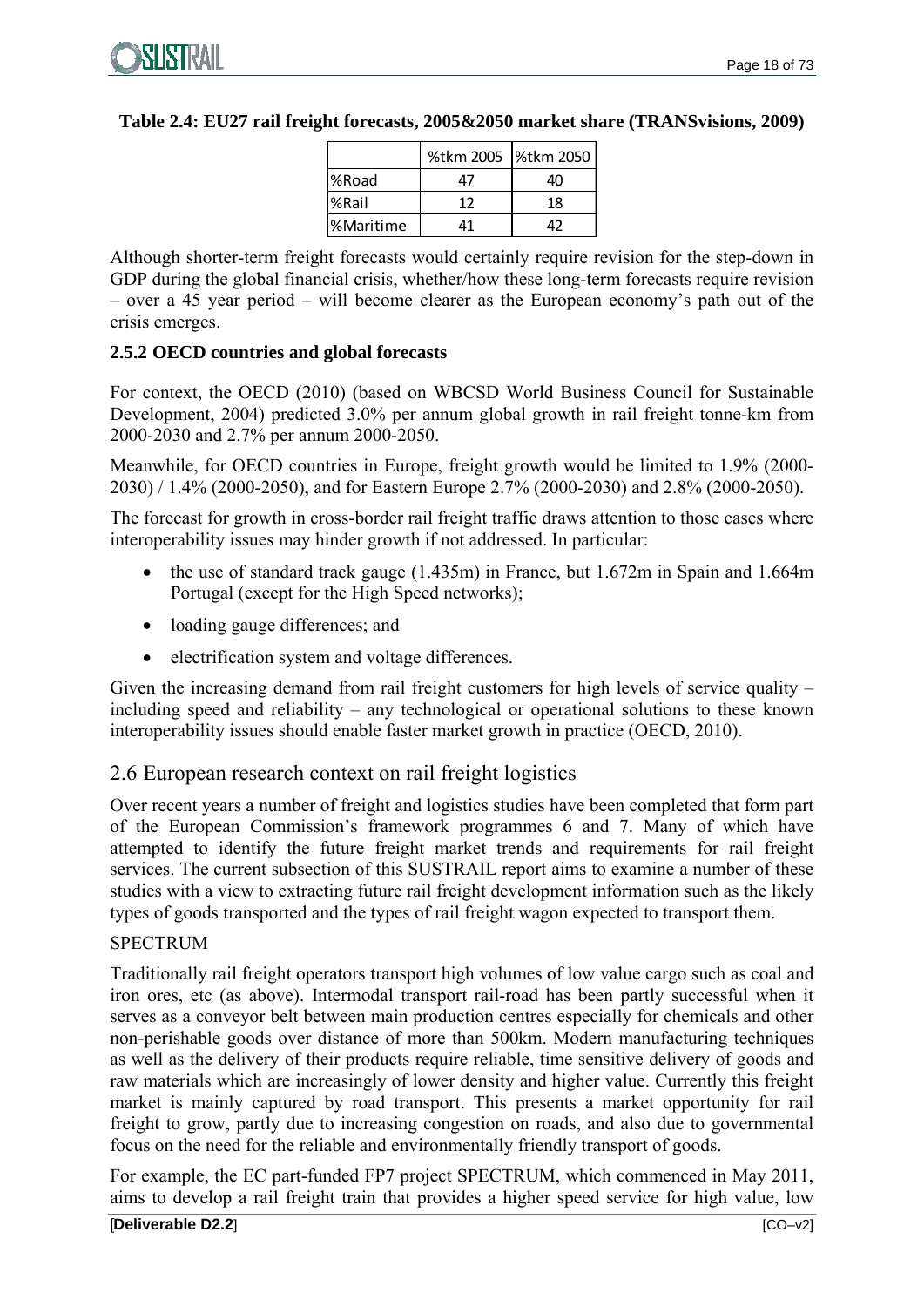

density and time sensitive goods with the performance characteristics of a passenger train. SPECTRUM takes a longer term, radical and first principles approach to deliver a new rail freight offering that can compete with road and air in the growing sectors of logistics where rail freight has traditionally little to offer.

One of the first milestones of the SPECTRUM project was to develop a definition of low density, high value goods (LDHV). After the initial market segmentation process the following definition was derived:

- Goods with a density of 230 kg/m<sup>3</sup> or lower, including packaging (i.e. gross-weight), except live animals, transport equipment, tractors and explosives.
- Goods with a density higher than 230 and lower than 300 kg/m<sup>3</sup> and with a value of  $\epsilon$ 0.50 per kg or higher (i.e. trade value, excluding taxes and not the retail value).
- Perishable goods transported (even if the density is 300 kg/m<sup>3</sup> or higher and the value is lower than  $\epsilon$ 0.50/kg). Examples: dairy products, horticulture products, fresh and frozen fruits/vegetables and meat.

One of the EC objectives presented in the latest White paper (European Commission, 2011) is to shift 30% of current road freight transported over 300 km to other modes such as rail or waterborne transport by 2030 and more than 50 % by 2050.

Around 37% of the total LDHV goods transported in EU-27 and Switzerland are transported by road over a distance of 300 km or more.

The research under SPECTRUM project however, reports that rail freight transport is an attractive alternative to road for distances greater than 200km. This is supported by evidence from a rail freight transport study performed by NEA in 2011, which compared the costs for rail transportation with road haulage between Coevorden and different national and international locations. For the route Coevorden-Rotterdam (around 200km), rail transport was found to be financially attractive at distances of 0 to 90 km between the terminal and the clients (pre- and end-haulage) in the direction from origin to destination.

In the study "Towards a new strategy for policy on inland waterway transport (IWT) in the Netherlands" (Policy Research Corporation & NEA, Dutch Ministry of Transport and Public Works, 2006) it was concluded that modal shift between dry-dry locations on both sides of the chain pre- and end-haulage was only feasible at distances of 200 km or more.

Table 2.5: presents the share of selected LDHV goods by distance class. Around 37% of the total LDHV goods transported in EU-27 and Switzerland are transported by road over a distance of 300 km or more. The two tables below demonstrate the location and distance.

| <b>Selected LDHV</b><br>goods<br>per<br><b>NST/R</b> category | Most important countries/regions where transport of<br>selected goods takes place |
|---------------------------------------------------------------|-----------------------------------------------------------------------------------|
| 0: Agricultural products                                      | France, Finland, Sweden, Poland and Spain                                         |
| 1: Foodstuffs                                                 | Spain, France, Poland, UK and Germany                                             |
| 5: Metals                                                     | (Northern) Italy, Spain and Germany (around the Ruhr<br>area)                     |
| 8: Chemicals                                                  | The Netherlands, Germany, Poland and Italy                                        |
| 9: Other type of products                                     | UK, the Netherlands, France and Italy                                             |

**Table 2.5: Most important countries/regions where transport of selected goods takes place (based on transported tonnage by road in 2009)**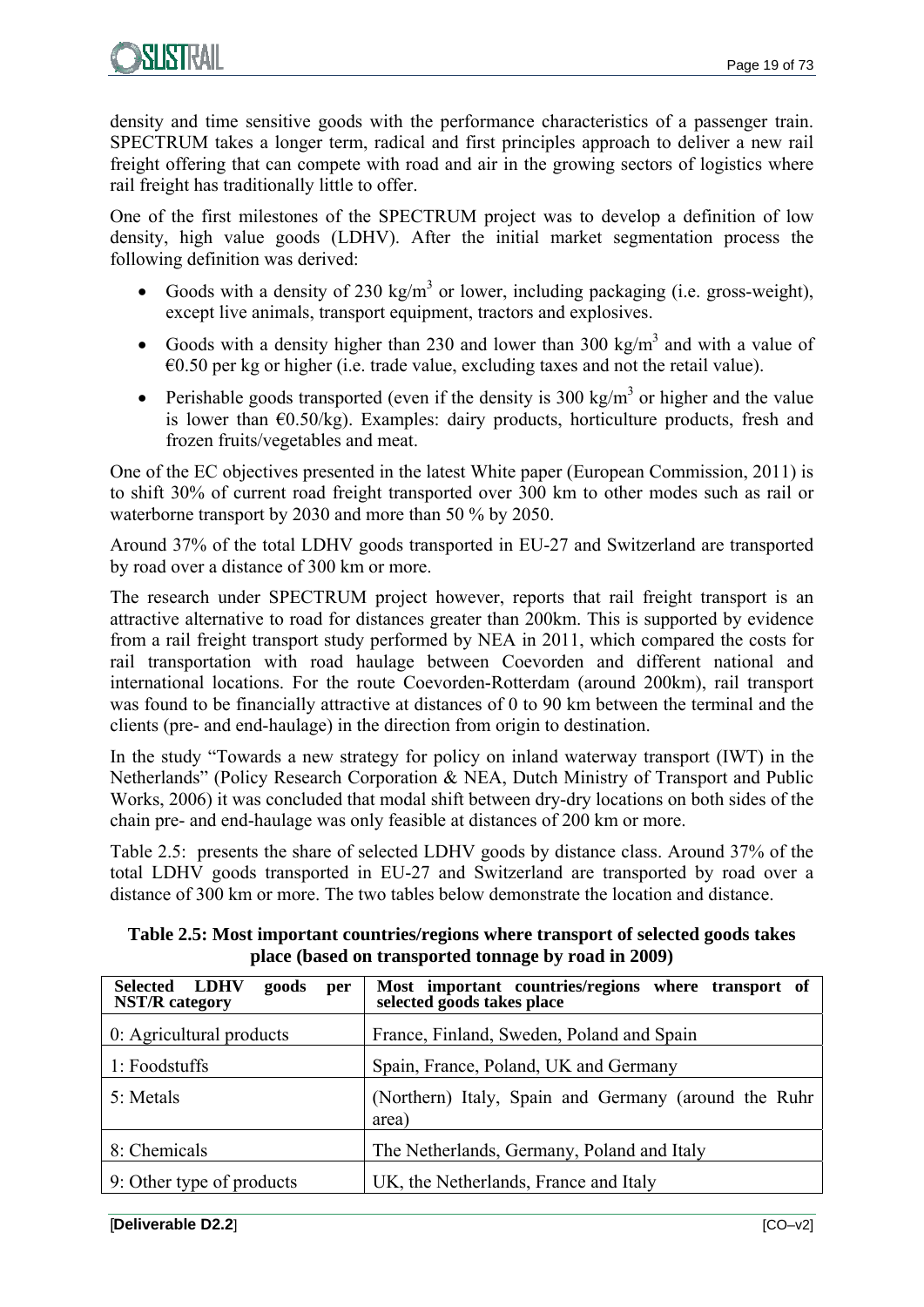

Significantly, the share of LDHV goods transported over distances of 200 km or longer is about 49% as demonstrated in the table below.

| <b>Selected LDHV goods</b><br>per NST/R category | $<$ 50 | $50-$<br>100 | $100-$<br>150 | $150 -$<br>200 | $200 -$<br>300 | $300 -$<br>400 | 400-<br>500 | >500 | <b>Total</b> |
|--------------------------------------------------|--------|--------------|---------------|----------------|----------------|----------------|-------------|------|--------------|
| 0: Agricultural prod.                            | 11%    | 26%          | 11%           | $7\%$          | 12%            | 9%             | $7\%$       | 17%  | 100%         |
| 1: Foodstuffs                                    | 15%    | 22%          | 9%            | 7%             | 12%            | 10%            | 8%          | 18%  | 100%         |
| 5: Metals                                        | 16%    | 21%          | 9%            | 7%             | 12%            | 10%            | $7\%$       | 20%  | 100%         |
| 8: Chemicals                                     | 30%    | 24%          | 9%            | 7%             | 10%            | 7%             | 4%          | 9%   | 100%         |
| 9: Other type of prod.                           | 15%    | 21%          | 8%            | 7%             | 12%            | 10%            | 8%          | 20%  | 100%         |
| <b>Total LDHV</b> goods                          | 15%    | 21%          | 9%            | 7%             | 12%            | 10%            | 8%          | 19%  | 100%         |

| Table 2.6: Share of distance classes (in km) per type of LDHV goods (based on estimated |
|-----------------------------------------------------------------------------------------|
| tonnage transported by road in 2009)                                                    |

#### ERRAC Roadmap

In May 2011 the European Rail Research Advisory Council (ERRAC) produced what was defined as a Freight Roadmap for "encouraging modal shift (long distance) and decongesting transport corridors" (ERRAC, 2011). The analysis is driven by the ambition of major customers to use the railways to transport freight. The study very much focussed on obtaining the views of key freight and logistics stakeholders through a series of consultation in the form of workshops and interviews with operators, shippers and infrastructure managers. In the view of these stakeholders it is price, reliability and extension of service that are the main drivers before the volume adaptation follow up and down capability.

Reliability and competitiveness in the complex environment of freight and logistics cannot be improved without addressing some or preferably all of the technical parameters influencing this efficiency before addressing the commercial and finally the behavioural ones.

Modern rail transportation is often reduced to a small part of the logistics chain. It is therefore of vital importance that European freight mobility systems and logistics chains are developed in a co-modal transport perspective where increased competitiveness is achieved through appropriate use of modes to ensure the strength of each is capitalised upon. To this end, any supply chain is only as strong as its weakest element.

It has already been noted that traditionally rail freight has been widely used to transport bulk cargo and low value cargo. Traffic volumes transporting these types of goods and materials are decreasing. New types of traffic are growing, namely, time sensitive logistics that require flexibility and reliability along long complex supply chains and with increasing amounts of visibility – that is the ability to track and trace transported goods. These developments are penalising the rail freight mode which was favoured by former large heavy bulk traffics. In order to capture more cargo volumes rail freight must offer significantly greater quality of service. Quality can be defined as properties of punctuality, safety and flexibility – amongst others.

Rail freight has been absent in a number of market segments for many years. Increased traffic congestion on roads and the increasing need for reliable and environmentally friendly modes of transport should help in providing the necessary incentive for modal shift. However, barriers remain and rail freight must improve its overall performance in the areas of solutions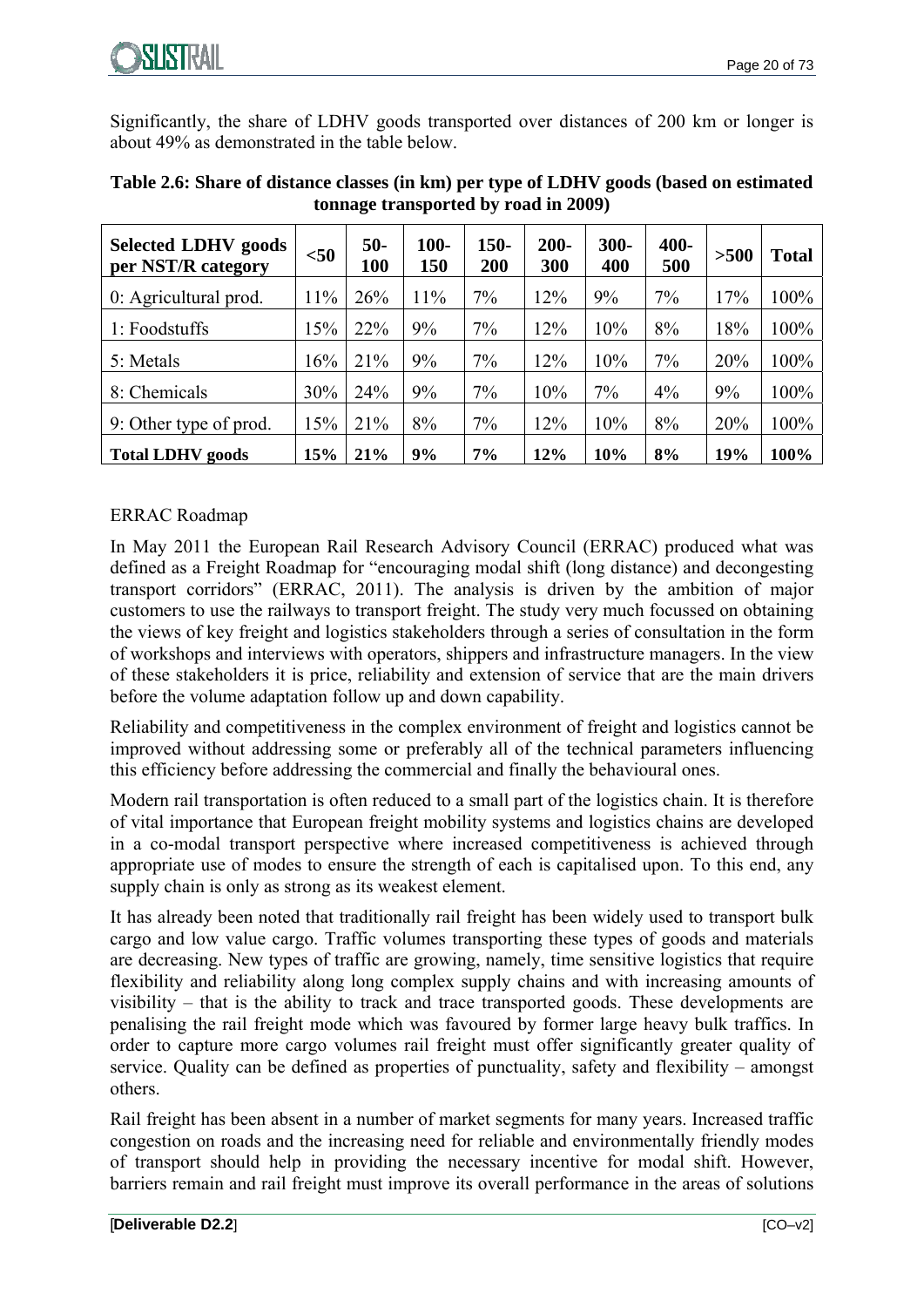

for smaller consignments, for reliable transit times, for specialized transport segments, for automatic tracking and tracing, for flexibility, for price competitiveness, for service quality and for emergency response in case of incidents.

Currently Europe still relies heavily on road based logistics distribution. Over 70% of land transport inside the EU is captured by road. The congestion cost is often underestimated but is stated as around 0.5% -1% of EU GDP. Freight transport by road is still expected to be the dominant mode given its already highly developed infrastructure that interlaces urban centres, manufacturing districts and has currently unmatched levels of flexibility. Rail needs to develop as an integrated partner in supply chains, bringing its strengths alongside maritime, road, air and inland waterways; competing and co-operating where appropriate, often at the same time.

The Freight Roadmap (ERRAC, 2011) for "encouraging modal shift (long distance) and decongesting transport corridors" identified the following customer requirements in a transport value chain:

- Price competitiveness for the rendered service products on sale
- Price stability
- Seamless international services
- Frequencies in point-to-point services at scheduled times
- Performance consistency
- Reliable delivery times
- Easy transport accessibility both physical and commercial
- Wagons and intermodal units' availability with a design suitable to fit the customers' needs
- Technology tools for cargo integrity and location provision, including automatic tracking and tracing
- Emergency response in case of incidents
- Direct ITC connectivity
- Ability to handle less than Train Load consignments and introduction of SLA (service level agreements)
- Private sidings and support facilities
- Co-operative approach
- Harmonization of the transport documents processed by IT systems and in real time
- A faster response to queries
- Efficient connection to freight centres in or near airports

More generally, ERRAC (2011) reports that over the course of the last 20 years the basic business philosophy has moved from "push" to "pull". The "pull" philosophy implies that the production planning is driven by the demand side; there is customer-oriented production; and goods are made-to-order (instead of made-to-stock). This of course must be reflected in the customers' supply chain. This is characterised by new business processes such as: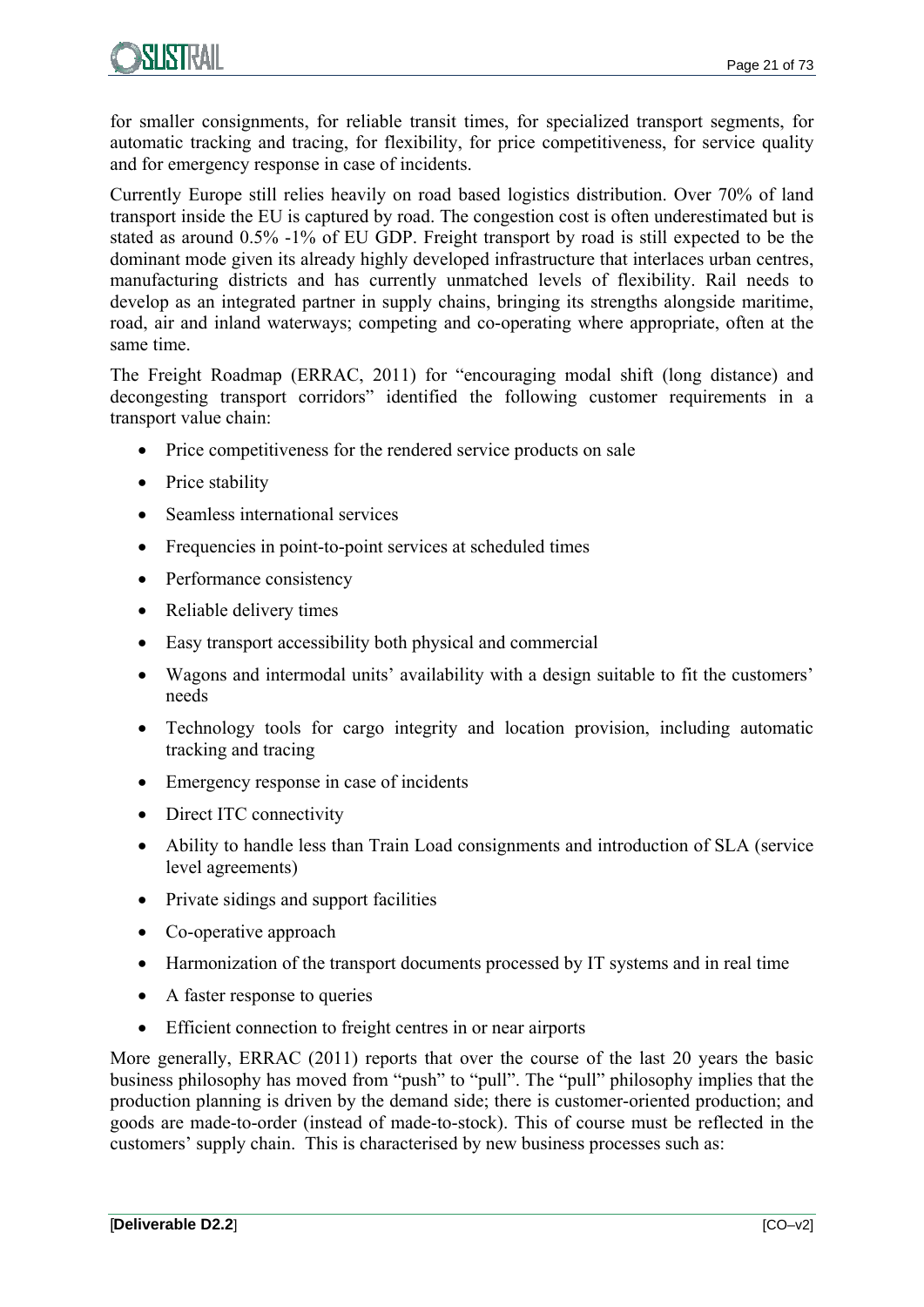

- Rail freight competitiveness and price stability
- Shorter cycle times
- Real time information flows and emergencies response in case of incidents as well as faster response to customers' needs
- Transport planning
- More frequent and reliable deliveries
- More flexible delivery patterns reflecting short-term forecasting and order variations
- Partnership relations with fewer suppliers and logistic outsourcing to third party logistics
- Performance consistency over time
- Reverse logistics for packaging, recycling, returned goods and waste in general
- Harmonization of the transport documents

The European interoperability legislation and the European Railway Agency (ERA) have made big progress towards creating a single European railway area. There are still many technical, operational and administrative barriers between the EU member states and between EU and the Asian land mass that need to be removed. Coordination across member state networks of path allocations; cross border acceptance of train driving licences provide problems for rail but not for road.

The drive to harmonise the technical systems must be done at an acceptable economic level and in the end lead to lower costs and not vice versa. An open ICT standard for rail would facilitate the development of collaborative approaches where shippers can inform each other of available spare capacity that can be sold.

### RETRACK

RETRACK studies (Uniresearch, 2012) suggest that modal shift from road to rail was, is and will remain a key EC policy objective. The RETRACK project aimed to: conduct research, develop, commission and implement pan-European privately operated rail freight services between Rotterdam, The Netherlands and Constanza, Romania, implying at least four border crossings if the entire route was used. The RETRACK rail freight (pilot) service kicked off commercial service in February 2010 and will continue until February 2012 (RETRACK, 2012). It offers single wagon load services covering major port and industrial complexes in The Netherlands (together with options into Belgium and North German ports), major industrial areas in Germany and Austria and links to major cities in Hungary and Romania with new port potential in the latter as a source of traffic. The inherent intention of the project was to demonstrate that private new entrant rail operators would be able to collaborate and cooperate in the development of new services that would be competitive, reliable and attractive compared with the existing rail freight services provided by incumbents or new entrants on national railways.

The model of operation adopted with two core hubs for the assembly and dispersal of traffic (Köln & Györ) and the operation on demand of satellite operations has proven to be a flexible option to demonstrate the potential capabilities of rail freight operation. The majority of rolling stock used in the operation is provided by the shipper either as owned equipment or leased items.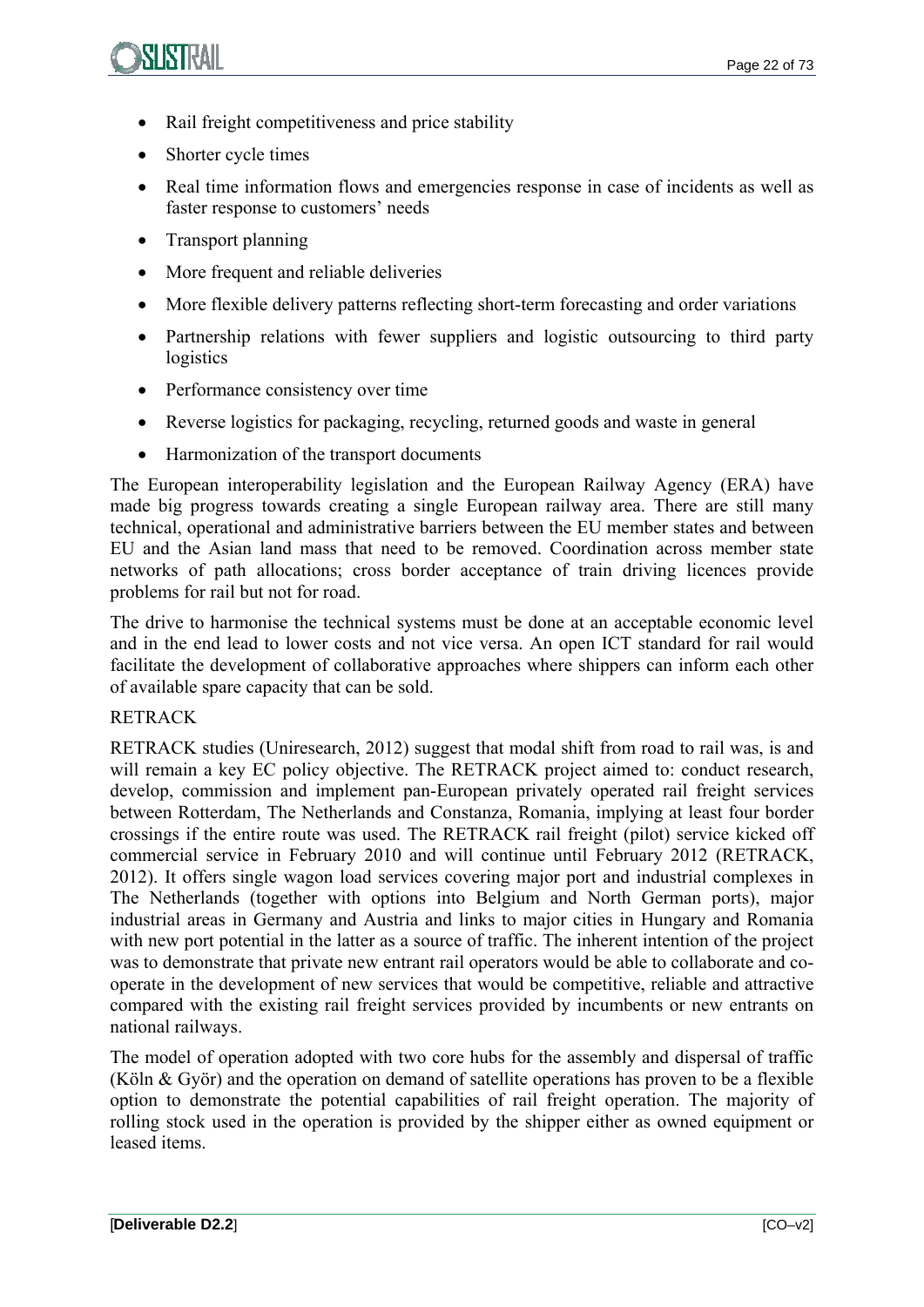

Of more serious strategic concern was the mass withdrawal of grain wagons that were found to be wholly defective. The RETRACK rail freight service suffered some problems at an early phase of the pilot that are summarised below:

- Multiple power supply systems: During the research phase of the project we identified that the RETRACK corridor has multiple power supply systems. This implied a need to switch locomotives at certain borders with the likelihood of delay. The availability of multi-voltage locomotives has mitigated this problem for RETRACK service.
- Driver issues: There were and still are driver related issues including language, interoperability and cross border driver skill and competence recognition.
- Wagon issues: There have been issues with some individual wagon failures that have exposed problems of responsibility for technical defects when and where located and for their redemption. The shipper-owned or leased equipment has to be compliant with industry inspections in transit. There have been concerns that some of the wagon inspection regimes are not consistent.
- Discrimination from the incumbent: There are concerns over the preponderant power of the rail incumbent in some member states where the acquisition of private rail operators is in effect the reverse of the liberalization proposed by the EU. This trend in effect reduces incentives to compete on price and service levels and reduces competition.

The inconsistency of the wagon inspection regime at border crossings is a key issue and thus presents a real block to competitive, fast and effective transits. Lengthy inspection and compliance processes and transcription of data need to be reduced to one.

Securing train paths have not been a significant problem and most bids have normally been accepted.

Infrastructure upgrades: There have been problems of large scale infrastructure upgrades in Germany and these have been a limitation at times.

Train length has normally been less than the 750m maximum allowed on the main operational axis. Very heavy trains have been routinely operated between Köln & Rotterdam as required without major difficulties.

Grain wagon issues: The core business of grain shipments from Hungary to the Benelux area had provided the basis for the start up of the RETRACK pilot operations and underpinned wider commercial activities to secure other traffic on the main route and developing satellites. The grain traffic was being carried in older wagons that had not been used intensively on long haul applications. These were recognised as contributing to train delays. The key issue centred on the inadequate lubrication of the axle boxes leading to the complete withdrawal of the wagons used for this traffic until an adequate remedy was in place. Other problems that have beset this traffic have centred on problems with the locking of the doors on the wagons.

The following key commercial and operational partners are involved in the RETRACK pilot rail freight operations:

- TransPetrol GmbH (TransPetrol) (from Germany)
- LTE (from Austria): and
- CER (from Hungary).

TransPetrol now leads the commercial and operational planning of the RETRACK train services including shipper contacts and pricing. LTE (Austria) provides traction (dedicated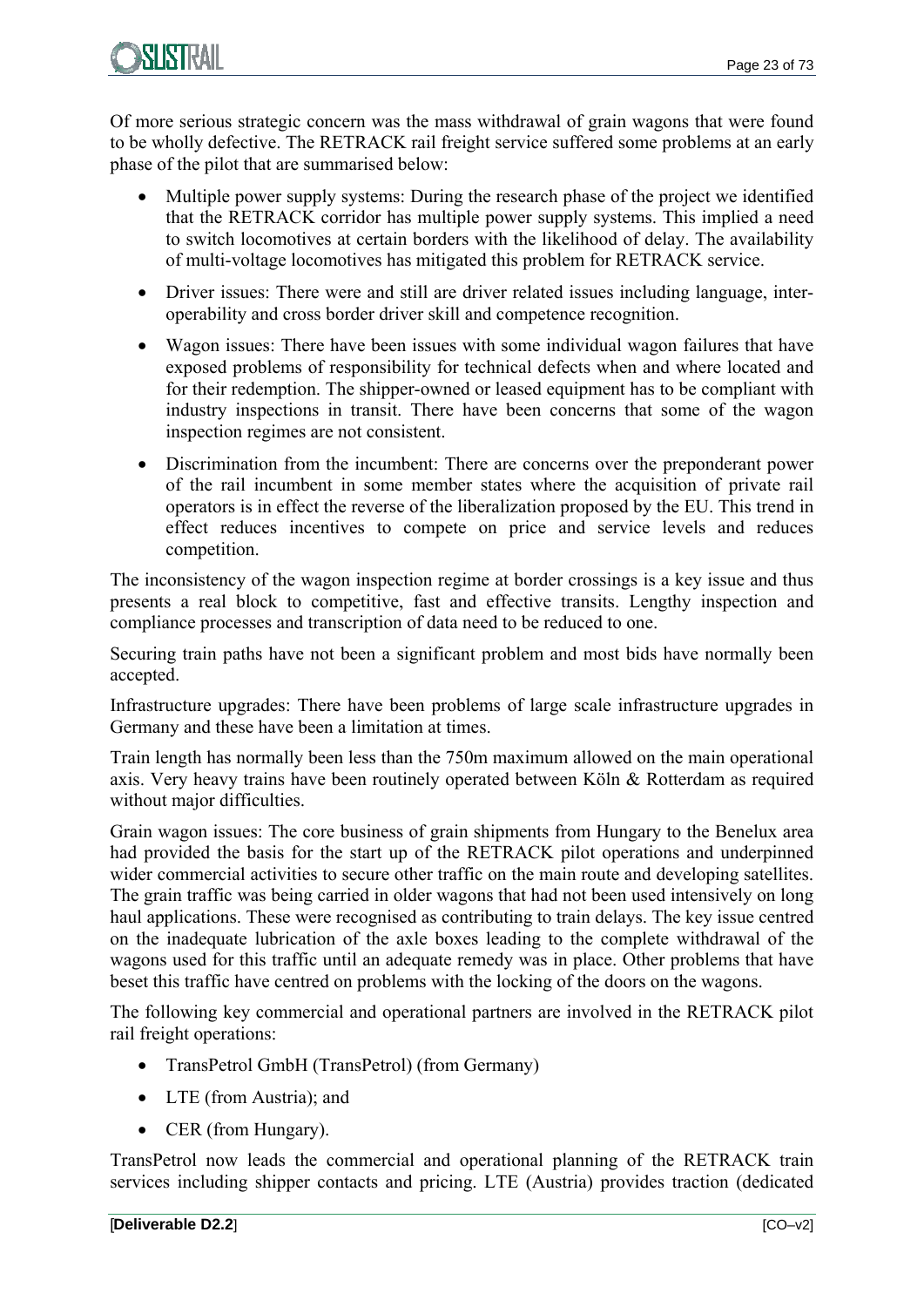

locomotive) that is capable of operating across international (pan-European) borders and this eliminates one of the main stumbling blocks (multiple power supply systems) to rail freight's generic competitiveness. Shunting services and local traction services are provided by the incumbent rail operator CER (Hungary). Specific traffic destined to Austrian receivers is also moved by the national incumbent to/from the RETRACK train when in transit. The concentration and distribution of wagons to/from Köln is now performed by a railway undertaking owned by TransPetrol/VTG and provides a greater measure of flexibility and control of this activity than that formerly provided by contractors.

TransPetrol have established a lead position within the project consortium in particular for the pilot train operation. There is very limited commercial involvement from LTE & CER. CER acts as a traditional railway with the principal focus on operational matters within Hungary. TransPetrol had and maintains a strategic position to become a major rail freight player in the emergent liberalised market beyond the traditional role of the parent company as a wagon supplier. TransPetrol is completely involved in the operational control and management of the RETRACK train including the build up of wagon load offerings and pricing, in transit monitoring, disruption and delay response. TransPetrol is also involved in the arrangement of personnel (train crews) and shunting. It is largely dealing with known operational and technical issues on train length, weight, hazardous cargo rules and cargo priorities. Cargo pricing is fully within TransPetrol's remit.

From the operation of the pilot service it can be said that full operational and commercial integration has been achieved through the initiative of TransPetrol as the key partner. This has included equipment sourcing, pricing enquiry responses and operational intervention and planning. The relatively small TransPetrol operations and commercial activity has allowed rapid decision taking and intervention as required to sustain and plan train services. Access to the DB infrastructure information system on train location, schedule performance and delays has proved to be of value.

Commercially the RETRACK service has found favour on the basis of transit speed, service frequency, reliability and non-predatory pricing. Wagon provision for shippers is feasible but some shippers provide their own wagons for cargo movement.

A survey among the RETRACK service users reveals that some modal shift from road has been achieved.

The flexible response to traffic generation in the build up phase of RETRACK pilot has been characterised by:

- The use of the traction for single wagons to maintain the round trip capability of the service;
- A willingness to refuse, defer or cancel services if required;
- A preparedness to use other existing train services if needed to maintain service integrity rather than lose the traffic or service round trip capability.
- Use of the EU status of the train as a measure of protection against immediate predation by the incumbent train service providers.
- Decision to maintain a minimal service profile until the grain wagon situation was resolved.
- Maintenance of services despite issues such as weather delays, varying responses to national and public holidays along the line of route.
- Flexible responses to varying crew availability together with traction and rolling stock.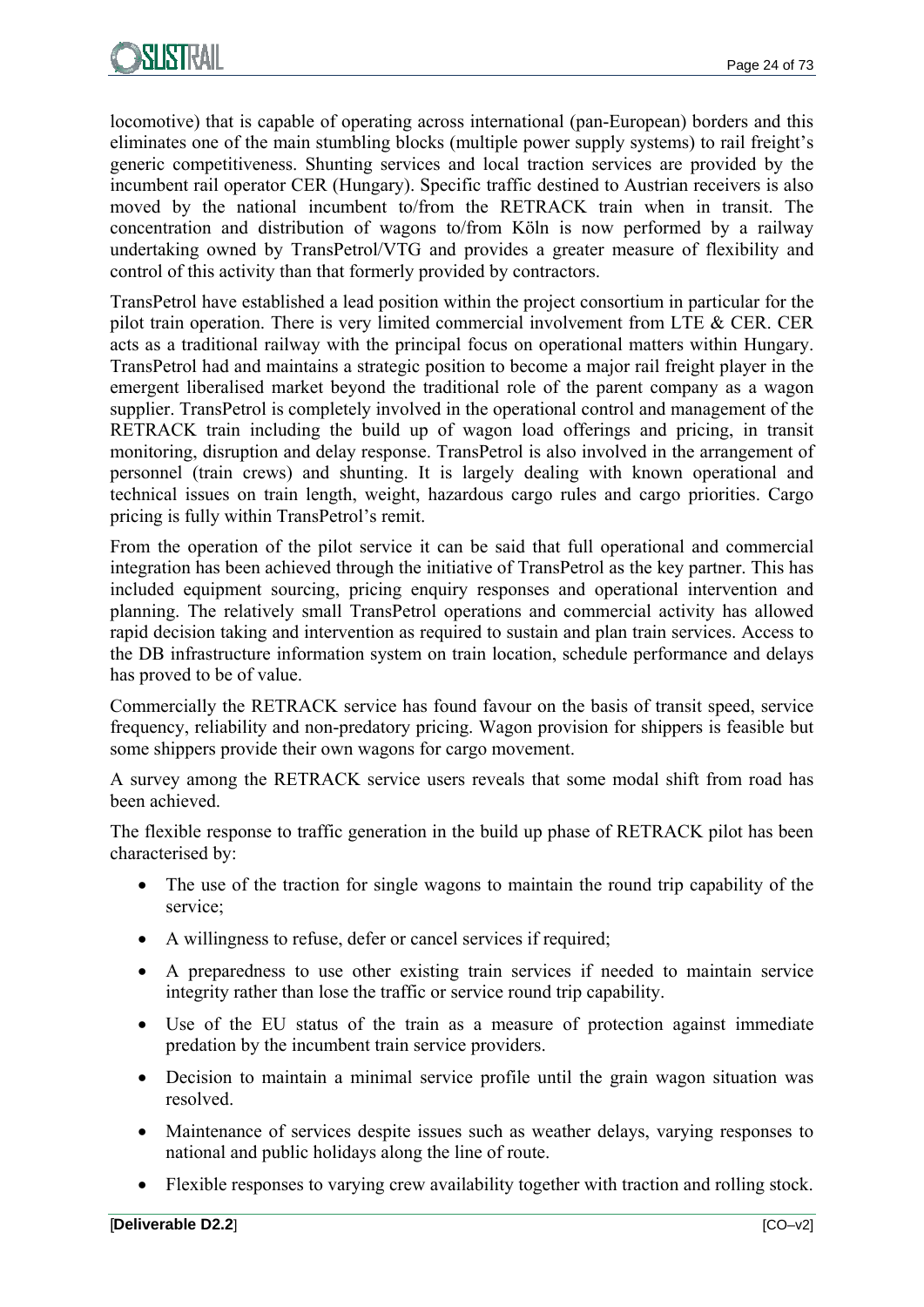

- Train monitoring in real time with the identification of problems and the ability to intervene to resolve disruption.
- One partner (TransPetrol) is recognised as a railway undertaking.
- Development of a range of shunting and feeder options.
- The retro-fitting of energy consumption meters onto the assigned locomotive for the pilot has allowed greater precision in the monitoring of power used to move the train.

A number of lessons have been learned that should be considered in the SUSTRAIL project.

- Complex operational and commercial environment surrounding rail can deter new market entrants without support to ensure a move to break even point
- Need for collaboration, identification of key roles, cost and revenue share model
- Start up delayed by partner differences
- Possible to develop beyond Retrack Mk 1 with existing partners or to re-cycle the model on alternative routes possibly involving other partners
- Valuable experience and expertise gained to use as a model for other new rail services involving private operators on long haul international services

#### Rail Freight Wagons

In May 2011 the European Rail Research Advisory Board (ERRAC) produced what was defined as a Freight Roadmap for "encouraging modal shift (long distance) and decongesting transport corridors." This identified a number of gaps in current co-modality, vehicles and logistics. These are summarised in the Table 2.7: Gaps in co-modality, vehicles and logistics below.

| Co-modality,<br>vehicle<br>and<br>logistics gaps | <b>Milestone 1: 2015</b>                                                                                                                         | <b>Milestone 2: 2020</b>                                                       | <b>Milestone 3: 2030</b>                                                           |
|--------------------------------------------------|--------------------------------------------------------------------------------------------------------------------------------------------------|--------------------------------------------------------------------------------|------------------------------------------------------------------------------------|
| General<br>Wagon issues                          | Lightweight rail cars for<br>increased payload and energy<br>efficiency                                                                          | Modern wagon<br>concepts with low<br>noise, track friendly<br>bogies           | Minimum<br>$15\%$ of<br>all<br>goods<br>transported<br>using<br>high<br>efficiency |
|                                                  | freight<br>Improving<br>wagon<br>designs for better usage of<br>freight<br>infrastructure<br>conditions $-$ at least along<br>selected corridors | high<br>Implementing<br>efficiency<br>trains<br>along<br>selected<br>corridors | wagons                                                                             |
|                                                  | Preventative axle<br>bearing<br>condition<br>monitoring,<br>braking<br>and<br>improved<br>common data exchange                                   |                                                                                |                                                                                    |

| Table 2.7: Gaps in co-modality, vehicles and logistics |  |  |  |  |  |
|--------------------------------------------------------|--|--|--|--|--|
|--------------------------------------------------------|--|--|--|--|--|

Light weight rail car concepts will make it possible to increase the payload without increasing the axle loads. This will raise the capacity of the railway system to carry more goods and make it more profitable. It will also save energy.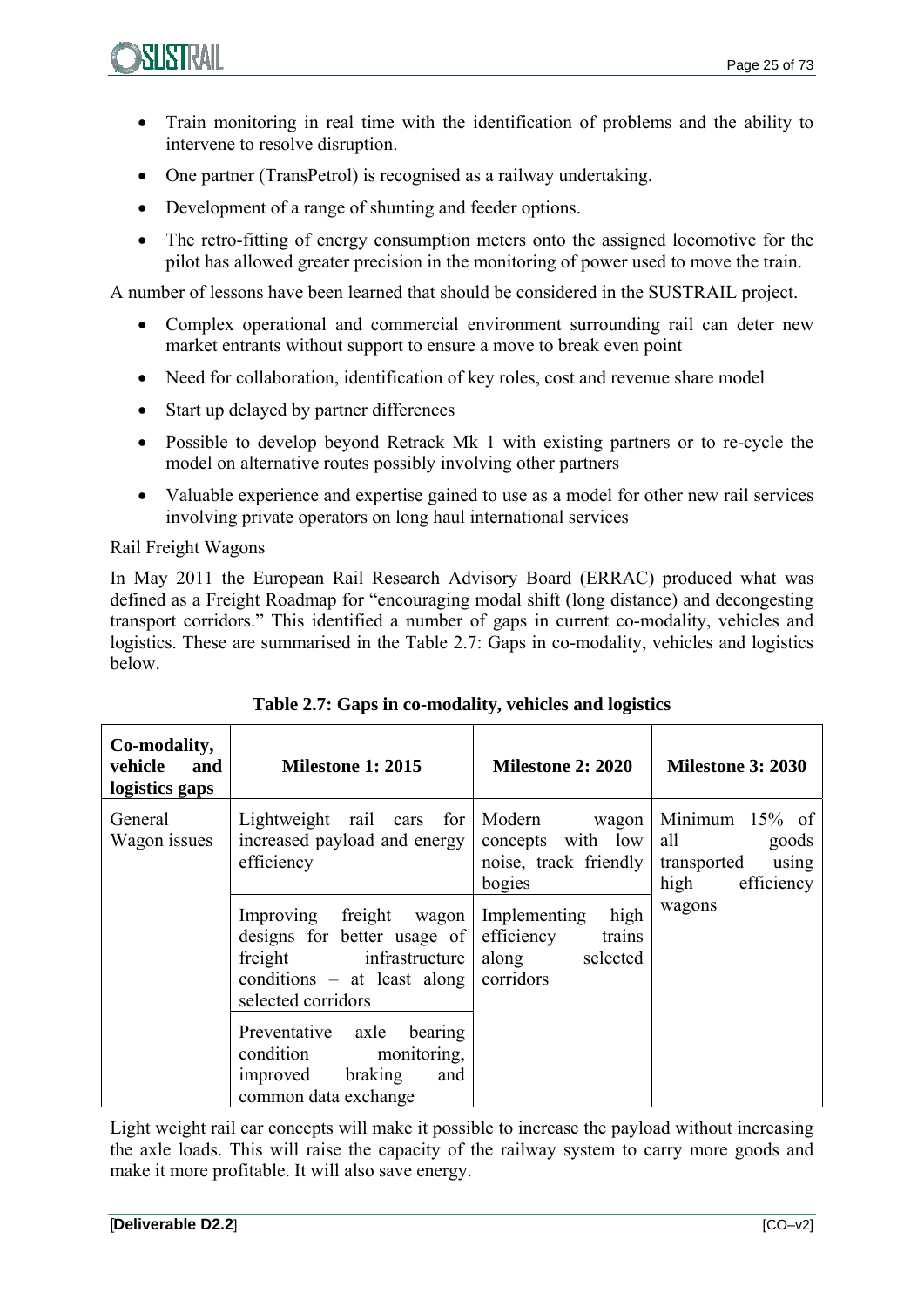

Modern wagon concepts will offer low noise and track friendly bogies. Noise is a key problem for railways which must be mitigated if citizens are to accept more trains on existing and new lines. A lot of work has been done on that subject e.g. noise reducing rail dampers, tests with composite brake blocks and innovative noise screens. Transfer of noise reduction and compensation methods from other industries (i.e. car and truck engines) should be studied and considered. A specific problem to tackle in this context is the noise generated by wagons crossing steel bridges in cities.

New bogies and brakes should have low noise emission properties as a general requirement. They should also be less damaging to the track; track maintenance raises costs and disrupts traffic. Ways to minimize the track maintenance by deployment of better wagons must be studied.

Also, the whole complex of noise regulation, noise measurement in real time, noise initiated costs and its socio-economic dimension needs to be tackled in a holistic way.

Improving freight wagon designs is a need created by the need for logistics efficiency, and public acceptance. All new designs within an existing logistics network will start with test installations, demonstrators, pilots, regional deployments and then: deployments in a wider field of applications. New freight wagons with a perfect match of logistics requirements could become key for conquering new markets on first operations at specific corridors and applications.

Preventive monitoring of axle bearing condition aims at handling the problem with axle box defects which is a source of wheel flats, track damages and disruption of services. It is necessary to mitigate these problems before they happen i.e. with preventive service of the wagon. In that context, all wearing and material fatigue relevant parameters should be monitored.

In terms of the train in its entirety, attention should be given to more flexible freight train configurations – something that is currently being explored as part of the FP7 SPECTRUM project. Trains that are simultaneously able to carry containers, swap bodies and conventional cargo increase the flexibility of the use of rail freight and assist in achieving better utilisation of the available network capacity. This operation model suits mainly trains with container wagons for carrying — optimisation load being served by small and fast (preferable remotely operated) container loading stations.

#### Conclusion

There currently exists an opportunity for rail freight to increase its market share substantially. Modern manufacturing techniques as well as the delivery of their products require reliable, time sensitive delivery of goods and raw materials which are increasingly of lower density and higher value. Rapidly increasing road congestion should encourage modal shift to rail but only if rail is able to provide a service that meets customer requirements. This is crucial if the targets of the latest EC white paper (European Commission, 2011) on transport - such as shifting 30% of current road freight transported over 300 km to other modes such as rail or waterborne transport by 2030 and more than 50 % by 2050 - are to be met. These new types of time sensitive freight cargo and logistics require flexibility and reliability along long complex supply chains and with increasing amounts of visibility. Rail freight should improve its overall performance in the areas of solutions for smaller consignments; for reliable transit times; for specialized transport segments; for automatic tracking and tracing; for flexibility; for price competitiveness; for service quality; and for emergency response in case of incidents. To this end trains that are able to simultaneously carry containers, swap bodies and conventional cargo can help to answer the customer requirements for flexibility and assist in achieving better utilisation of the network capacity.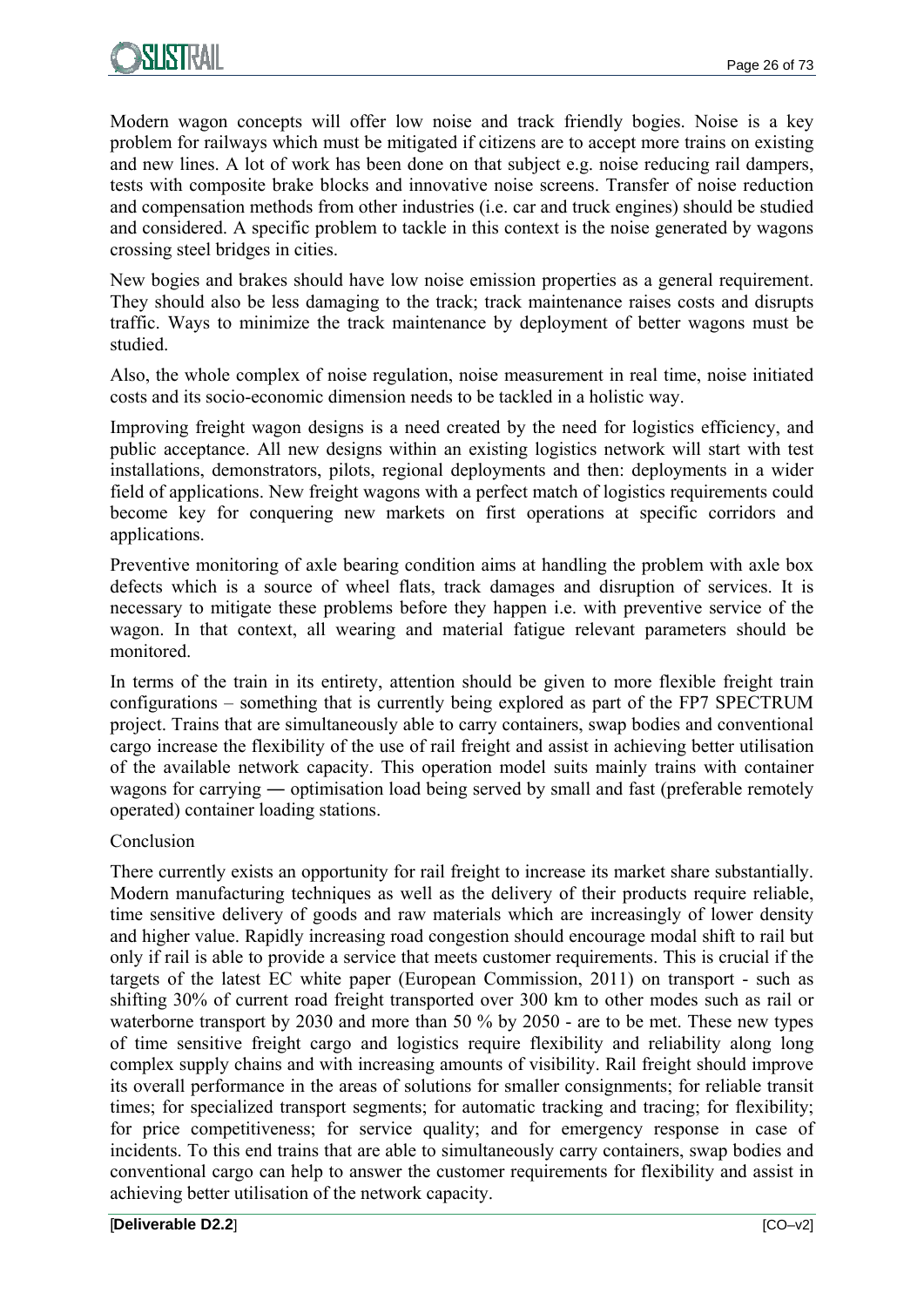

## **3. PHYSICAL REQUIREMENTS**

The Description of Work (task 2.2.1) requires that, for each route defined in WP1, the physical requirements for mass, speed, axle load, train length and traction must be defined. Data should be collected for the **freight flow types operating on the selected route** today and for **new flows** as rail takes advantage of new market opportunities in the future.

Towards this aim, NR and ADIF supported respectively by UNEW, UPM, as well as VTU, provided input in terms of specific route information on current and future freight flows.

The most important features of the analysis are:

- Goods transport.
- Mass of train.
- Speed.
- Axle load.
- Train Length.
- Traction requirements.

Starting from the data gathered, a study will be performed in order to show the actual situation in the routes, and trying to define a trend for the next years.

#### 3.1 Requirements of current freight flows

Some of the data regarding the actual situation have been collected in SUSTRAIL Task 1.5: Operation & Logistics, and are considered to be useful. Thus, these data were taken into account when carrying out the research in this task. The rest of the data has been taken from the Study for the Mediterranean Railway Corridor (Ineco-ADIF, 2011), a high-level document on the future of rail freight from a UK perspective (Network Rail/Rail Freight Operations' Association, 2010), UIC and Eurostat statistics, as well as several additional sources.

In order to define a trend, data about the last years are needed. Due to the recent economic downturn, actual data does not totally represent a good reference for the study. For this reason the infrastructure managers provide data based on the last years (as a good data sample, a time interval of at least 5 years was be considered to be appropriate).

#### **3.1.1 Route 1 – Bulgaria**

Figure 3.1: Mass transported by rail in Bulgaria indicates trends in freight traffic along the line from 2005-2010 (Woroniuk et al., 2011, p. 13). In addition to the negative impact of the 2008/2009 financial crisis, rail freight substantially decreased because of the closure of a metallurgic plant (see below).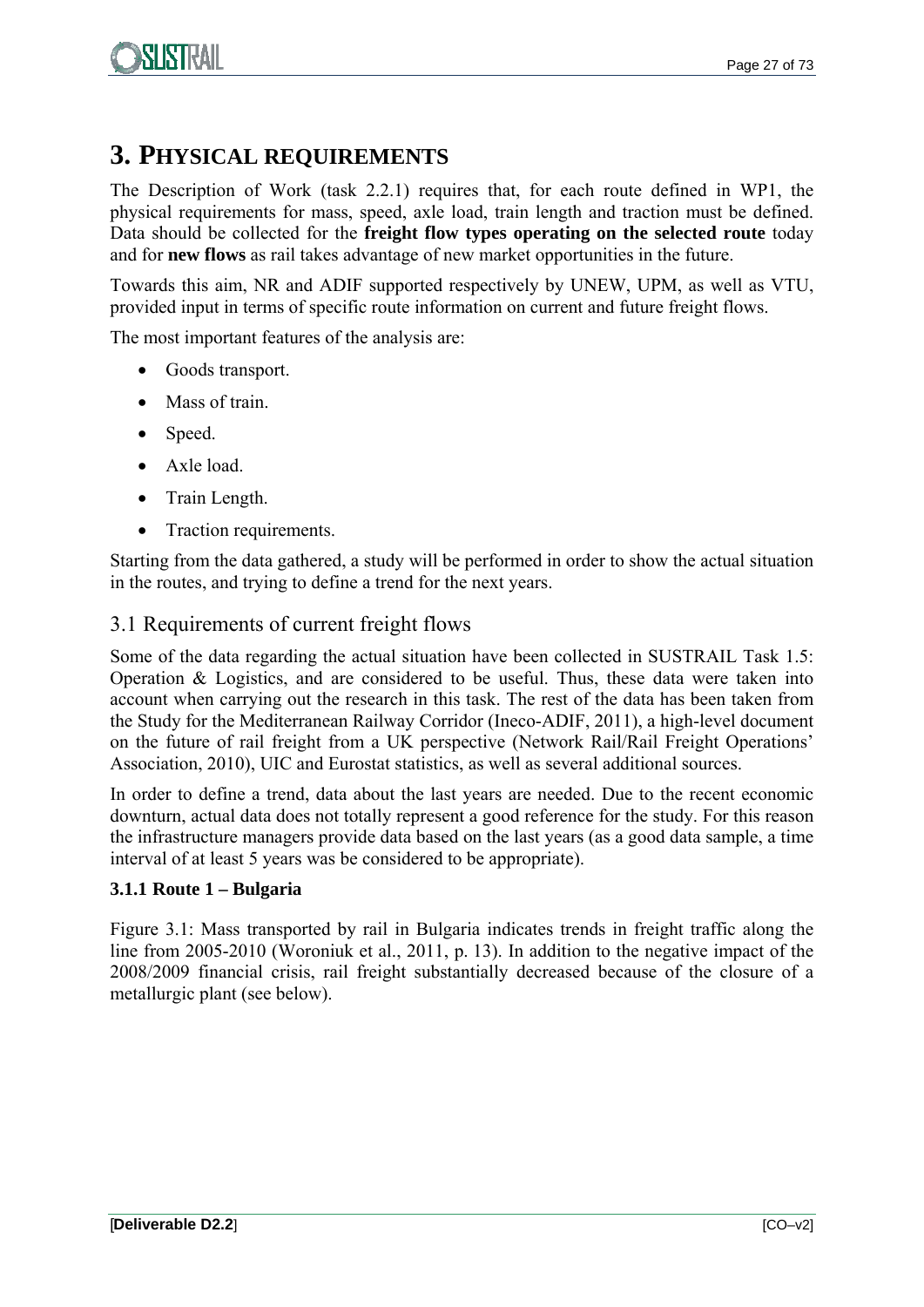

#### **Figure 3.1: Mass transported by rail in Bulgaria**

The figure demonstrates a steady decrease, with the steepest decrease between 2008 and 2009 with a loss of approximately 7 million tonnes in one year.

Figure 3.2: Rail freight transport performance in Bulgaria (BDZ) indicates a pattern in line with tonnes carried (Woroniuk et al., 2011, p. 13).





Note: There are also competing freight operators operating in Bulgaria, such as BRC and Bulmarket, but they are focused on other routes, so the BDZ data on transport performance appears to be sufficient for the purpose of this study.

The gross hauled tonne-kilometres of the operator BDZ show the same development, as can be seen in Figure 3.3 (UIC International Union of Railways, 2011).

#### **Figure 3.3: Gross hauled tonne-kilometres in Bulgaria (BDZ)**

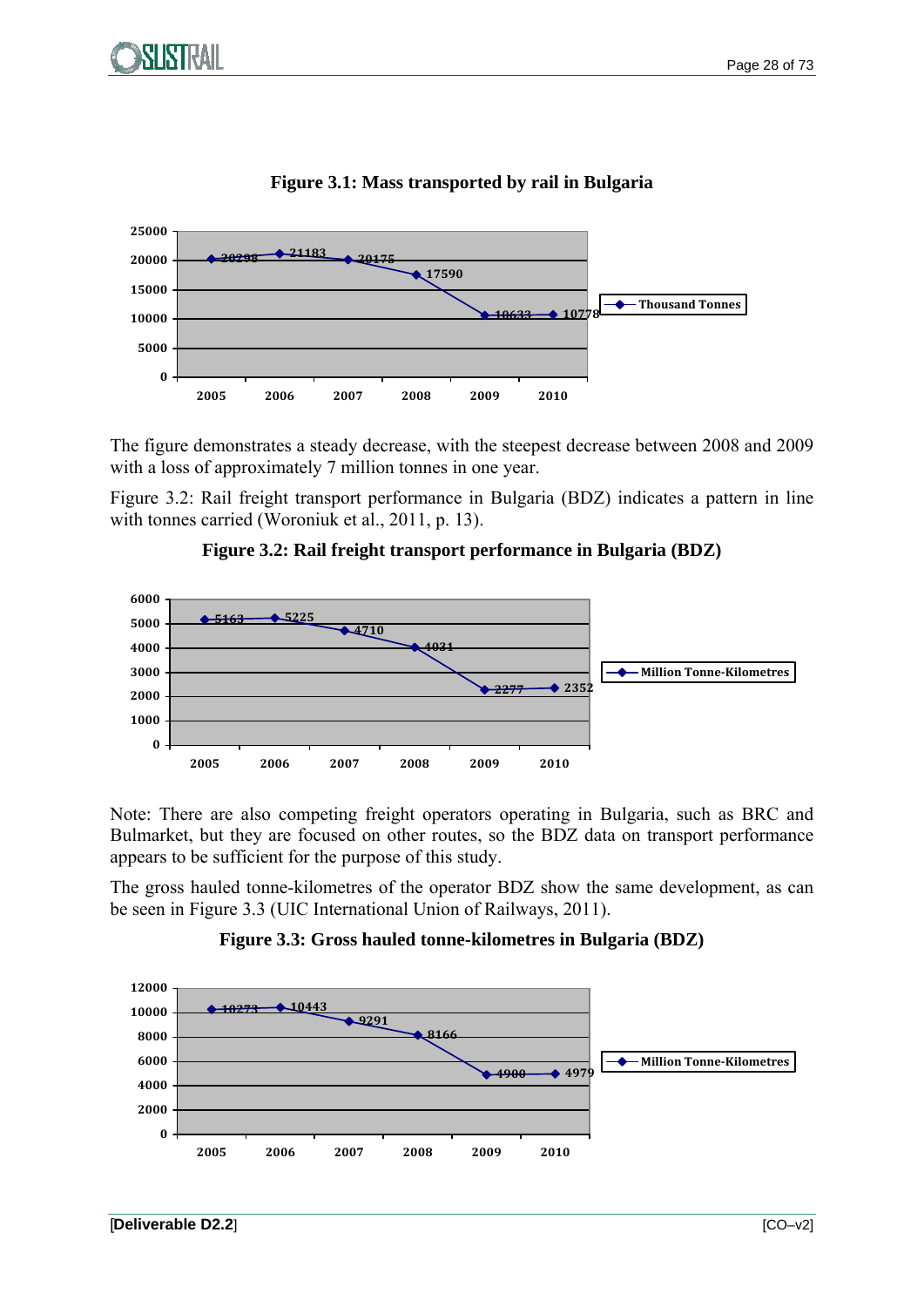Data for average hauling distance demonstrates a small decrease in comparison to tonnes carried and tonne-kilometres. This is apparent in Figure 3.4: Average transport distance (km): Bulgaria (BDZ) (Woroniuk et al., 2011, p. 13):





The next chart Figure 3.5: Movement of freight trains in Bulgaria (BDZ) (UIC International Union of Railways, 2011) depicts the freight train movements in Bulgaria.





Currently, taking the goods transported by type, the main markets for rail freight in Bulgaria are:

- Solid mineral fuels (coal)
- Petroleum and petroleum products
- Ores and metal scrap
- Machines, vehicles, other (semi-) finished goods, intermodal transport units

This can be seen in Table 3.1: (Woroniuk et al., 2011, p. 12), where the revenue-earning wagonload traffic on Bulgarian national territory is listed for the last five years.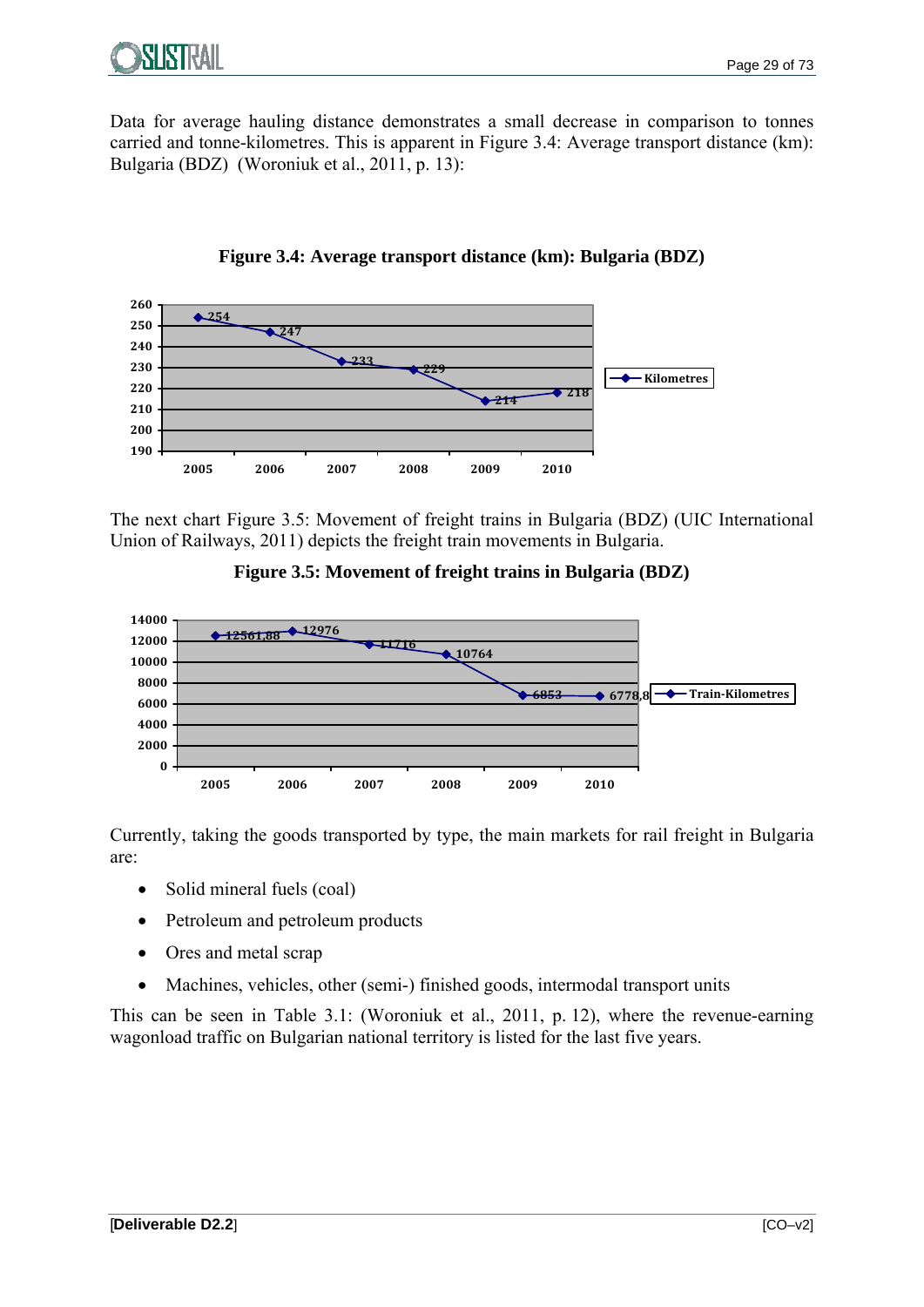

| Code           | <b>Name</b>                                                              | 2010     | 2009     | 2008     | 2007     | 2006     |
|----------------|--------------------------------------------------------------------------|----------|----------|----------|----------|----------|
| $\theta$       | Agricultural<br>products<br>and animals                                  | 158,00   | 237,90   | 418,06   | 200,00   | 212,00   |
|                | Foodstuffs and fodders                                                   | 314,00   | 374,30   | 458,79   | 433,00   | 495,00   |
| $\overline{2}$ | Solid mineral fuels                                                      | 3381,90  | 3453,70  | 4458,00  | 5030,00  | 4652,00  |
| 3              | Petroleum and petroleum<br>products                                      | 2020,40  | 1922,60  | 2201,40  | 1754,00  | 1959,00  |
| $\overline{4}$ | Ores and metal scrap                                                     | 1332,50  | 1050,20  | 2132,67  | 3738,00  | 4414,00  |
| 5              | Ferrous and non-ferrous<br>metallurgy produce                            | 764,90   | 856,70   | 2030,18  | 2730,00  | 2690,00  |
| 6              | Elaborated<br>and<br>non-<br>non-metallic<br>elaborated<br>raw materials | 885,60   | 1130,40  | 3116,15  | 3272,00  | 3484,00  |
| 7              | Fertilizers                                                              | 201,70   | 72,40    | 371,84   | 379,00   | 461,00   |
| 8              | Chemical substances and<br>products                                      | 385,00   | 420,70   | 730,88   | 906,00   | 1425,00  |
| 9              | Machines,<br>Transport<br>means, etc.                                    | 1333,90  | 1114,40  | 1672,45  | 1733,00  | 1391,00  |
|                | <b>TOTAL</b>                                                             | 10777,90 | 10633,30 | 17590,42 | 20175,00 | 21183,00 |

Along the Bulgarian rail route between the border stations of Dimitrovgrad (RS) and Kapikule (TR), 50% of rail freight traffic consists of block trains with mostly wagon-load consignments, and 50% of the rail freight traffic is transit traffic with different types of consignments (intermodal and wagon-load) to and from Turkey. This ratio has remained stable, as there has been a constant structure of rail freight (Karagyozov, 2011).

#### Block trains

The block trains consist of uniform types of vehicles (waggons). State-owned rail freight operator BDZ wants to deploy its rolling stock throughout the whole Bulgarian rail network, so there is no equipment especially dedicated to this route. By the end of the year 2010, freight operator BDZ had a rolling stock of 11,124 freight wagons for the standard gauge (UIC International Union of Railways, 2011). Table 3.2: Structure of freight wagons in Bulgaria in 2009 (Eurostat, 2011) indicates that more than half of the fleet of freight wagons is represented by high-sided open goods wagons. This dominance reflects the economic environment in the New Member States of Bulgaria and Romania. But there seems to be a decreasing trend of their utilisation (Ulianov et al., 2011, p. 17).

| Table 3.2: Structure of freight wagons in Bulgaria in 2009 |  |  |
|------------------------------------------------------------|--|--|
|                                                            |  |  |

| <b>Name</b>                                           | <b>Number</b> | Payload (Tonnes x 1,000) |
|-------------------------------------------------------|---------------|--------------------------|
| Box cars (UIC class G)                                | 1,108         | 543                      |
| High-sided open goods wagons (UIC classes E, F)       | 6,024         | 360.1                    |
| Low-sided open wagons (flat wagons; UIC classes R, S) | 1,291         | 763                      |
| Intermodal wagons                                     |               |                          |
| Other wagons (UIC classes $U, Z, I$ )                 | 3,389         | 200.6                    |
| <b>TOTAL</b>                                          | 11,812        | 691.3                    |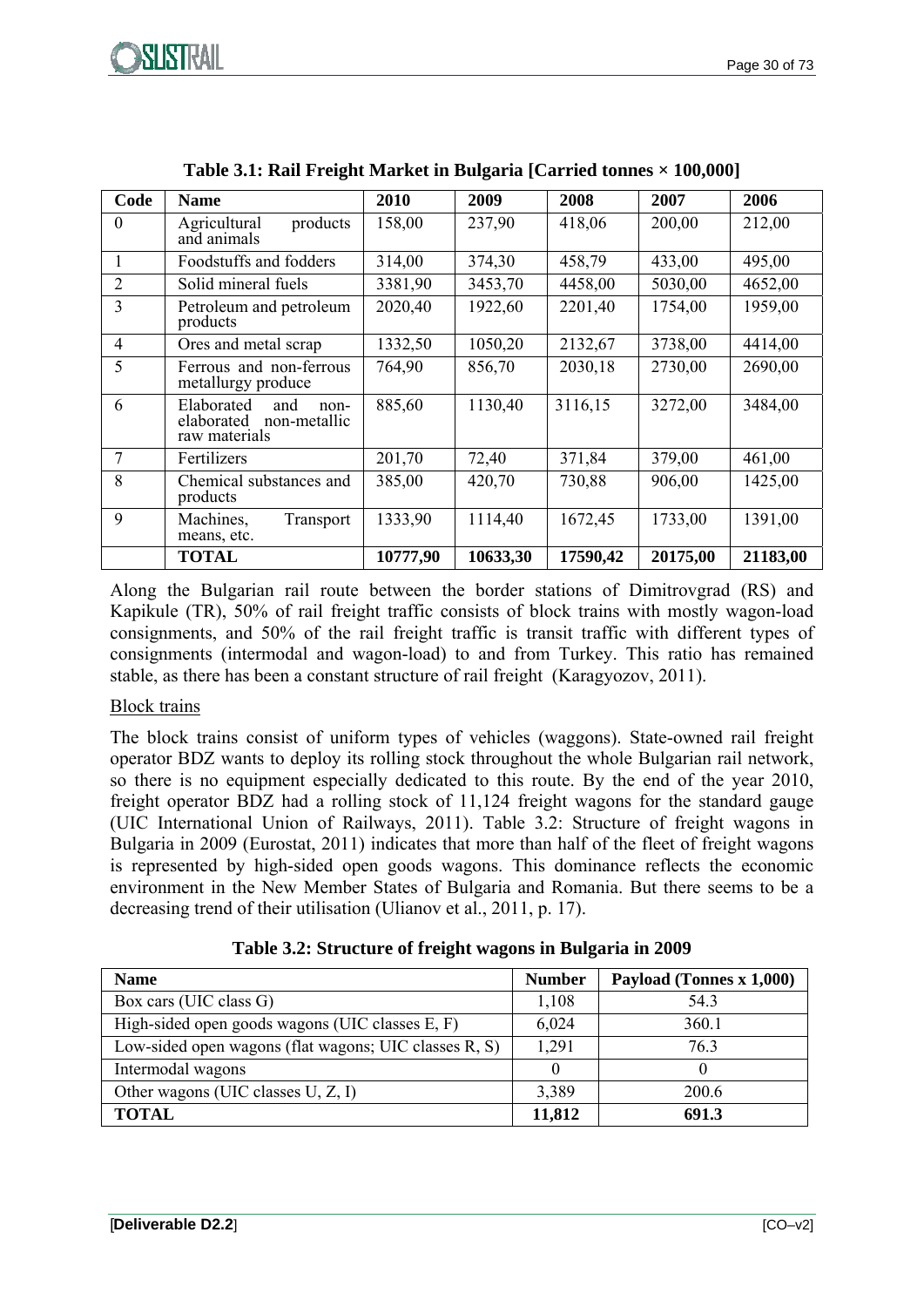All the wagons of the BDZ fleet have four axles and bogies of the Y25 type. The maximum axle load of the BDZ wagons is as follows:

- Ordinary covered wagon (UIC class G): 20 tonnes
- Ordinary open high-sided wagon (UIC class E): 19.5/20 tonnes
- Special open high-sided wagon (UIC class F): 20 tonnes
- Ordinary flat wagon with bogies (UIC class R): 20 tonnes
- Special flat wagon with bogies (UIC class S): 25 tonnes
- Special wagons (UIC class U): 20 tonnes
- Tank wagon (UIC class Z): 20 tonnes
- Refrigerated van (UIC class I): 20 tonnes

Actually, BDZ has suffered from losing 40% of its rail freight business because a metallurgic plant has closed down. This can be also be seen when regarding the statistics in Table 3.1: Rail Freight Market in Bulgaria [Carried tonnes  $\times$  100,000], where the goods' volumes of the codes 4, 5 and 6 diminished immediately after 2008. This effect overlaid the general effect of the economic downturn taking place after 2007, that resulted from the financial crisis and was reflected by the decline in volume in the transport market. Less transport for the metallurgic industry implies less utilisation of open high-sided wagons (UIC classes E, F) to carry coal and ore.

On the other hand, there will be a continued use of black coal as fossil fuel, which to a major extent currently originates in Bulgaria, to supply electricity. So the high-sided open wagons will still be needed.

Class Z tank wagons are used to carry petroleum and petroleum products.

On the Bulgarian route, Class G ordinary covered wagons are highly used in Bulgaria, compared to the other routes studied in SustRail. Interestingly, Class I refrigerated vans are also used, albeit to a limited extent. There is an increasing demand for flat wagons. This trend is mainly due to their utilisation for intermodal freight, and, also, to the alternative freight possibilities (wood, steel, auto, etc.) offered by the special models (Ulianov et al., 2011, p. 17 and p. 26).

Apart from transit traffic, intermodal traffic has been very rare in Bulgaria. This was due to a lack of suitable intermodal terminals to handle block trains. The only loading units carried were maritime containers, and the annual volumes were small (KombiConsult/K+P Transport Consultants, 2009, p. 14). Along the rail route observed in this study, single wagon loads of containers used to be handled in the Sofia-Tovarna facility. In 2010, the container terminal in Yana east of Sofia was opened. It is reported that the first ever block container train destined for Bulgaria arrived in Sofia on 17 September 2011, and the containers, that came from Slovenia, were handled at the Yana terminal (Ecologistics Ltd., 2010). Such a terminal had been highly demanded by the EU transport sector (CREAM Partners, 2009). It may be that the new terminal helps to stimulate the amount of international container carriage by rail, meaning inbound/outbound containerised cargo, which had almost disbanded (Eurostat, 2011).

Since 2007, near Stambolijski in the south of Bulgaria, pellets have been transported using special containers developed by Austrian company Innofreight. The containers named "WoodTainer" are carried on block trains on behalf of the company Mondi and can be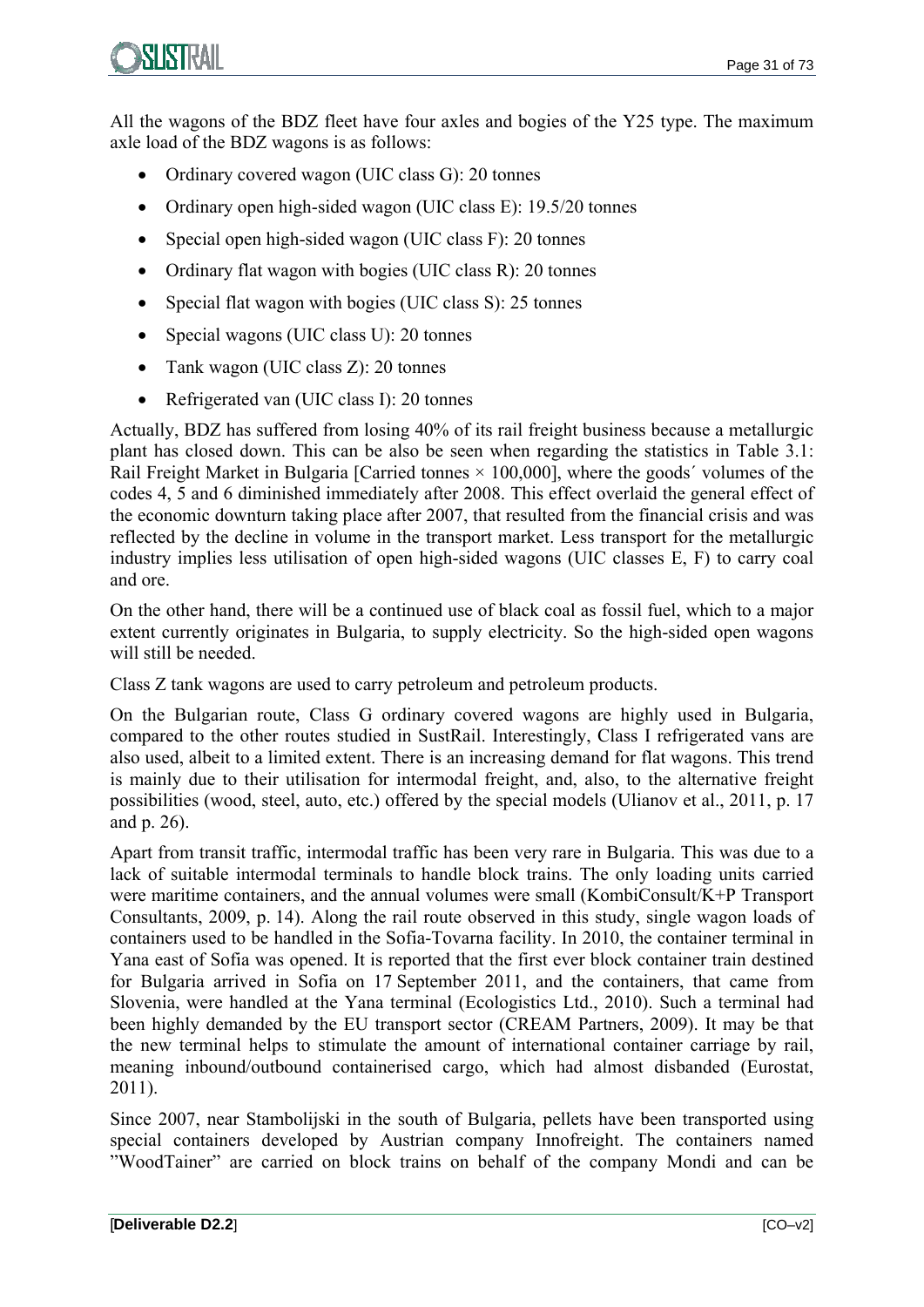handled by forklift trucks, so that they do not require cranes for transhipment purposes (Innofreight, 2008).

Transit traffic to and from Turkey

Throughout the last couple of years, Turkish economy has grown extraordinarily. The EU member countries are the most important trading partners for Turkish foreign trade. Especially between Germany and Turkey, there is a lot of exchange of goods. There are different trade lanes between these countries, and one of these, amongst others, relies on the Bulgarian rail corridor assessed in SustRail. Most of the transit traffic is intermodal traffic, as can be seen in the list of services:

- Since 2008, Kombiverkehr in co-operation with Adria Kombi and their joint venture Europe Intermodal offer a direct train called "Bosporus-Europe-Express" between Ljubljana (SI) and Halkali (Istanbul) (TR) at a frequency of currently 1-2 departures per week (Europe Intermodal, 2008). In Ljubljana, transport volume arriving by block trains from terminals in Ludwigshafen (DE), Duisburg (DE) and München (DE) is bundled (Ruschke, 2011). According to the operators, as loading units, containers of a length between 20' and 40' are transported; slots for piggyback semi-trailers are available on request. This train uses the whole Bulgarian rail route assessed in the SustRail project between the borders at Dimitrovgrad/Dragoman and Svilengrad/Kapikule.
- There are also intermodal railway services to and from Turkey offered by operator Inter Ferry Boats. There is a link between Neuss/Frankfurt-Höchst/Mannheim (DE) and a hub in Sopron (HU), where there is onward connection to and from Halkali (Istanbul) (TR), crossing Bulgaria. In late 2010, this business was taken over from the dissolved operator Intercontainer that used to be very experienced in intermodal transport along the South-East European corridor. Currently, the loading units are 45' high cube containers. On these intermodal trains, there is also cargo originating in the Benelux countries, including incoming short sea cargo from the port of Rotterdam (NL) that is routed via Antwerpen (BE), and cargo originating in Poland (Kloss, 2011).
- Since 2003, there is an intermodal block train service between Lambach (AT) and Istanbul (TR). It is a company train service operated on behalf of Austrian freight forwarding company Gartner. The trains carry Gartner´s own intermodal equipment, which is pallet-wide 45<sup>'</sup> containers and piggyback trailers, on its own account. Intercontainer Austria acts as a sales agent to sell the train operation on behalf of its parent company Rail Cargo Austria.
- Since 2004, there is an intermodal block train service connecting Köln (DE) and Kösekoy. It was mainly launched to connect the Ford production facilities in Köln-Niehl (DE) and Gölcük-Kocaeli (TR). The route goes via Romania, Ruse, Svilengrad to Kapikule and further to Turkey, so it uses only a part of the transit corridor assessed in SustRail. In Köln, there are train departures three times a week. Each train has a length of 520m (usable line length at meeting stations is 550m) and consists of 32 articulated low-loader wagons with tight coupling. Each waggon has a capacity of two swap bodies. The 'Mega Combi' swap bodies have an outer length of 13.6m and offer an inner height of 3m (98m<sup>3</sup> loading capacity). To start this form of transport, operator Omfesa invested about 200 mill. EUR in 220 waggons and 400 swap bodies (Studiengesellschaft für den kombinierten Verkehr, 2004). The corridor allows for a max. payload of 20.5 t per swap body, which is sufficent for the automotive sector. In 2010, 105,000t of automotive materials and spare parts were carried along the corridor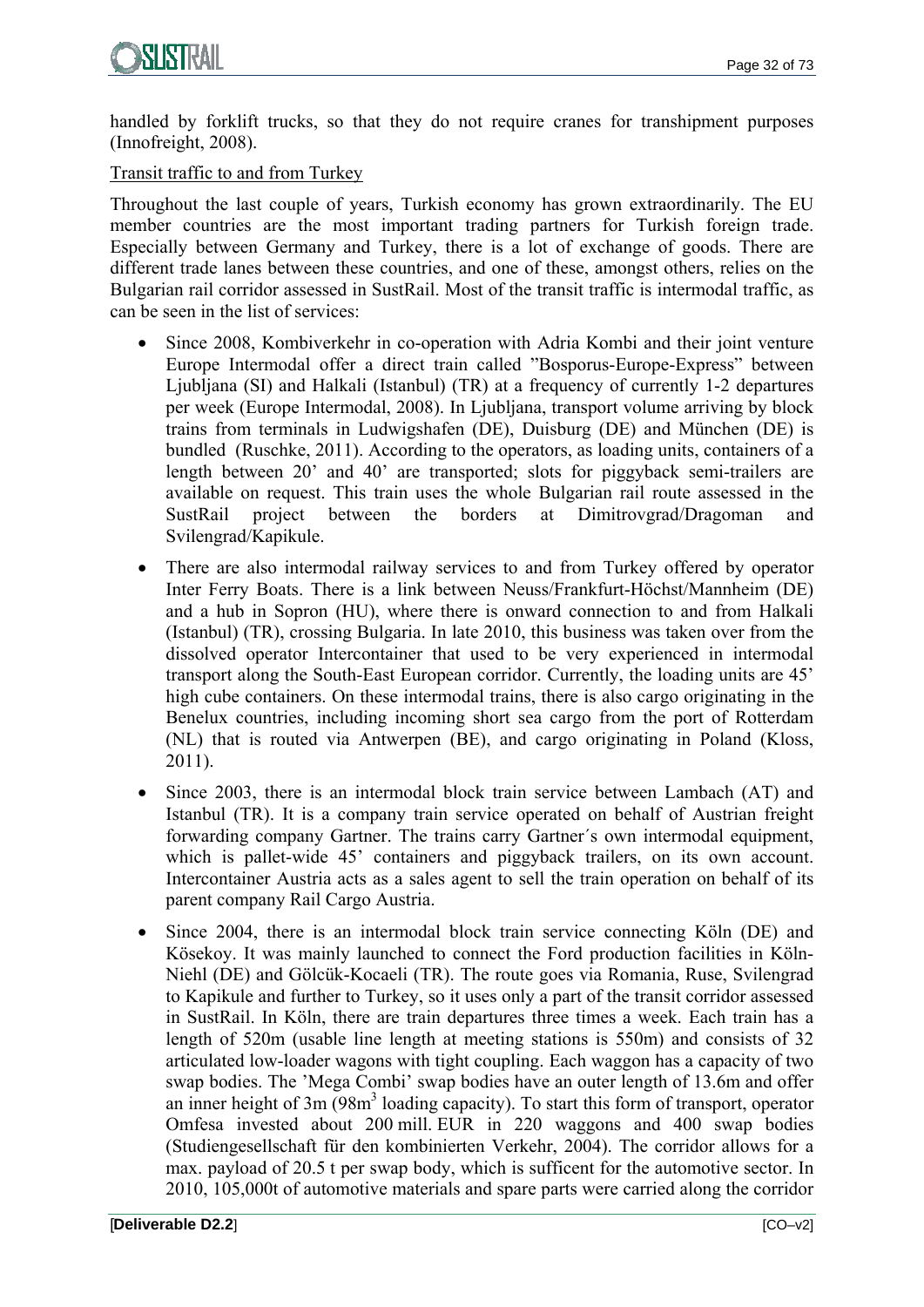

on behalf of Omfesa, including motors, which are heavy, and empties, which are light (Iskan, 2011). Clients in the automotive sector are OEM (Ford, Renault, Tofas) as well as suppliers (Autoliv, Fritz Winter). In the westbound direction, the remaining capacity is marketed to carry textiles, oriental furniture, white goods and nonperishable food, to increase capacity usage (Trabert, 2011).

 For 10 years, there is a system bundling single wagon loads originating in Western and Central Europe in shunting yards such as Sturovo (SK), Sopron (HU), Villach (AT), Ljubljana-Zalog (SI) and Kiskunhalas (HU) and forming block trains e.g. bound for Turkey via Bulgaria. The service product is called 'Balkan Train'. It is being offered by Austrian freight forwarding company Express-Interfracht, a subsidiary of state-owned Rail Cargo Austria. Daily departures are offered (Express-Interfracht, 2010). Various kinds of wagons belonging to the pool of Rail Cargo Austria can be accessed and dispatched. The rail route uses the whole Bulgarian transit corridor analysed in SustRail.

The intermodal transit services can be completely assigned to, and are geared towards, continental transport (KombiConsult/K+P Transport Consultants, 2009, p. 18). Loading units used are pallet-wide containers and swap bodies. No semi-trailers are currently being carried by the railways. Figure 3.6 shows that there was a high loss in volume in the year 2010, compared to 2009.



#### **Figure 3.6: Intermodal transit transport in Bulgaria (TEU) (Eurostat, 2011)**

In all, for these transit trains, new and old wagon types are used. The intermodal wagons are owned by foreign freight operators.

Table 3.3: Estimated average data shows the average speed and the average train length along the sections of the Bulgarian route, which is, in total, 367.5 km long.

| <b>Section</b>                                             | Average<br>speed  | train<br>Average<br>length | Average number of wagons<br>per train |
|------------------------------------------------------------|-------------------|----------------------------|---------------------------------------|
| Dimitrovgrad $S - S$ ofia                                  | $71$ km/h         | 500 metres                 | $17 - 24$                             |
| Poduyane – Verinsko                                        | $72.5$ km/h       | 500 metres                 | $17 - 24$                             |
| Ihtiman<br>Todor<br>$\overline{\phantom{a}}$<br>Kableshkov | $77$ km/h         | 500 metres                 | $17 - 24$                             |
| Plovdiv $R$ – Parvomaj                                     | $80 \text{ km/h}$ | 500 metres                 | $17 - 24$                             |
| Jabalkovo – Kapikule                                       | $85 \text{ km/h}$ | 500 metres                 | $17 - 24$                             |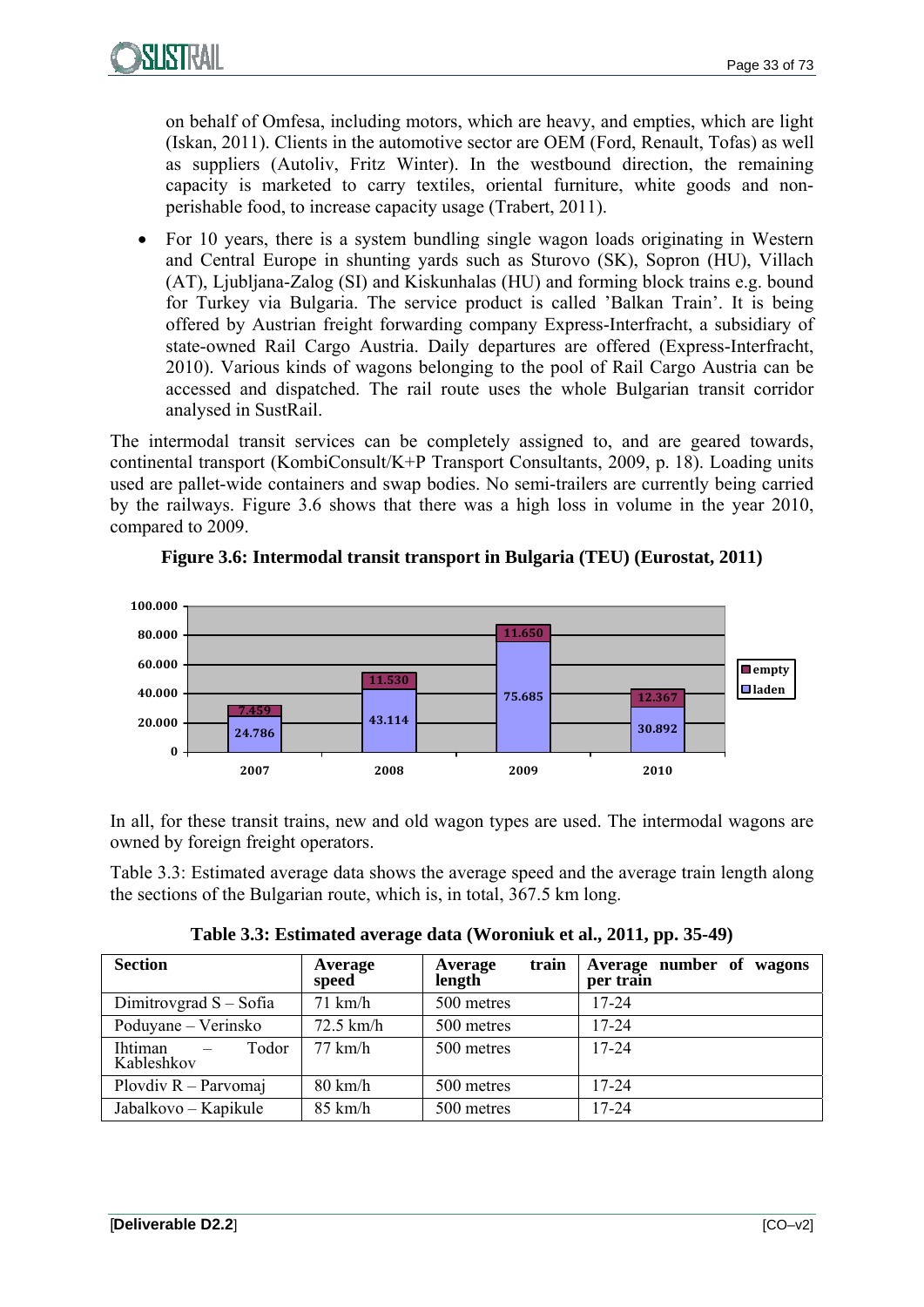

The current route characteristics are:

- **Route maximum speed** by sections for freight movement.
	- o Maximum speed of freight trains is 80 km/h. (Lekse, 2009) (Erlinger, 2012). Freight traffic has a typical line speed of 75 km/h apart from the section between Parvomaj – Jabalkovo during which freight can travel at up to 120 km/h (Woroniuk et al., 2011, p. 14).
- **Maximum length** allowed to the freight train composition.
	- o 520m (Lekse, 2009).
- **Maximum weight** allowed to the freight train composition.
	- o 1,200 t (Lekse, 2009).
- **Maximum axle load** allowed to freight wagons.
	- o 22.5 t (Erlinger, 2012).
- **Maximum rail loading gauge**.
	- o Bulgaria has signed the International Wagon Regulations RIV, of which Annex II defines the loading gauge. For the route considered, the loading gauge is UIC GB. The corridor throughout Bulgaria has an intermodal codification of P/C 59/389 which does not allow the transport of 4 meter high semi-trailers as just 3.89 meter is available (RailNetEurope Corridor C11).
- Existing **constraints on the line** for the transportation of dangerous goods.
	- o The conditions for transportation are stipulated in details in Regulation No. 46 of 30 November 2001 on railway transportation of dangerous cargo. There are restrictions as to stations, as the dangerous cargo are accepted for transportation only as a separate wagon shipment from and to stations open for business and for operations with the particular cargo, determined by a carrier (art. 29, p. 1 of Regulation 46). Exceptions are possible only with the permission in writing of IARA (art. 29, p. 2 of Regulation 46) (NRIC, 2010).
- **Mass per unit length**.
	- o 8 t. (Erlinger, 2012)
- **Line classification** (according to EN 15528:2008 / UIC700).
	- o D4. (Erlinger, 2012)

The route section characteristics are shown in Table 3.4: Bulgarian route section characteristics.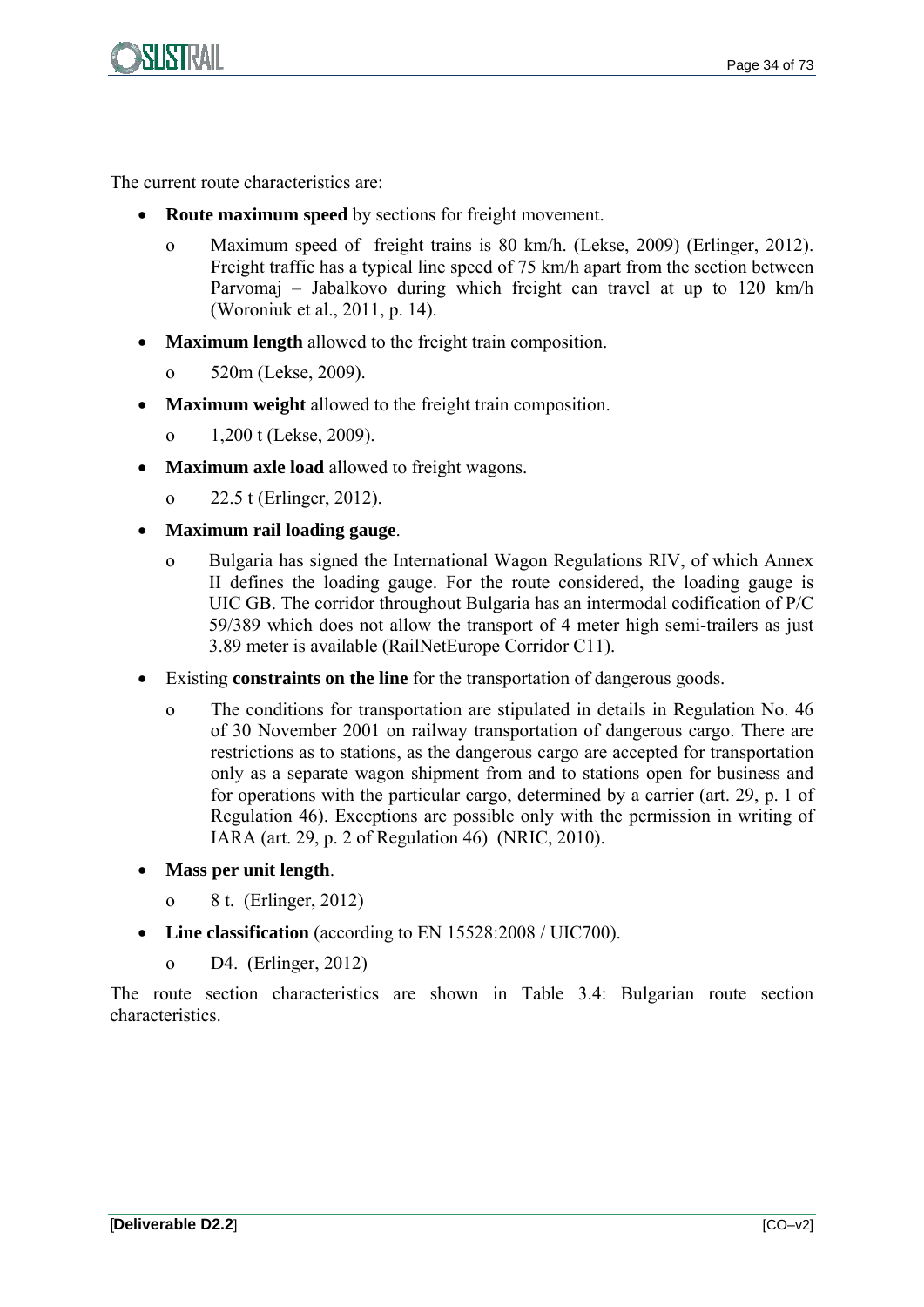

|    | <b>SECTION</b>               |               | <b>SECTIONNUMBER OF</b> | <b>CATEGORY</b>       | <b>FORM OF</b>  |
|----|------------------------------|---------------|-------------------------|-----------------------|-----------------|
|    |                              | <b>LENGTH</b> | <b>TRACKS</b>           | <b>ADMISSIBLE</b>     | <b>TRACTION</b> |
|    |                              |               |                         | <b>AXLE LOAD</b>      |                 |
|    |                              | (km)          |                         | (I/AXLE); (I/M)       | (EV-AC/DC)      |
|    | S.b. - Dragoman              | 14,58         | 1                       | <u>D4(22,5);(8,0)</u> | 25 kV / 30 Hz   |
|    |                              |               |                         |                       |                 |
| 2  | Dragoman - Volujak           | اد×:          | 1                       | <u>D4(22,5),(8,0)</u> | 25 kV / 30 Hz   |
|    |                              |               |                         |                       |                 |
| 3  | Volujak - Sofija             | 78            | $\overline{\mathbf{z}}$ | <u>D4(22,5),(8,0)</u> | 25 kV / 30 Hz   |
|    |                              |               |                         |                       |                 |
| 4  | Sofija - Septem vri          | 102의          | $\overline{\mathbf{z}}$ | <u>D4(22,5),(8,0)</u> | 25 KV / 30 Hz   |
|    |                              |               |                         |                       |                 |
| s  | Septem vri - Plovdiv         | 53            | 2                       | <u>D4(22,5),(8,0)</u> | 25 kV / 30 Hz   |
|    |                              |               |                         |                       |                 |
| ó  | Ploydly - Krumovo            | 82            | 2                       | D4(22,5),(8,0)        | 25 kV / 30 Hz   |
|    |                              |               |                         |                       |                 |
| 7  | Krumovo - Parvomay           | 37            | 1                       | D4(22,5),(8,0)        | Diesel          |
|    |                              |               |                         |                       |                 |
| 8. | Parvomay - Dimitrovgrad      | 32.G          | 1                       | D4(22,5) (8,0)        | <b>Diesel</b>   |
|    |                              |               |                         |                       |                 |
| 5  | Dimitrovgrad - Sime onovgrad | 229           | 1                       | <u>D4(22,5),(8,0)</u> | <b>Diesel</b>   |
|    |                              |               |                         |                       |                 |
| 10 | Shneonovgrad - Svilengrad    | 427           | 1                       | D4(22,5);(8,0)        | <b>Diesel</b>   |
|    |                              |               |                         |                       |                 |
| 11 | Svilengrad - S.b.            | 19,4          | 1                       | D4(22,5),(8,0)        | <b>Diesel</b>   |
|    |                              |               |                         |                       |                 |
|    |                              | 375,48        |                         |                       |                 |
|    |                              |               |                         |                       |                 |
|    |                              |               |                         |                       |                 |

|  | Table 3.4: Bulgarian route section characteristics (Erlinger, 2012) |  |
|--|---------------------------------------------------------------------|--|
|  |                                                                     |  |
|  |                                                                     |  |

Actually in Bulgaria the current situation is such that there are several projects under examination, concerning modernization with increasing velocities, axle load, capacity and other technical parameters for the corridor under study. Some of these projects (for an important length of the corridor) are planned to be completed by 2013-2014, and other projects for the rest length of the corridor are planned to be finished 2015-2016, 2017. For the further research carried out in the context of SUSTRAIL, it is recommended to elaborate on these infrastructure projects, as there will be variation of the technical parameters.

### **3.1.2 Route 2 – Spain**

#### Historical background

The most remarkable characteristic of Spanish railway is the Iberian gauge. Although there are some metric and standard gauge lines, a vast majority of the Spanish railway network is built using Iberian gauge. It was decided, at an early stage, that Spain's railways should be built to an unusual broad track gauge of 1,672 mm. Some believe that the gauge was chosen to prevent any French invasion. But the official explanation says that the decision was taken to allow bigger engines that could have enough power to climb the steep passes in the second most mountainous country of Europe. As a result, Portuguese railways were also built with the same gauge. Spain and Portugal have since rounded their gauge to 1.668 mm. The breakof-gauge at the French border has always troubled the movement of trains, both freight and passengers.

Renfe Operadora is the state-owned company which operates freight and passenger trains on the Iberian gauge and in the standard UIC gauge networks of the Spanish nationalized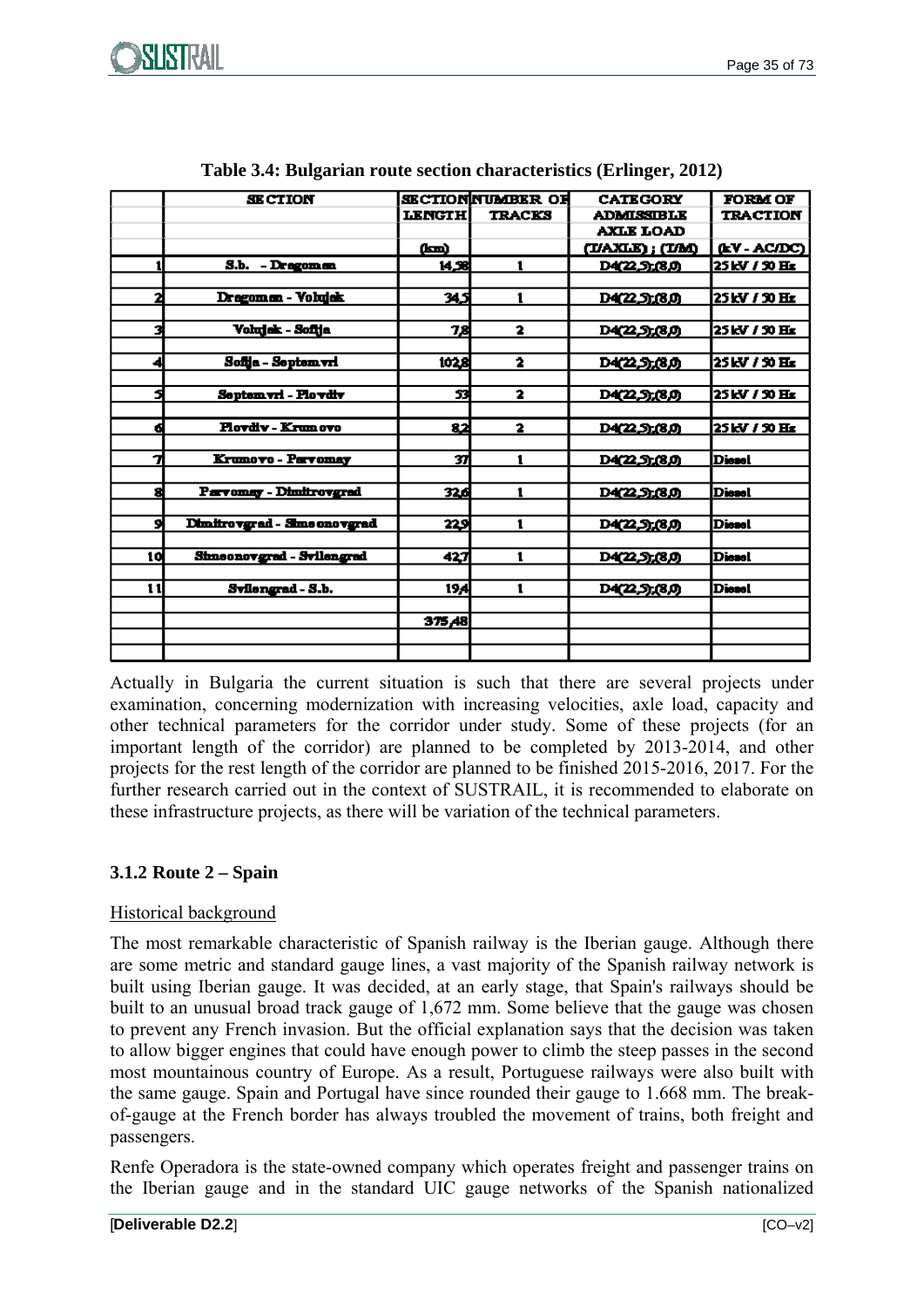

infrastructure company ADIF (Administrador de Infraestructuras Ferroviarias). Both were formed from the break-up of the former national carrier RENFE (Red Nacional de los Ferrocarriles Españoles, "Spanish National Railway Network."). Renfe Operadora operates more than 90% of railway traffic in Spain (Ministerio del Fomento, 2010), and operates all international traffic. Renfe has historically operated the network subordinating freight to passenger services.

#### Actual situation

Among the larger Western European countries, Spain is the one in which railway has the lowest modal share in the freight transportation market. In the last decade, it has fallen from 10.3% in 1997 to 4.1% in 2008 (Ministerio del Fomento, 2010). Intermodal and conventional transportation have followed the same descending pattern as can be seen in the Figure 3.6.





Total goods transportation has risen indeed, as we can see in Figure 3.6. Almost all rises have been absorbed by road. Road has experienced the highest growth in volume and market share of inland freight transport in Spain. Between 1997 and 2007, road traffic multiplied by 2.3. Between 2003 and 2008, the road has increased by 28%.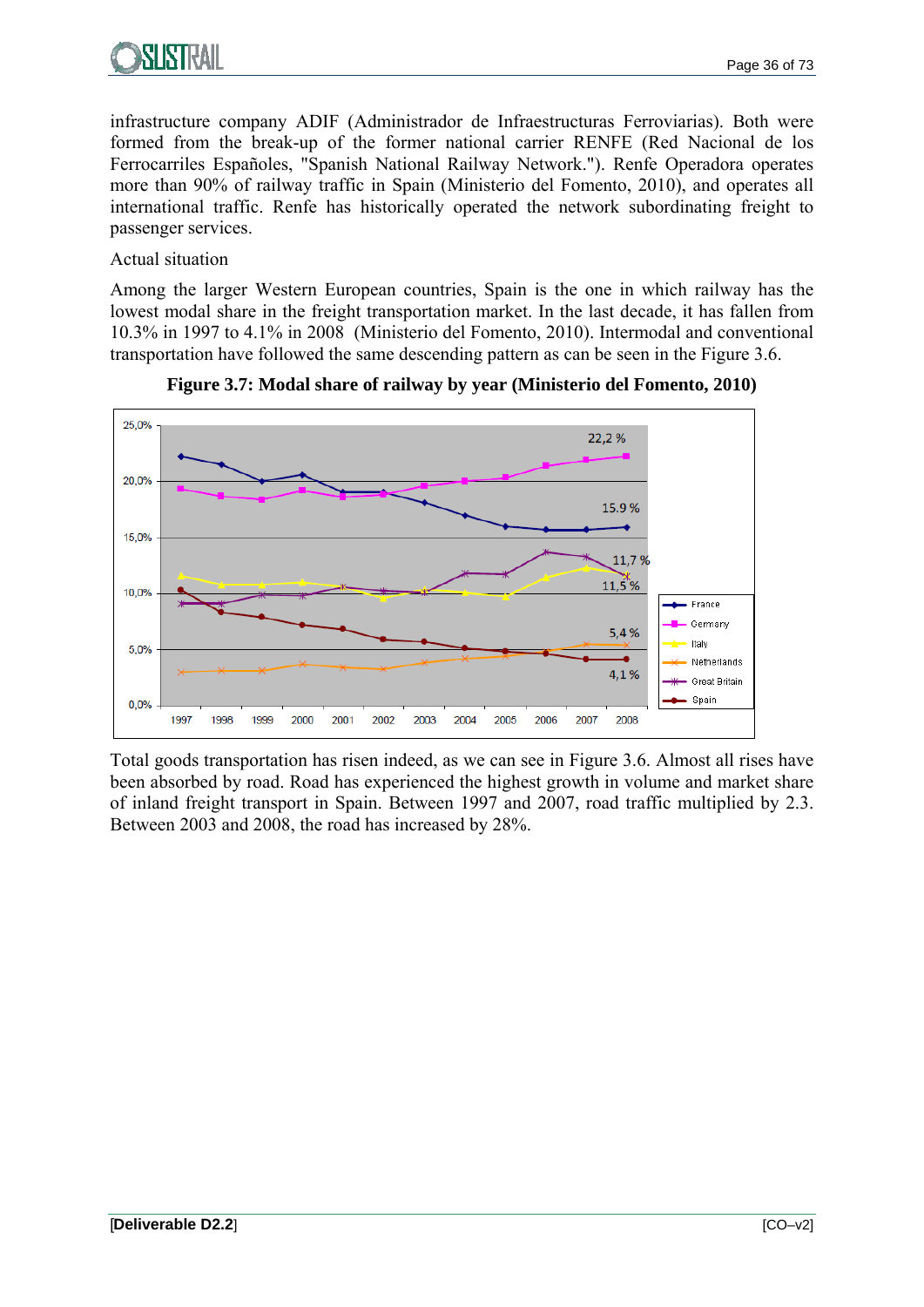



**Figure 3.8: Total freight transportation (Ministerio del Fomento, 2010)** 

Road transportation share has reached more than 95% in 2008, as we can see in the Figure 3.9: Modal split of inland freight transport in Spain, 2008. (Mt x km) (Ministerio del Fomento, 2010).

#### **Figure 3.9: Modal split of inland freight transport in Spain, 2008. (Mt x km) (Ministerio del Fomento, 2010)**



Road 95,9%

Freight transportation activity is mainly carried out by the public operator Renfe Operadora (93%) (Ministerio del Fomento, 2010), although new companies are entering the market following European deregulation directives. As can be seen in Figure 3.6, there was a reduction in tonne-kilometres carried by rail freight operator RENFE by 41% in the period 2004-2009. Conventional wagon-load as well as intermodal transport were affected.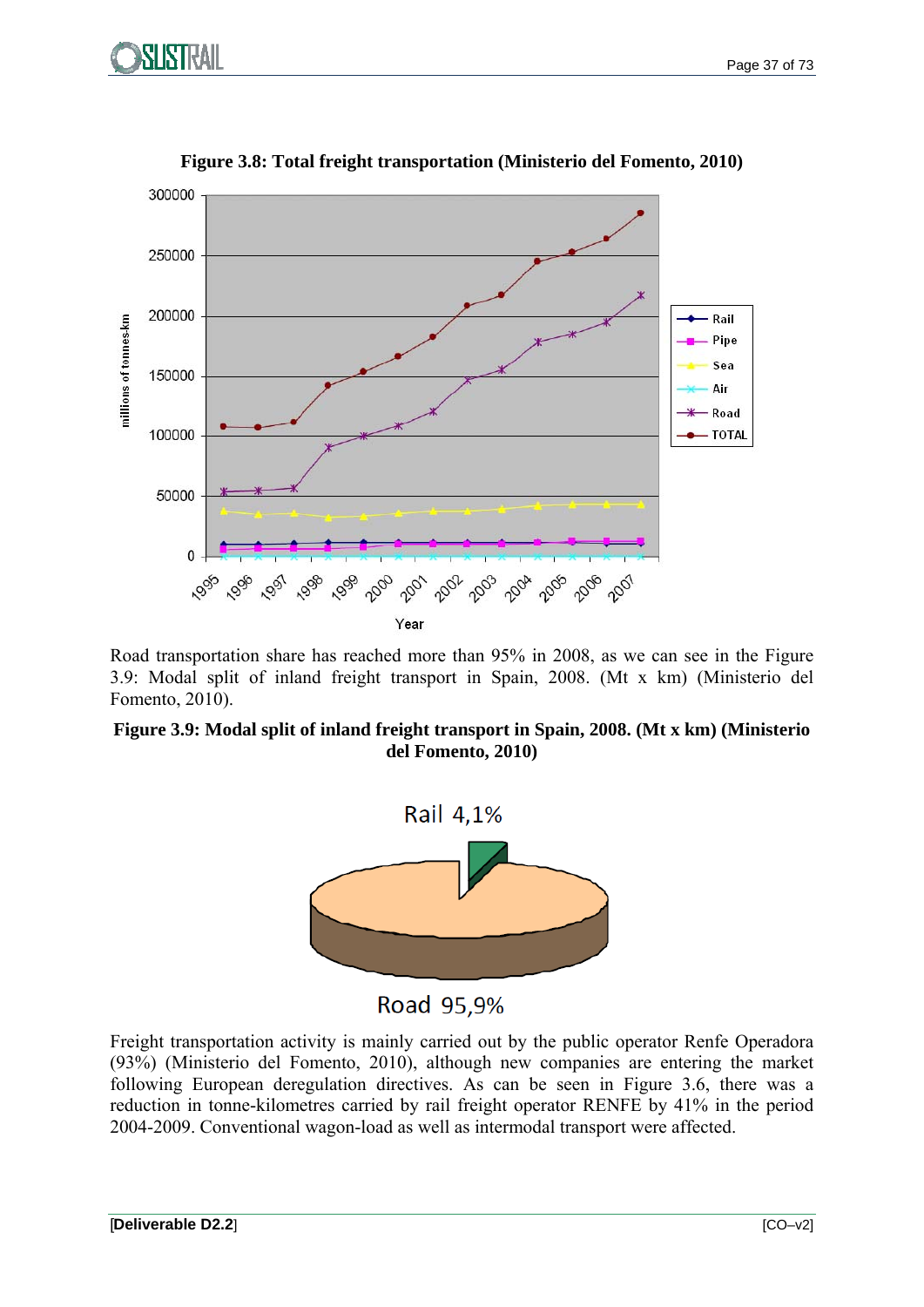

#### **Figure 3.10: Rail freight transport performance of RENFE (Mill. ton-km) (Ministerio del Fomento, 2010)**



Another important fact to mention is that there are some big ports in Spain. The ports of Valencia, Algeciras, and Barcelona are in the European Top 10 in containerized freight movement (5th, 7th and 9th) (Institute of Shipping Economics & Logistics, 2010), but only 5.2% of this cargo is transported by rail (Ministerio del Fomento, 2010). The rest goes by road. Some reasons for this are: inefficient rail access infrastructure, operational problems in rail infrastructure within the ports and an inefficient service scheme entailing extra cost for railway undertakings.

A lot of rail freight destined for, or originating in, Valencia is represented by hinterland transport for the port of Valencia. In 2009, the share of rail in the port of Valencia hinterland transport was 6%, or 1.5 mill. tonnes (Ministerio del Fomento, 2010). In the port of Tarragona, the share was higher (12%), whereas in the port of Barcelona, which is most important for Spanish foreign trade, it was much lower (1.5%).

In the port of Valencia mostly containerised cargo is handled. Liquid and dry bulk play a minor role. The port of Tarragona is in contrast used to handle bulk (presumably for the chemical industry). The port of Barcelona is a more a universal port, handling liquid and dry bulk, containerised loads and general cargo. It should not be forgotten that most of the rail cargo in the hinterland of the ports of Valencia originates, or ends, in the Madrid agglomeration, thus not playing a role on the Mediterranean corridor.

In Spanish domestic transport, rail´s share in 2008 was only 2.73% (base: all modes). This was before the economic downturn occurred.

In the international transportation between Spain and the rest of Europe, railway has a very weak position, most of the freight being moved using lorries. The main reason for this is the different rail gauge at the French border, but this is not the only one. Low investments or bad use of resources contribute to make railway less competitive against road.

Railway has lack of economic competitiveness: for medium and long distances (over 600km); however, the unit cost per ton transported by rail in normal operation should be below the cost of road transport. But in practice it is due to different reasons, such as operational deficiencies with negative impacts on productivity, or extra-costs that contribute to inefficiency of the rail system (unnecessary maneuvers terminal, gauge changing, etc).

The lack of quality/reliability of service is reflected in the decline of rail and in the perceptions of users and is mainly due to the rigidity and slowness of response to market needs.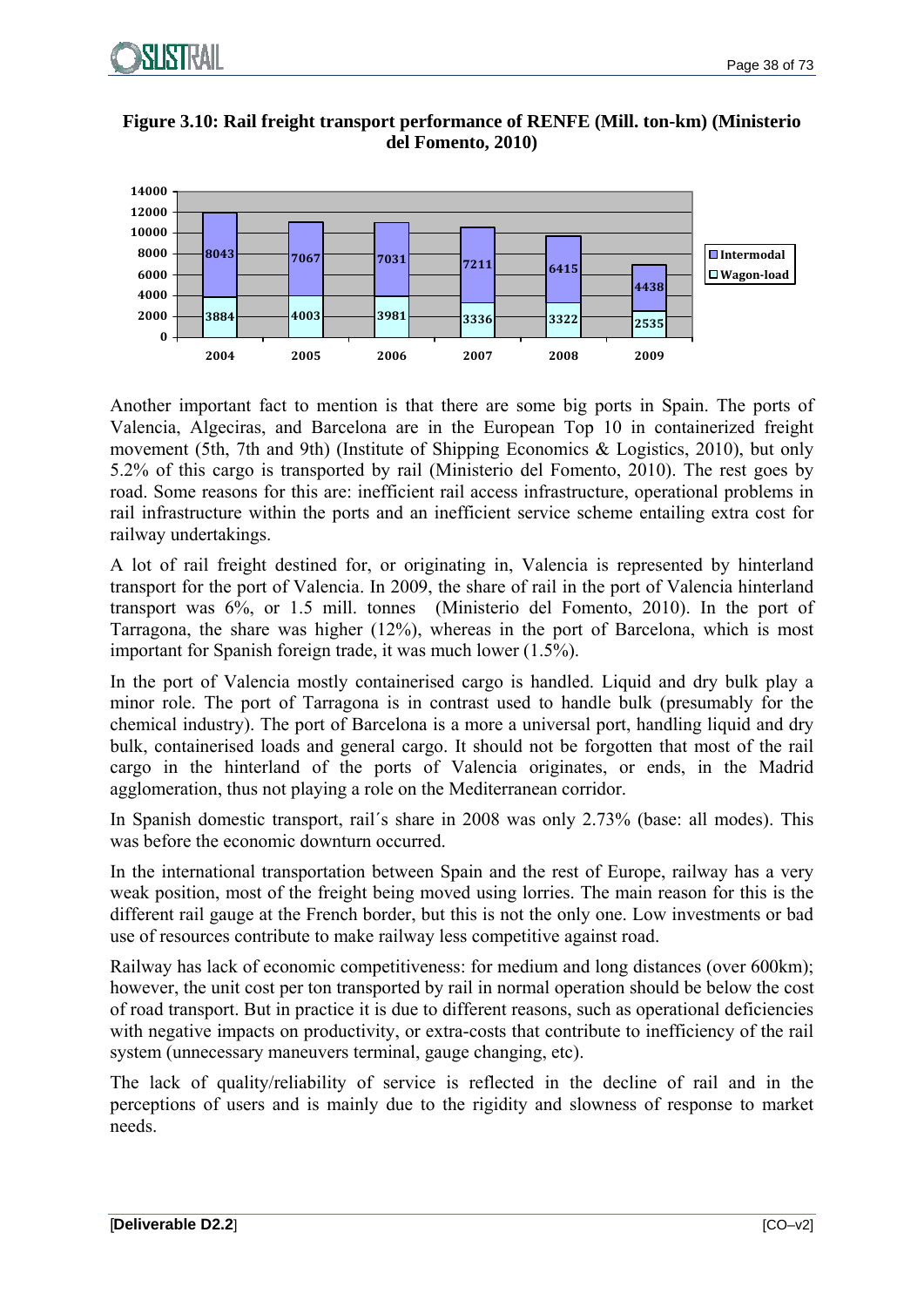

#### Mediterranean Corridor: general route characteristics

The 'Mediterranean Corridor' is located on the East coast of Spain (Woroniuk et al., 2011, p. 10). In the SustRail analysis, the focus is on the Tarragona-Valencia section. From a European perspective, the route is part of the FERRMED corridor. The rail freight network of the FERRMED Great Axis interconnects the Baltics and the Western Mediterranean region (FERRMED).

The Mediterranean Corridor could be defined by the following main points:

- **Route maximum speed** by sections for freight movement.
	- o 120 km/h. There are currently no plans for freight trains to be scheduled at higher speed, and most of them run at 100 km/h. Local restrictions apply as shown on section descriptions.
- **Maximum length** allowed for a freight train composition.
	- o Defined for each track section. The average is 450m.
- **Maximum weight** allowed for a freight train composition.
	- o Given the 1:66 (15‰) maximal track grade, current locomotives, either electric or diesel, can pull up to 1200t to 1600 t. (ADIF, kein Datum)
- **Maximum weight** allowed for a single freight wagon.
	- o Unrestricted. (ADIF, 2011)
- **Maximum axle load** allowed for freight wagons.
	- o 22.5 t. (ADIF, 2011)
- **Maximum rail loading gauge**.
	- o Iberian loading gauge (ADIF, 2011). Its dimensions are given in Appendix II, Volume 1 Table 21 of the International Wagon Regulations RIV. The Mediterranean corridor, as the whole Iberian penisular network, has an intermodal codification of P/C 45/364, which does not allow the transport of 4 meter high semi-trailers as just 3,64 meter is available (Interunit Technical Commission Codification map, 2007).
- Existing **constraints on the line** for the transportation of dangerous goods.
	- o No. (ADIF, 2011)
- **Mass per unit length**.
	- o 8 t. (ADIF, 2011)
- **Line classification** (according to EN 15528:2008 / UIC700).
- $\bullet$  D4. (ADIF, 2011)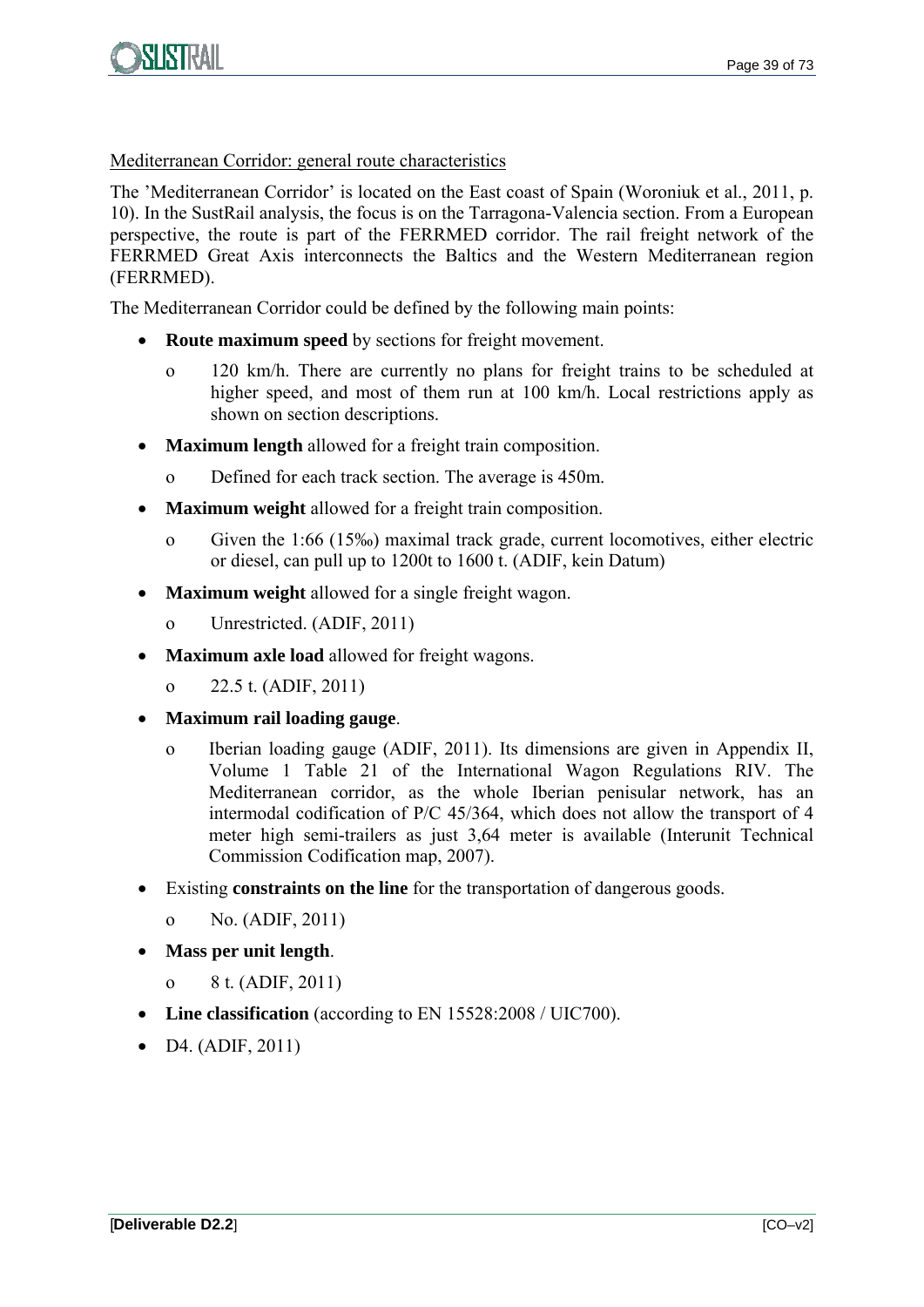

| Table 3.5: Tarragona-Vandellós section characteristics. Sources (Ineco-ADIF, |
|------------------------------------------------------------------------------|
| 2011)(ADIF, 2011)                                                            |

| Tarragona - Vandellós section   |                                                          |  |  |
|---------------------------------|----------------------------------------------------------|--|--|
| Length                          | 39 km                                                    |  |  |
| Track number/gauge              | Single track; Iberian gauge 1,672 mm                     |  |  |
| Electrification                 | 3kV CC                                                   |  |  |
| Communications system           | Radiotelephone                                           |  |  |
| Cab signalling/Train protection | ATP: EBICAB and ASFA                                     |  |  |
| <b>Block Signalling</b>         | Automatic block system with CTC                          |  |  |
| Traffic characterisation        | Freight, and regional and long-distance passenger trains |  |  |
| Ruling grade                    | 11‰ (Southbound)                                         |  |  |
|                                 | 12‰ (Northbound)                                         |  |  |
| Freight train max length        | $450$ m (basic) - 500 m (conditioned)                    |  |  |
| Freight max speed               | $120 \text{ km/h}$                                       |  |  |
| Loading gauge                   | Iberian loading gauge, codification P/C 45/364           |  |  |
| Axle load                       | 22.5 t                                                   |  |  |
| Line Classification             | D4                                                       |  |  |

#### **Table 3.6: Vandellós-Castellón section characteristics. Sources (Ineco-ADIF, 2011)(ADIF, 2011)**

| Vandellós - Castellón section   |                                                          |
|---------------------------------|----------------------------------------------------------|
| Length                          | 147 km                                                   |
| Track number/gauge              | Double track; Iberian gauge 1,672 mm                     |
| Electrification                 | 3kV CC                                                   |
| Communications system           | Radiotelephone                                           |
| Cab signalling/Train protection | ATP: EBICAB and ASFA                                     |
| <b>Block Signalling</b>         | Automatic block system with CTC                          |
| Tipo de tráficos                | Freight, and regional and long-distance passenger trains |
| Ruling grade                    | 14‰ (Southbound)                                         |
|                                 | 15‰ (Northbound)                                         |
| Freight train max length        | $450$ m (basic) - 500 m (conditioned)                    |
|                                 | $/475$ m (basic) - 550 m (conditioned)                   |
| Freight max speed               | $120$ km/h                                               |
| Loading gauge                   | Iberian loading gauge, codification P/C 45/364           |
| Axle load                       | 22.5 t                                                   |
| Line Classification             | D4                                                       |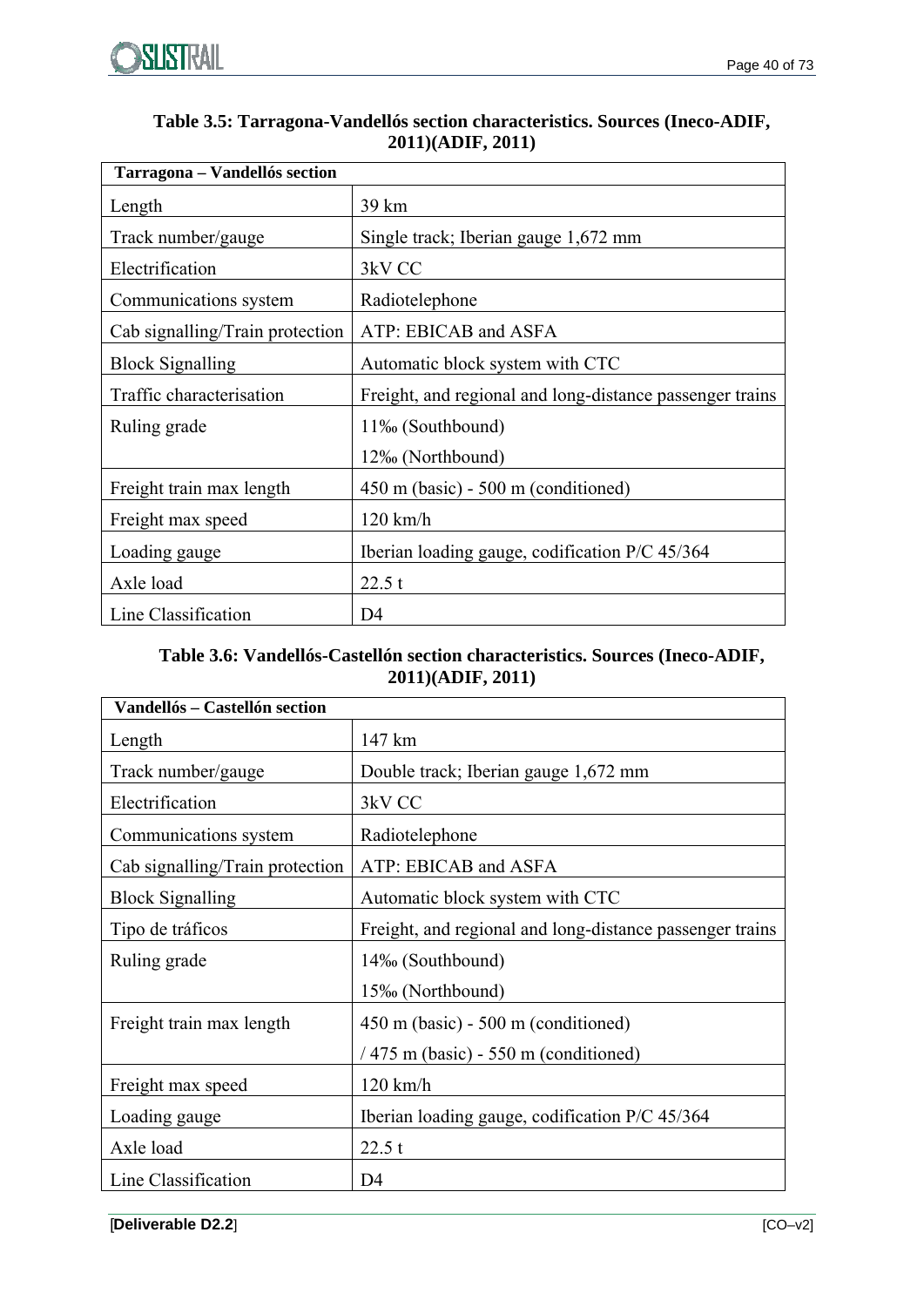

| Table 3.7: Castellón-Valencia section characteristics. Sources (Ineco-ADIF, 2011)(ADIF, |
|-----------------------------------------------------------------------------------------|
| 2011)                                                                                   |

| Castellón - Valencia section          |                                                                                         |
|---------------------------------------|-----------------------------------------------------------------------------------------|
| Length                                | 73 km                                                                                   |
| Track number/gauge                    | Double track; Iberian gauge 1,672 mm                                                    |
| Electrification                       | 3kV CC                                                                                  |
| Communications system                 | Radiotelephone                                                                          |
| signalling/Train<br>Cab<br>protection | ATP: EBICAB and ASFA                                                                    |
| <b>Block Signalling</b>               | Automatic block system with CTC                                                         |
| Tipo de tráficos                      | Freight, and local, regional and long-distance passenger trains                         |
| Ruling grade                          | 14‰ (Southbound)                                                                        |
|                                       | 11‰ (Northbound)                                                                        |
| Freight train max length              | 475 m (basic) - 550 m (conditioned)                                                     |
| Freight max speed                     | 120 km/h. Several local restrictions from 70 to 110 km/h apply<br>for a combined 4.3 km |
| Loading gauge                         | Iberian loading gauge, codification P/C 45/364                                          |
| Axle load                             | 22.5 t                                                                                  |
| Line Classification                   | D4                                                                                      |

#### Mediterranean Corridor: Data about traffic flow of freight trains

To allow trends to be identified we have collated data on:

- Moved freight general data
- Estimated average data
- Statistic data

The main data has been extracted from Ineco-ADIF Study, done in 2011 but using data from 2007. The wagon data has been extracted from RENFE freight division, rolling stock free access summary (RENFE Freight division, kein Datum).

Moved freight general data:

- Mass transported (tonnes)
	- o According to Ineco Study (Ineco-ADIF, 2011), the total mass of freight transported in the selected stretch is 931,139 tonnes, or 242,673,446 tonnekilometre.
- Total freight railway transports.
	- o According to the data provided in task 1.5, the total number of trains per year is 4,472. But in the Ineco Study (Ineco-ADIF, 2011), it is said that to transport 11 million tonnes, 41,647 trains were needed. This information is about all the Mediterranean Corridor and not only for the section in study.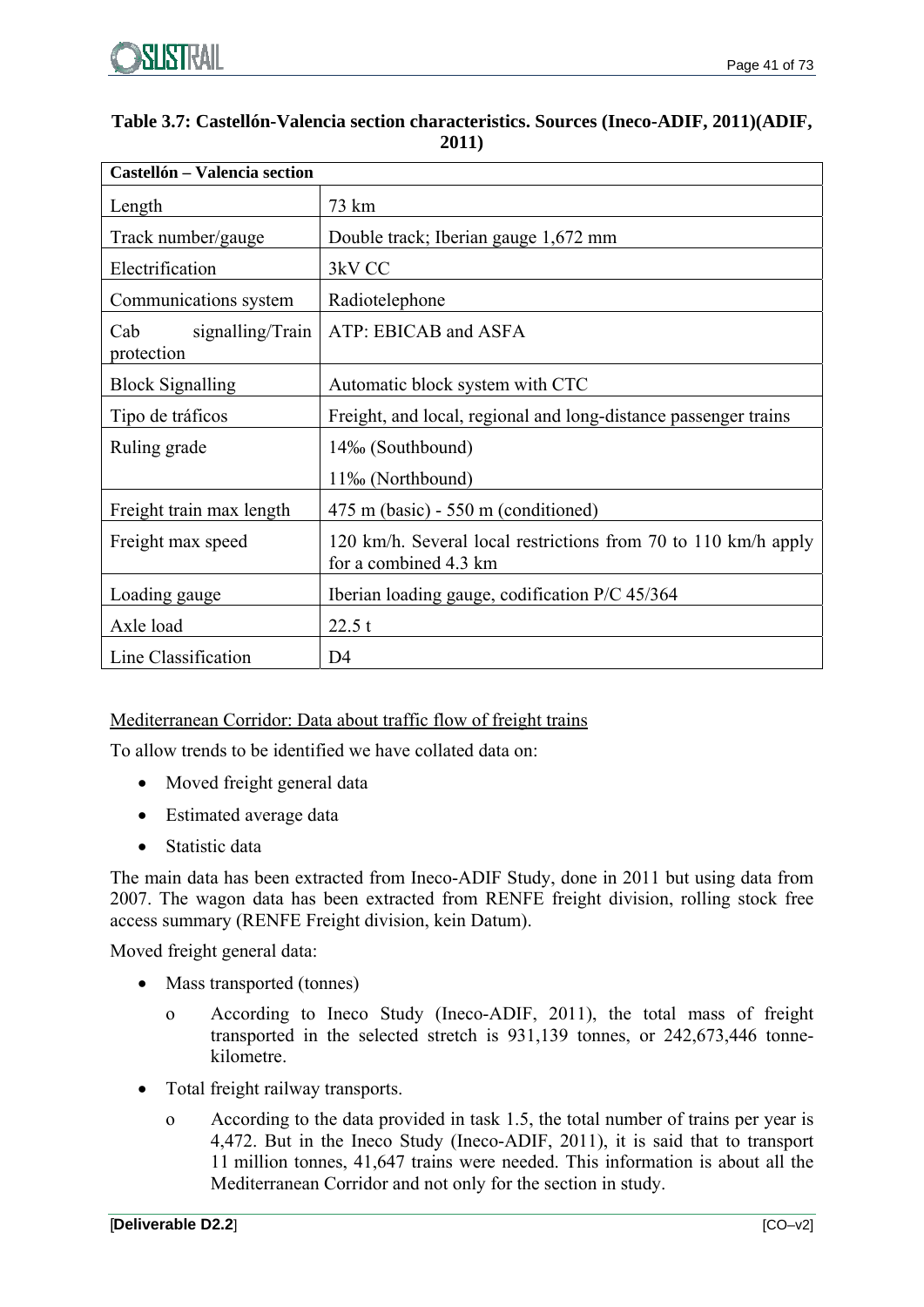

- Total wagons.
	- o Data has not been provided.
- Categorisation of vehicles (according to EN 15528:2008 / UIC700).
	- o Data has not been provided.

Estimated average data:

- Average speed of the freight train compositions.
	- o According to the data provided in task 1.5, the average speed of the trains is 52 km/h.
- Average length of the freight train compositions.
	- o According to the data provided in task 1.5 (Woroniuk et al., 2011, p. 10), it is 420 metres.
- Average axle load of the freight train compositions.
	- o Data is not provided.

All freight trains running on this route are direct trains. The total number of freight trains per day is indicated in the next table. while the average number of wagons per train is 18 (Woroniuk et al., 2011).

**Table 3.8: Tarragona – Valencia freight trains per day (Woroniuk et al., 2011)** 

| <b>Monday</b> | <b>Tuesday</b> | Wednesday | Thursday | Fridav | Saturday | <b>Sunday</b> |
|---------------|----------------|-----------|----------|--------|----------|---------------|
|               |                |           |          |        |          |               |

Statistic Data:

A. Good transported by type (in tonnes and percentage of the total):

|  | Table 3.9: Goods transported by type. Source (Ineco-ADIF, 2011) |  |  |
|--|-----------------------------------------------------------------|--|--|
|--|-----------------------------------------------------------------|--|--|

|                        | <b>Tonnes</b> | Percentage |
|------------------------|---------------|------------|
| Intermodal             | 401.062       | 43.07%     |
| Automobiles            | 113.605       | 12.20%     |
| Construction materials | 11.927        | 1.28%      |
| Common goods           | 285           | 0.03%      |
| Steel materials        | 381.718       | 40.99%     |
| Fuels, hydrocarbons    | 25.234        | 2.71%      |
| Agricultural products  | 0             | $0.00\%$   |
| <b>Mining Products</b> | 585           | 0.06%      |

B. Wagons type (number or percentage of the total): See Table 3.10: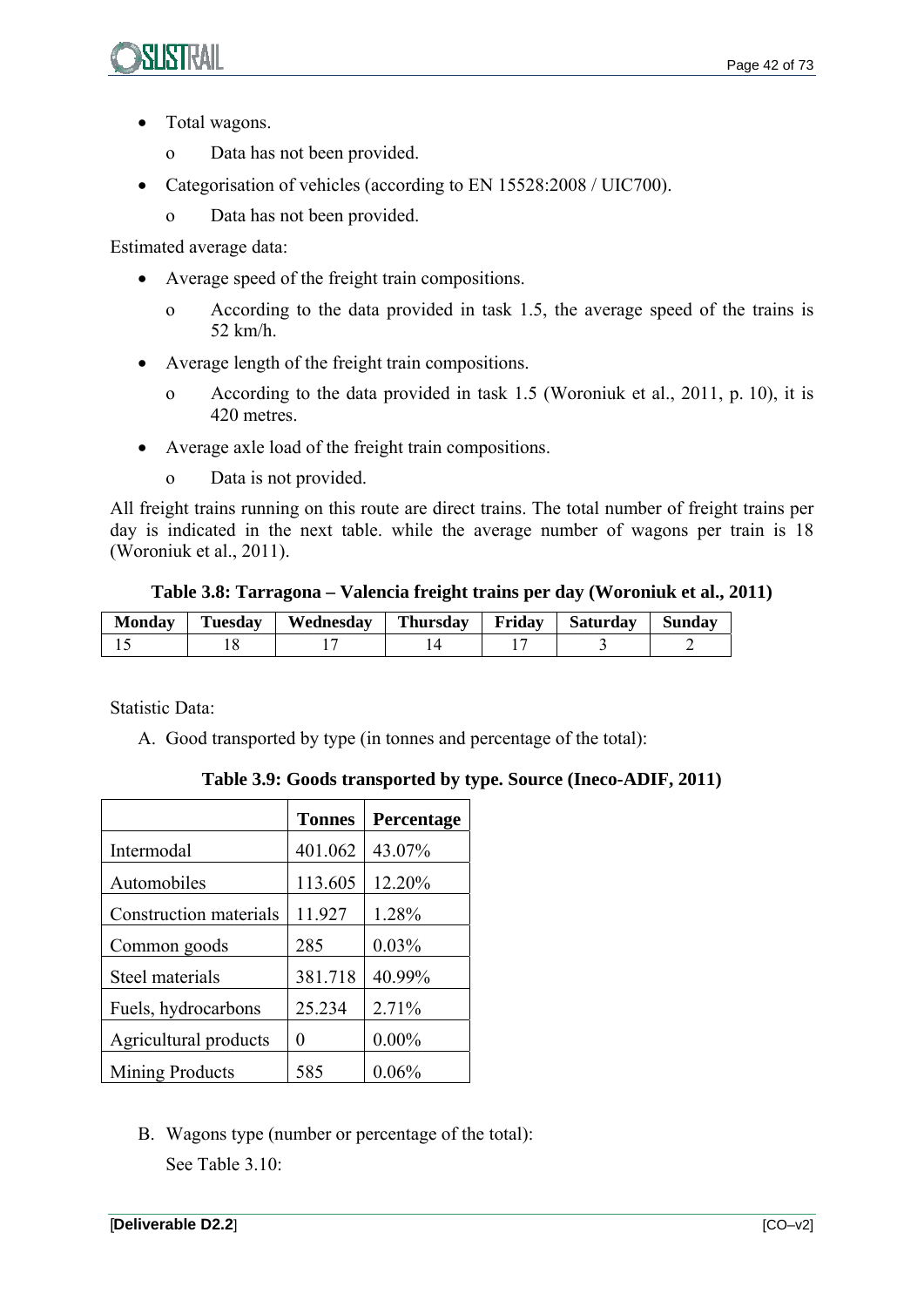

C. Wagons classification (number or percentage of the total) (According to EN 15528:2008 / UIC700)

|                | <b>Tonnes</b> | Percentage |
|----------------|---------------|------------|
| Container      | 401.062       | 43.07%     |
| Flatcars       | 381.718       | 40.99%     |
| Autoracks      | 113.605       | 12.20%     |
| Tank           | 25.234        | 2.71%      |
| Hopper         | 12.512        | 1.34%      |
| Covered wagons | 285           | 0.03%      |

#### **Table 3.10: Goods transported by wagon. Source (Ineco-ADIF, 2011)**

- D. Wagons classification (number or percentage of the total) Data according to EN 15528:2008 / UIC700 and extracted from RENFE freight division, rolling stock free access summary (RENFE Freight division, kein Datum)
- $\bullet$  D4: 5%
- $\bullet$  D3: 5%
- C3: 77%
- Lower loads per axle or unit length: 13%

#### **3.1.3 Route 3 – United Kingdom**

The UK's railways have approximately an 11% share of surface freight transport and the amount of rail freight carried has generally been increasing since the mid-1990s (see Figure 3.11: UK rail freight transport performance (Woroniuk et al., 2011, p. 16, based on data from ORR National Rail Trends Yearbook 2010-11)). Along the two UK corridors, from Felixstowe and Southampton to Nuneaton and then up the West Coast Mainline, studied in the SustRail project, around 75% of the rail traffic is freight trains, with 25% being passenger trains. This ranges from 96% freight on the line near Felixstowe to 42% on the mainline between Southampton and Basingstoke.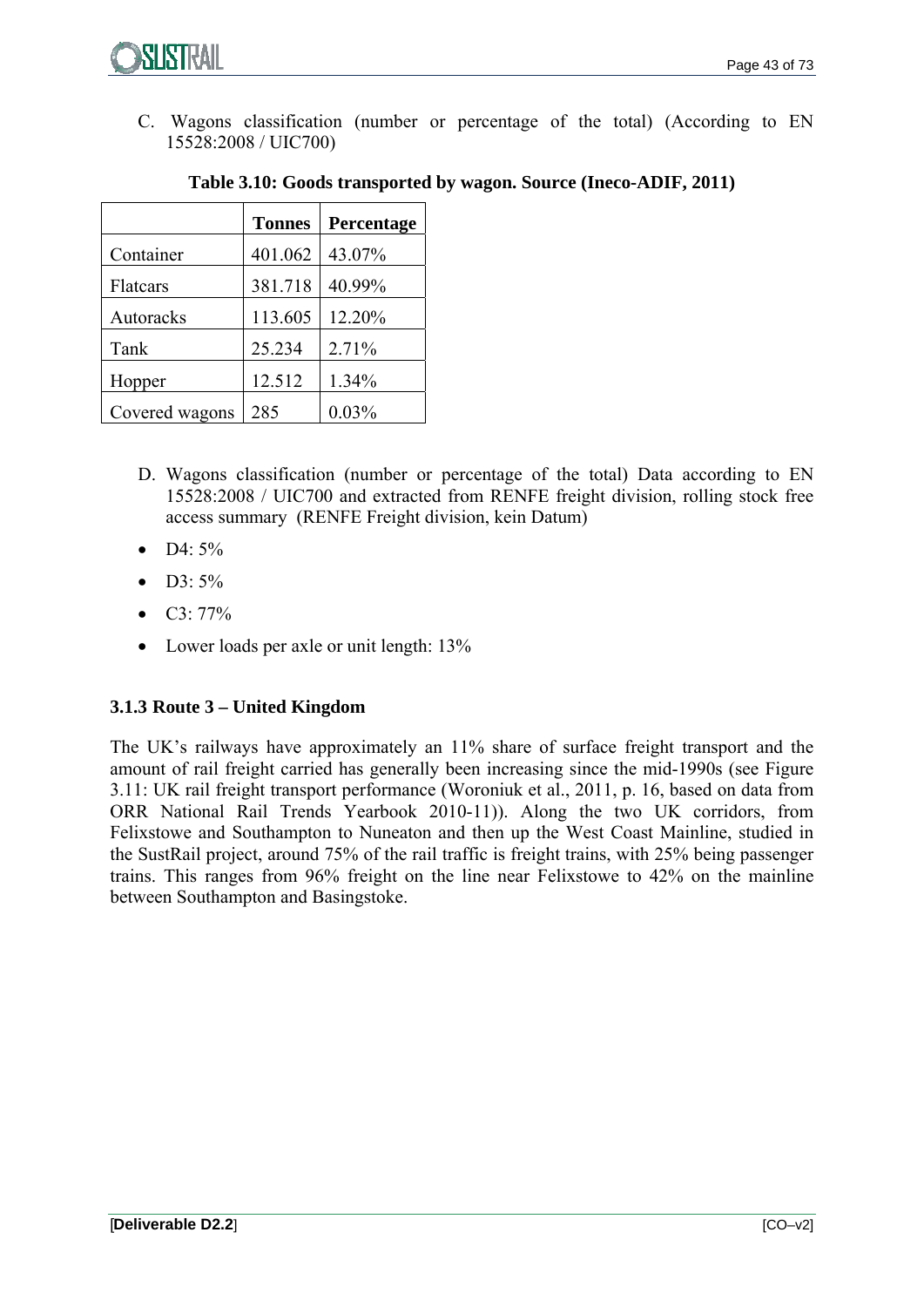





There are 7 main markets for rail freight in the UK:

- bulk commodities including coal, metals, construction traffic, oil and petroleum,
- international traffic
- domestic intermodal,
- railway infrastructure related.

In the rail freight market, the share of containers has risen, whereas the share of coal has decreased: "Following a decline in primary and manufacturing industries rail freight's traditional role in transporting bulk materials has shifted, revealing its potential to move consumer goods efficiently and serve the burgeoning global trade in these markets. Rail has already made huge inroads into this new market with over 25% of freight containers originating from the Far East shipped into ports like Southampton and Felixstowe being transported onwards by rail" (Network Rail/Rail Freight Operations' Association, 2010, p. 5). In the year 2010-11, the transport performance in the intermodal segment (containers) augmented to 5.68 billion NTKm and overtook the coal segment (5.46 billion NTKm) (Woroniuk et al., 2011, p. 16), see also Figure 3.12: UK intermodal rail freight transport performance (Woroniuk et al., 2011, p. 17, based on data from ORR National Rail Trends Yearbook 2010-11).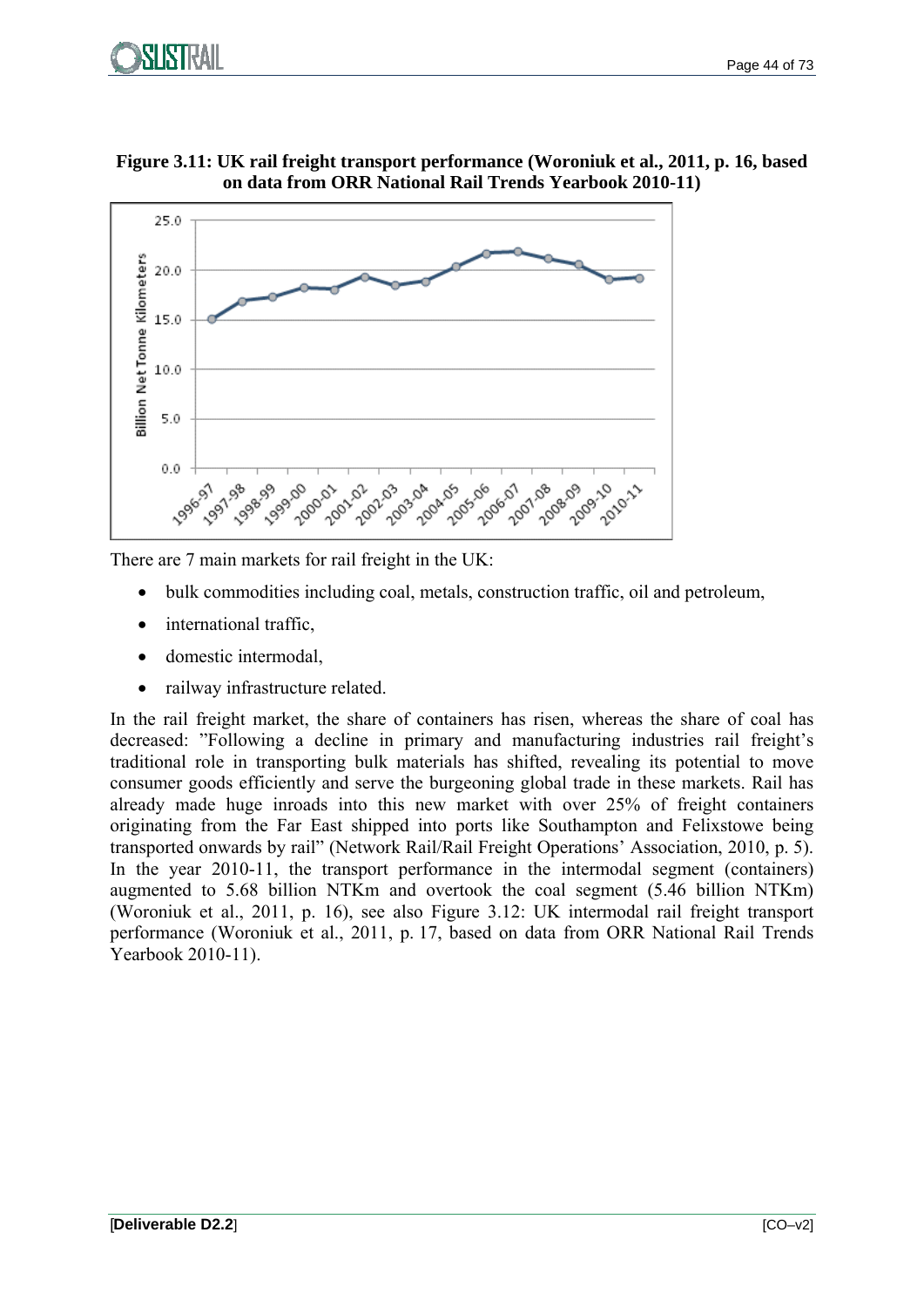

**Figure 3.12: UK intermodal rail freight transport performance (Woroniuk et al., 2011, p. 17, based on data from ORR National Rail Trends Yearbook 2010-11)** 



Network Rail/Rail Freight Operations' Association, 2010, p. 14 give information on the value of the different freight flows: According to this source, the revenue generated from the different goods transported is:

| Coal                                  | 50 EUR/Tonne   |
|---------------------------------------|----------------|
| $\bullet$ Metals (Steel)              | 350 EUR/Tonne  |
| • Construction materials (aggregates) | 20 EUR/Tonne   |
| • Oil and petroleum                   | 290 EUR/Tonne  |
| • Consumer goods and other traffic    | 1700 EUR/Tonne |

Although the transport of coal for power generation purposes represents an important market for the railways in Britain (and used to be the most important one), it is less important on the corridor observed in SustRail. There are lots of wagons in Britain to carry coal, but the main traffic on these two lines for the Case Study is intermodal. There is also significant aggregate and bulk freight traffic in Britain some of which uses high-sided open goods wagons, similar to the UIC Class E ordinary wagons. Some Bulk freight traffic runs over sections of these routes (Ulianov, 2011).

Felixstowe and Southampton are the largest deep sea ports in the UK, and the most important container ports in Britain. In this study, the focus is on the hinterland corridors of these two ports. The routes are considered to be strategically important for UK rail freight traffic.

Unsurprisingly, 70% of the wagons hauled along the Southampton route are intermodal wagons carrying containers. The Felixstowe route is currently being developed so the percentage of intermodal freight on the route is rather variable and lower. Between Ely and Peterborough 55% of the freight is intermodal but then 75% of this goes up the East Coast Main Line towards Doncaster. There are various types of container carrying wagons deployed in the UK (Ulianov et al., 2011, p. 17):

- Class  $R$  ordinary flat wagon with bogies;
- Class S special flat wagon with bogies; and
- Class  $L$  special flat wagon with separate axles.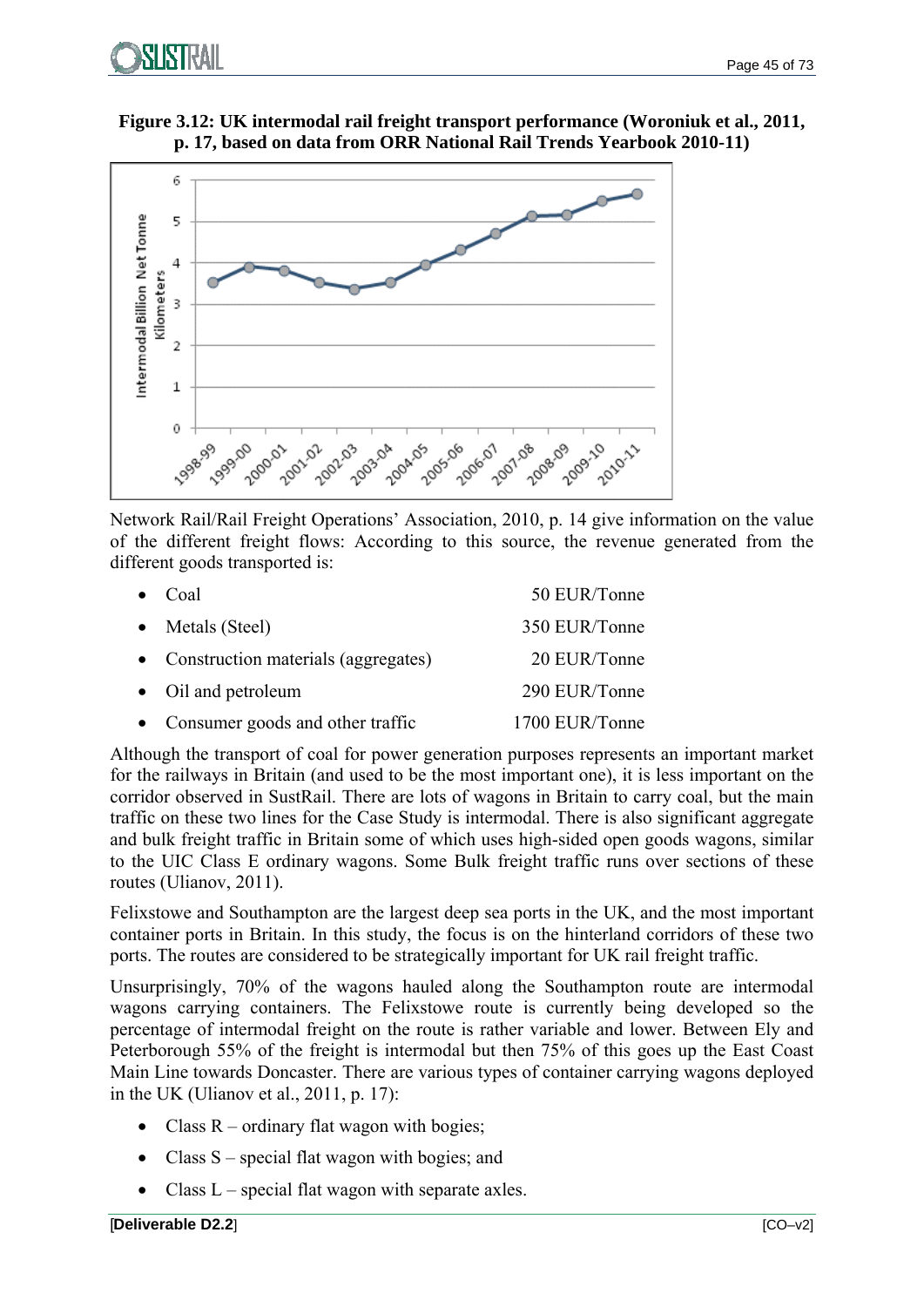The first route starts in Southampton and leads to the North via Reading and Birmingham. On the route originating in Southampton, there are 22-23 direct intermodal freight trains per day. The intermodal trains running there are 23 wagons in length on average. Average train length is 557 metres (Woroniuk et al., 2011). Freightliner and DB Schenker (EWS) operate the trains. While on this route, rail freight is typically represented by container trains, cars like Minis, Land Rovers and Jaguars manufactured in Britain and destined for export to other continents are transported by rail to the port of Southampton where they are shipped onto deep sea vessels. Jaguar operates railheads at both its Halewood and Castle Bromwich plants in the North-West enabling more than 70% of its production to travel by rail. Twenty-two cars can be transported in each rail wagon meaning that 176 cars can be carried on a typical 8 wagon train (Network Rail/Rail Freight Operations' Association, 2010, p. 16).

The other selected route stretches from Felixstowe in the East westwards, towards Birmingham and the North West via Ipswich and Peterborough. It is termed the "cross country" route. On the route starting in Felixstowe, there are 16 daily container trains heading East, only three of which go further West than Peterborough. They are joined between Leicester and Nuneaton by 10 coal and aggregate trains/day. In total, there are currently 30 intermodal freight train services per direction per day, with services to and from the Felixstowe port operated by Freightliner, GB Railfreight and DB Schenker (EWS); half of these go via North London to then up to the North West. Once the new chords are completed at Ipswich, Ely and Nuneaton over the next 2 years then it is expected that by 2014, 24 intermodal trains might be taking this cross-country route towards the North West of Britain. Current maximum train length is limited to 24 wagons (max. train length 487m including locomotive). This is dictated by the length of passing loops and sidings. As far as axle loads are concerned, the whole route is cleared for RA8 which equates to a maximum axle load of 22.8 tonnes with some sections cleared to RA10 (25.4 tonnes).

The two routes meet just east of Birmingham at a place called Nuneaton, and they then run north on the slow line of the West Coast Main Line via Crewe towards Warrington, just to the west of Manchester and some continue on to Scotland.

The intermodal trains carrying containers inland are all direct trains.

Regarding the infrastructure, on the slow lines of the West Coast Main Line or other lines shared with passenger services, most of the route is laid out for running freight trains at a speed of 75mph (120km/h) max., but on other sections, freight runs at well below its potential speed (often averaging around 30mph, or 48km/h over some sections) due to going into loops or slow lines and because of being stopped for passenger services (Woroniuk et al., 2011). The average speed between Southampton and Warrington is considered to be 80km/h. Most container carrying wagons can be operated at a speed of 120km/h max. (laden or empty) (Ulianov et al., 2011, p. 29).

On the UK network, there are large proportions of the case study route where maximum freight operating speed is below the line speed for passenger trains. This is the case for 29% of the route Felixstowe-Nuneaton and 59% of the route Southampton-Nuneaton (Figure 3.11: UK rail freight transport performance (Woroniuk et al., 2011, p. 16, based on data from ORR National Rail Trends Yearbook 2010-11)). Raising freight speeds could expand the market for both rail freight and rail passenger service, by increasing the efficiency of track utilisation in congested parts of the network.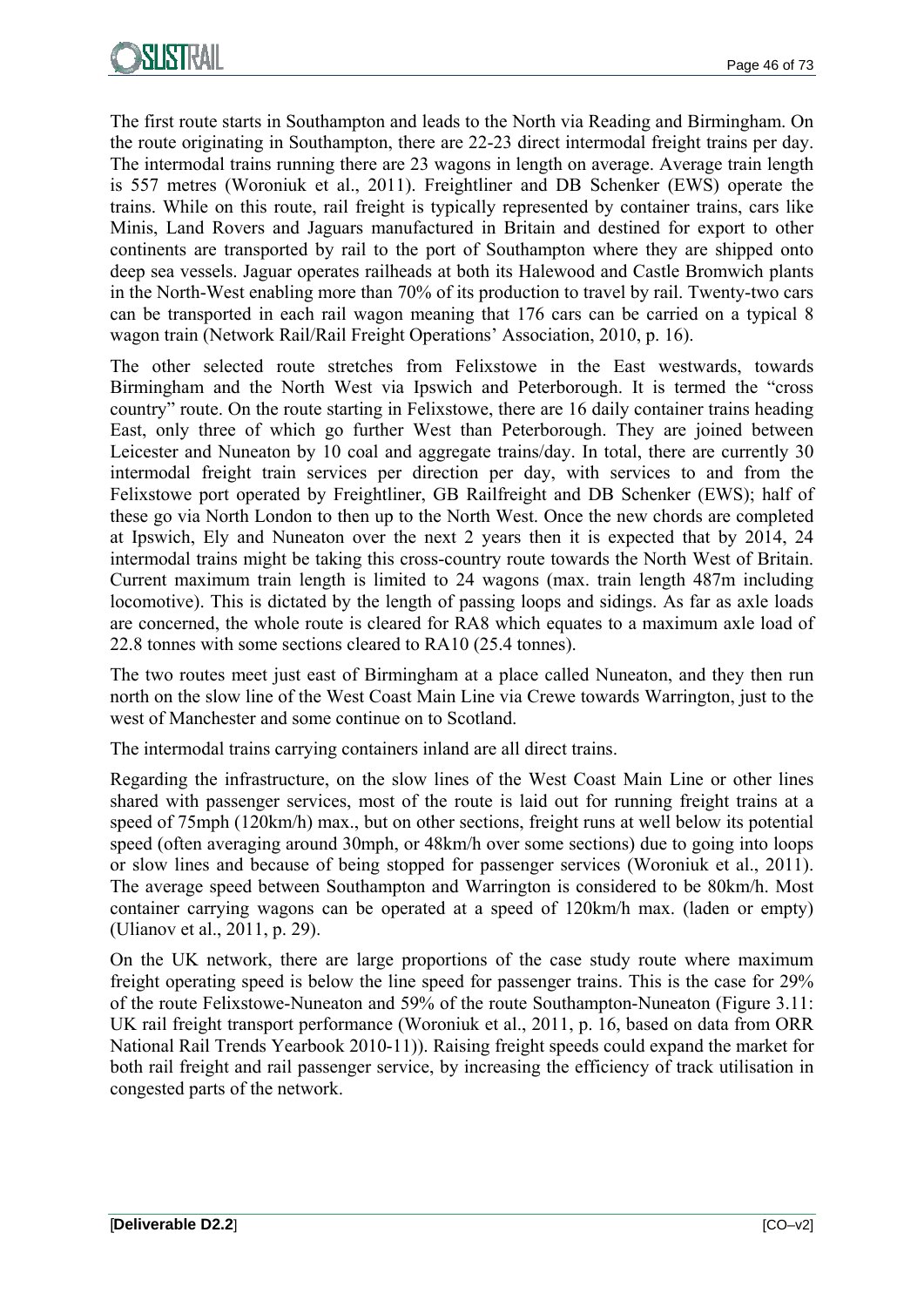



**Figure 3.13: Line speed versus freight train speed limits (Source: own analysis of Network Rail data)** 

Work was completed in April 2011 to increase the loading gauge to W10 from Southampton to Nuneaton. This allows deep sea containers of 9'6'' (2.90m) height to be conveyed on standard wagons. This means a height above rail of 3.90m, when wagons with a 0.98m deck height are used (i.e. the large fleet of wagons employed by Freightliner and GB Railfreight on routes to/from Felixstowe, Southampton etc.). A loading gauge W10 also has sufficient width for all conventional freight wagons such as steel flatbeds, box wagons (with 'arched roofs') and trade car carriers (MDS Transmodal, 2007a, pp. 24-25). Work is also taking place to increase the loading gauge by 2014 of a diversionary route from Southampton to Basingstoke via Andover to W10 gauge. In the next financial period (CP5 2014-2019) it is planned to construct a flyover juncton at Reading so that freight trains can cross over the Great Western Main Line there without blocking the fast lines.

The West Coast Mainline (WCML) and a number of important branches from the WCML to intermodal terminals are cleared to W10 gauge. So too is the route down the Great Eastern Mainline from Felixstowe to London and around the North London Line and up the WCML to Warrington.

Work has also now been completed to increase the loading gauge to W10 on the cross-country route between Felixstowe and Nuneaton. The smallest loading gauge defined in Britain is W6A, not allowing for the transportation of containers of a height of 9'6", which often makes deviations of container trains more challenging or even impossible.

The East Coast Main Line (ECML) has also been route cleared for W10 gauge up to Doncaster so it is possible for a W10 container train to now travel from Southampton via Nuneaton and Peterborough and up to Doncaster.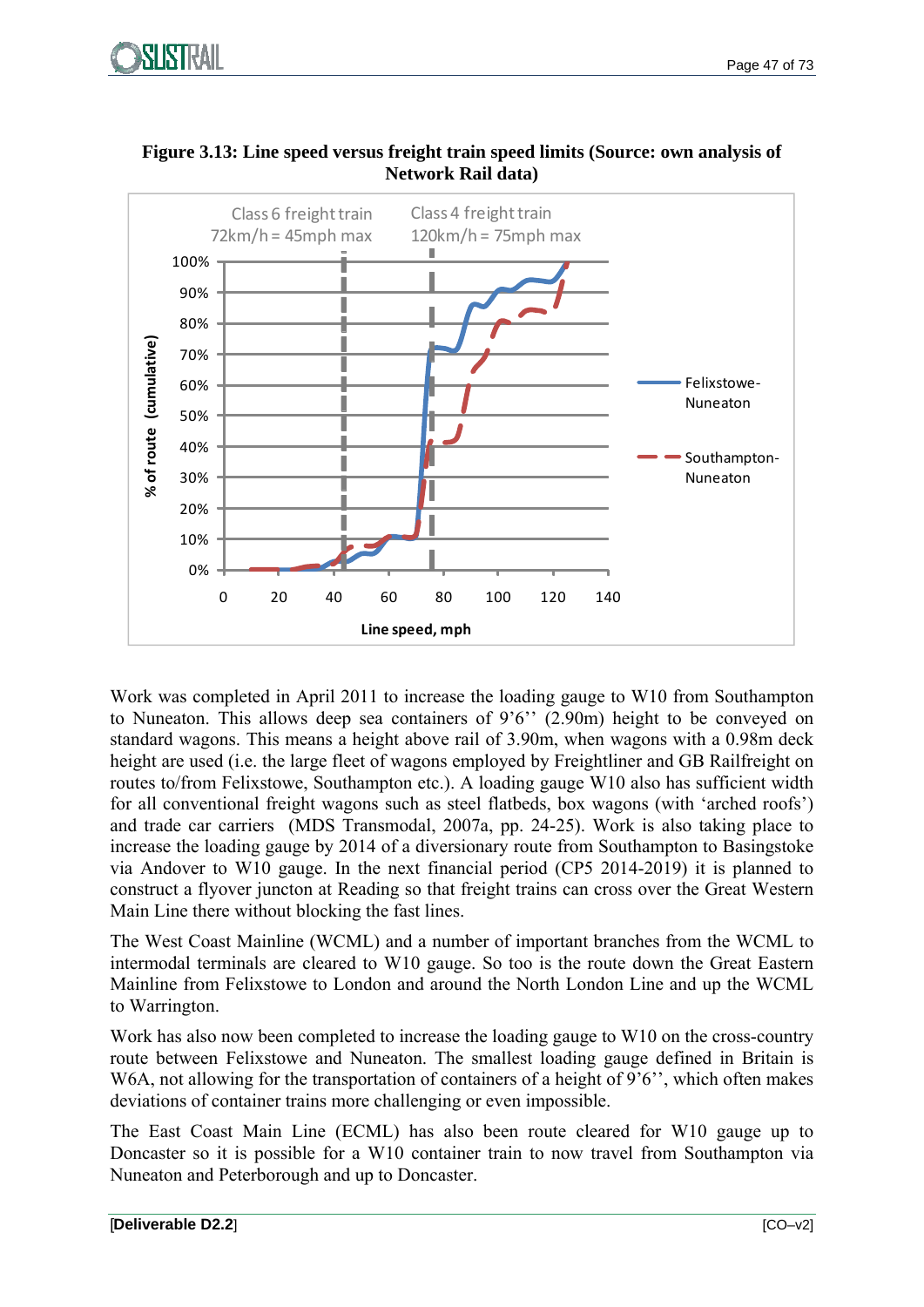

The container trains do not exhaust the weight capacity of the rail routes.

The operator Freightliner deploys intermodal wagons with a capacity of 3 TEU (equalling 60') (Studiengesellschaft für den kombinierten Verkehr, 2005). Very often, the capacity usage of these wagons is not optimal because many 40' containers are carried. DB Schenker (EWS) uses 'Multifret' as well as 'Megafret' wagons. "Megafret wagons are a standard European intermodal wagon design, they are in general use with EWS, GBRf and mainland European operators and they are 'licenced' to operate in Britain, mainland Europe and the Channel Tunnel. They are also available to lease in large numbers" (MDS Transmodal, 2007, p. 5). The 'Megafret' wagons have UIC identification marking Sffggmrrss and belong to Class S special flat wagons with bogies. They have 8 axles, a tare of 39t and a loading capacity of 45t per double unit, and an axle load of 10.5t (Ulianov et al., 2011, p. 29). Freight operator GB Railfreight invested in the purchase of low-loader intermodal wagons Mega 3 with an extra low deck height (Studiengesellschaft für den kombinierten Verkehr, 2004).

| (MDS Transmodal, 2007, p. 26; wagon description GE/Kockums) |                                 |                        |                                                                                                          |
|-------------------------------------------------------------|---------------------------------|------------------------|----------------------------------------------------------------------------------------------------------|
| Wagon<br>Type                                               | <b>Loading</b><br><b>Height</b> | Capacity               | <b>Comment</b>                                                                                           |
| Freightliner                                                | $\mid$ 980mm                    | $1x20$ ft or $3x20$ ft | 3 TEU i.e. $1x40ft +$ Standard British platform that can operate<br>on the British network only i.e. not |

through the Channel Tunnel

**Table 3.11: Main types of intermodal platform wagons used on the British network (MDS Transmodal, 2007, p. 26; wagon description GE/Kockums)** 

| Multifret                 | 945mm    | 4 TEU i.e. 2x40ft or<br>4x20ft                                     | Standard European platform that can<br>operate in Britain and through the Channel<br>Tunnel                                |
|---------------------------|----------|--------------------------------------------------------------------|----------------------------------------------------------------------------------------------------------------------------|
| Megafret                  | $825$ mm | $2 \times 13.6$ m swap body                                        | Standard European platform that can<br>operate in Britain and through the Channel<br>Tunnel                                |
| Lowliner                  | 720mm    | 4 TEU i.e. 2x40ft or<br>$4x20$ ft                                  | Low deck height wagon. Can only be used<br>on the British network <i>i.e.</i> not through the<br><b>Channel Tunnel</b>     |
| 'Well'<br>Wagon           | 712mm    | $2 \times 13.6$ m swap body                                        | Low deck height wagon. Can only be used<br>on the British network <i>i.e.</i> not through the<br>Channel Tunnel            |
| Mega 3<br>Pocket<br>Wagon | $475$ mm | 2 TEU i.e. $1x40$ ft or<br>$2x20$ ft<br>9'6''<br>to<br>up<br>hight | Pocket wagon with low floor. Can also run<br>in the Channel tunnel to France but does<br>normally operate only in Britain. |

#### 3.2 Requirements from the freight operator perspective

From the perspective of freight operator RENFE Mercancías, long-distance transport and transport across borders is becoming increasingly important. This leads to the issue of interoperability of the railway networks of Spain and France. Concerning the Mediterranean Corridor, the historically different track gauge is regarded as to be a minor factor.

Of course changing the axles or transferring intermodal loading units at the border station takes time, but lead times between Spain and Germany are reported to range from two days to one month, caused by a lack of co-ordination by the operators involved (one of the rail freight operators involved is the leader in the contract). Nevertheless the gauge change is one of the the crucial factors. For the new line from Perpignan to Barcelona journey times are much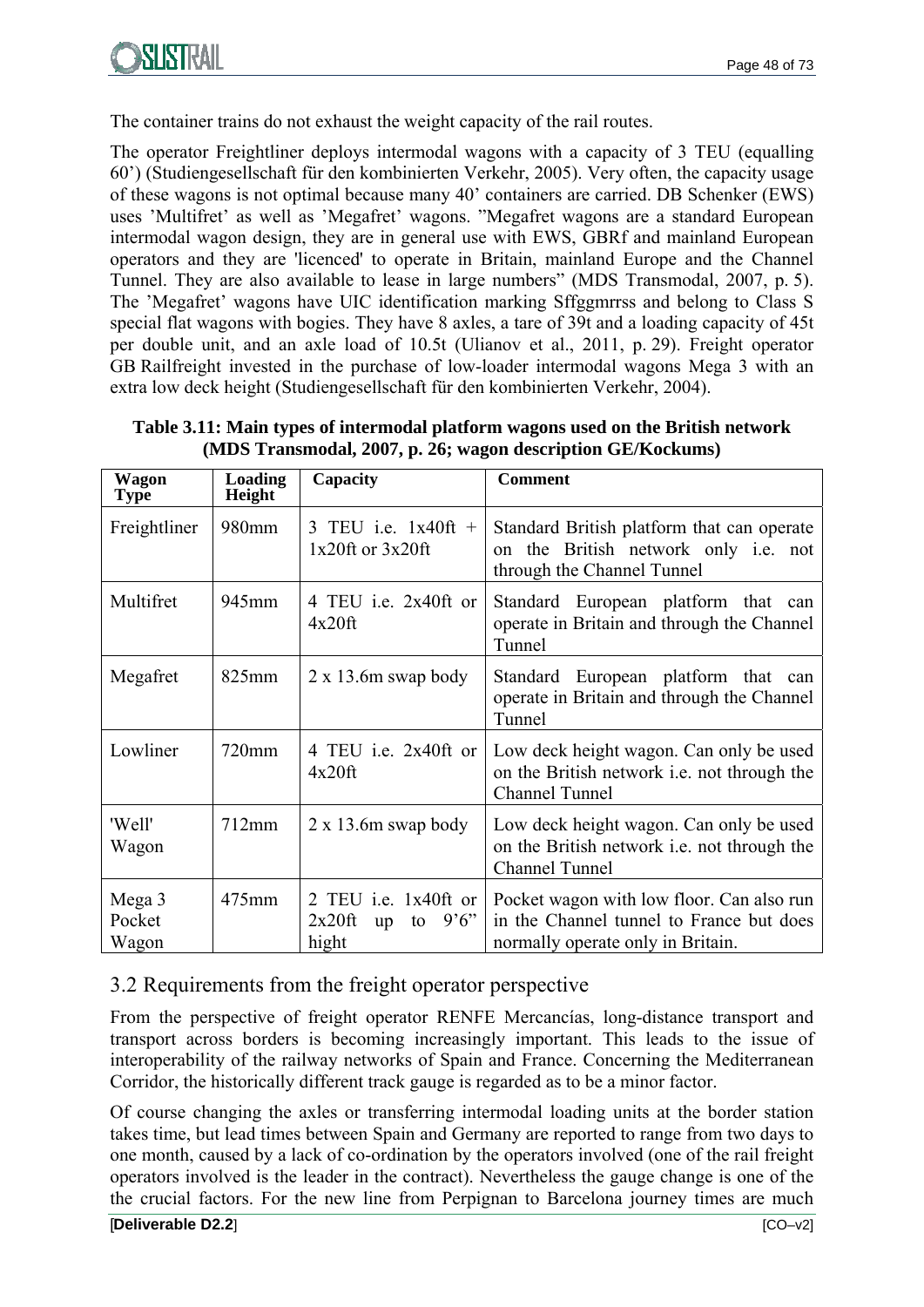

reduced thanks to the elimination of the switching of loads between wagons at the border, or the changing of bogies. 750 m long trains can be run, up from 450 m, the main handicap in Spain being the limited length of many refuge and crossing loops. Train lengths will be increased from 20 to 28 wagons. The frontier costs incurred by a 16-wagon train at the break of gauge in Portbou amounted to  $\epsilon$ 4700, while the cost of sending such a train via the new line is just  $\epsilon$ 684 (Anon., 2011).

From the Spanish rail freight operator RENFE's point of view, interoperability between the Spanish and the French railway network is said not to be an issue. Nevertheless, in the eyes of RENFE, there are other technical aspects to be harmonised along the Mediterranean Corridor:

- The signalling system: because the dynamics of freight trains are different from the dynamics of passenger trains. Freight trains are stopped for a longer time, reducing average speed. ERTMS Level 1 has been implemented along the route; in Spain, there is a centralised traffic control.
- Traction: Short-distance passenger traffic hampers rail freight operation and causes delays around urban areas.
- The procedure for brake tests that should be automatic.
- The coupling operation that should be automatic.

For RENFE Mercancías, it is important to increase average speed. On the other hand, for the carriage of bulk, the maximum axle load should be increased from 22.5 to 25 tonnes. So demands on rail infrastructure would become higher. There is a relationship between speed and axle load, which can help to partly solve the problem of the high demands on rail infrastructure that naturally results in the different views of freight and infrastructure operators: Intermodal trains require less axle load, but are to be run at a higher speed (container trains are already run at up to 120 km/h). With regard to the future requirements in the context of SustRail, maybe there will be a suitable trade-off.

The current practice that maintenance work on the rail infrastructure is carried out at night, so that passenger trains can run during the day without any disturbance, is critisised because this prevents freight trains from running at night.

The type of wagons that are expected to be used in the near future are, predominantly, flat wagons, container-carrying wagons, and covered wagons.

There seems to be a future market for the carriage of perishables, such as tulips, oranges, lemons, and food, by direct trains via France to Northern Europe. A challenge is regarded to be the cooling of the fruits and vegetables: Refrigerated vehicles are needed, and the vehicletrack interaction has to be considered when it comes to energy supply. A rolling motorway would provide the chance to use refrigerated semi-trailers fitted with cooling engines, but has some disadvantages e.g. that the drivers have to be accommodated on the train.

In former times, the freight trains connected cities, which represented the market. Today, the rail freight market is not aimed at linking cities, but at linking companies. This makes it necesssary to fit with the companies´ logistical strategies.

#### 3.3 Synthesis: Requirements of current and future freight flows

Synthesizing the requirements for current and future freight flows on the vehicle-track system considering future logistics trends, as described in sections 3.1-3.2, the following subsections outline the future requirements for the specific corridors assessed in SustRail.

[**Deliverable D2.2**] [CO–v2] From the transport statistics provided in section 3.1 it can be seen that, along all routes, there was a steep decline in rail freight carried after the year 2008. Figure 2.1: EU and national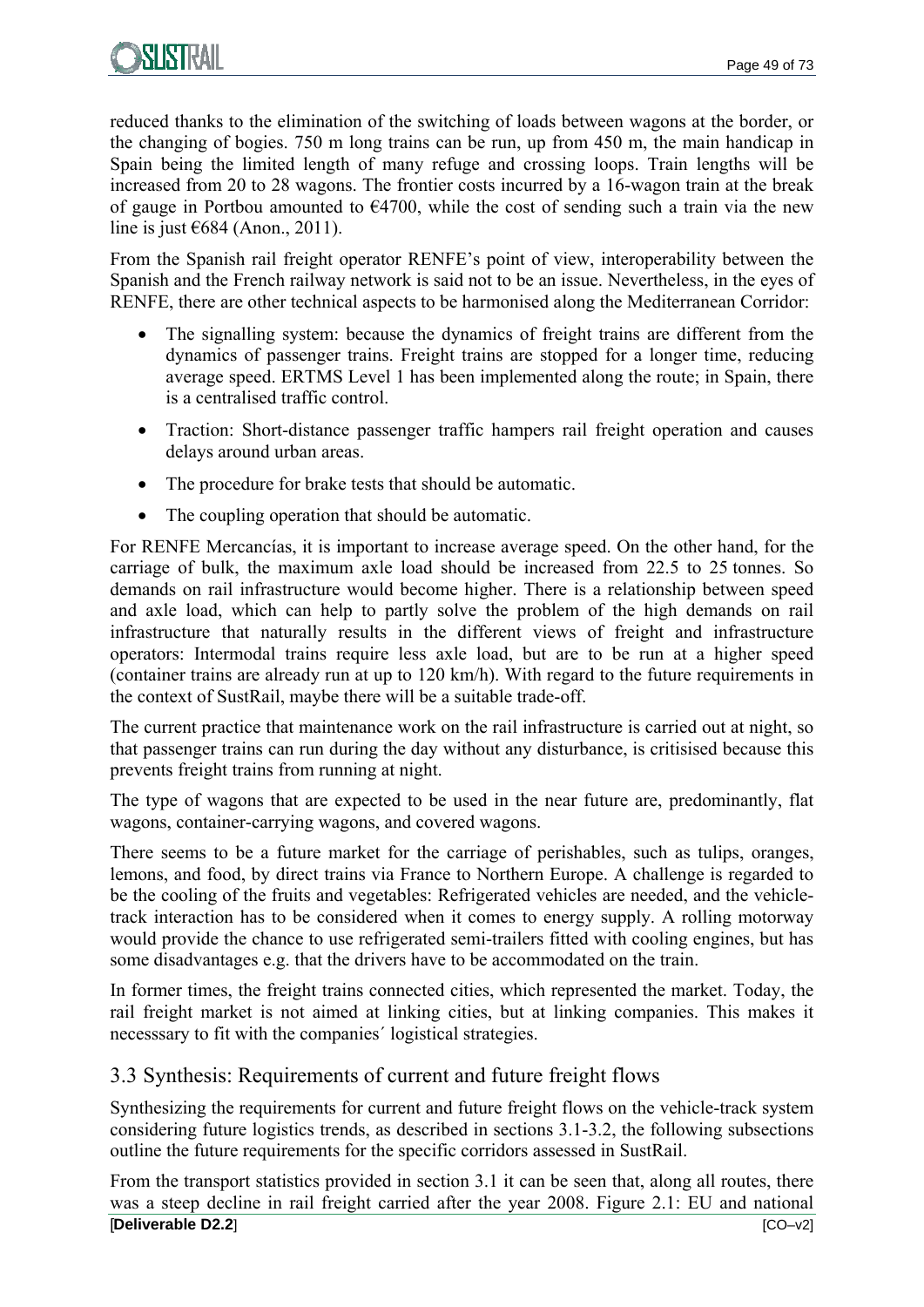

freight flows since 1990 (Data sources: European Commission, 2010, Section 3.2.5) puts this phenomenon in context to European rail freight as a whole. The figure shows that the decline in rail freight was not route-specific, but Europe-wide. The reduction in overall European rail freight highlights the impact of the economic downturn as a consequence of the financial crisis. So there are general and route-specific developments that have to be taken into account. This is important in order to not to draw the wrong conclusions from the development in rail freight along a certain route.

#### **3.3.1 Route 1 – Bulgaria**

For the future, following the trend of recent years, it can be expected that the share of goods transported to and from the plants of the heavy industry, especially the metalurgical industry, will further diminish. And, as Figure 3.14 ((Woroniuk et al., 2011) suggests, the share of semi-finished and finished goods carried in intermodal loading units will continue to increase. As far as bulk is concerned, there may be a slight increase in the share of coal and petroleum, as the economic development of the country of Bulgaria will go hand in hand with an increased use of energy.





In Bulgaria, the prospects for domestic rail freight transport are not so good. There are considerations to better link up domestic railway transport to/from the port of Varna and the black sea Ro/Ro shipping service between Varna (BG) and Poti (GE) operated by UkrFerry. It is also thought that maritime containers can be carried in the hinterland of the port of Varna. In addition to this, the port of Constantza (RO) has shown a significant growth in cargo handling and continues to attract cargo. Bulgaria also belongs to the hinterland of this Romanian port, so that cross-border railway transport services can be developed (Karagyozov, 2011). Experts also believe that the port of Thessaloniki (GR) could remain important to serve the hinterland around Sofia. On the other hand, if the Greek economy recovers, improved transport links through Bulgaria will be important. As Sofia has now its new and efficient terminal, there might be a good chance to attract containerised cargo.

As part of the European TEN-T project, additional intermodal terminals are planned for construction at Plovdiv, followed by terminals at Svilengrad and Dragoman (Woroniuk et al., 2011, p. 14). So, concerning domestic and international (cross-border) transport, intermodal transport is expected to gain in importance. With regard to this certain corridor, it can be anticipated that the intermodal transport will be continental transport (KombiConsult/K+P Transport Consultants, 2009, p. 48).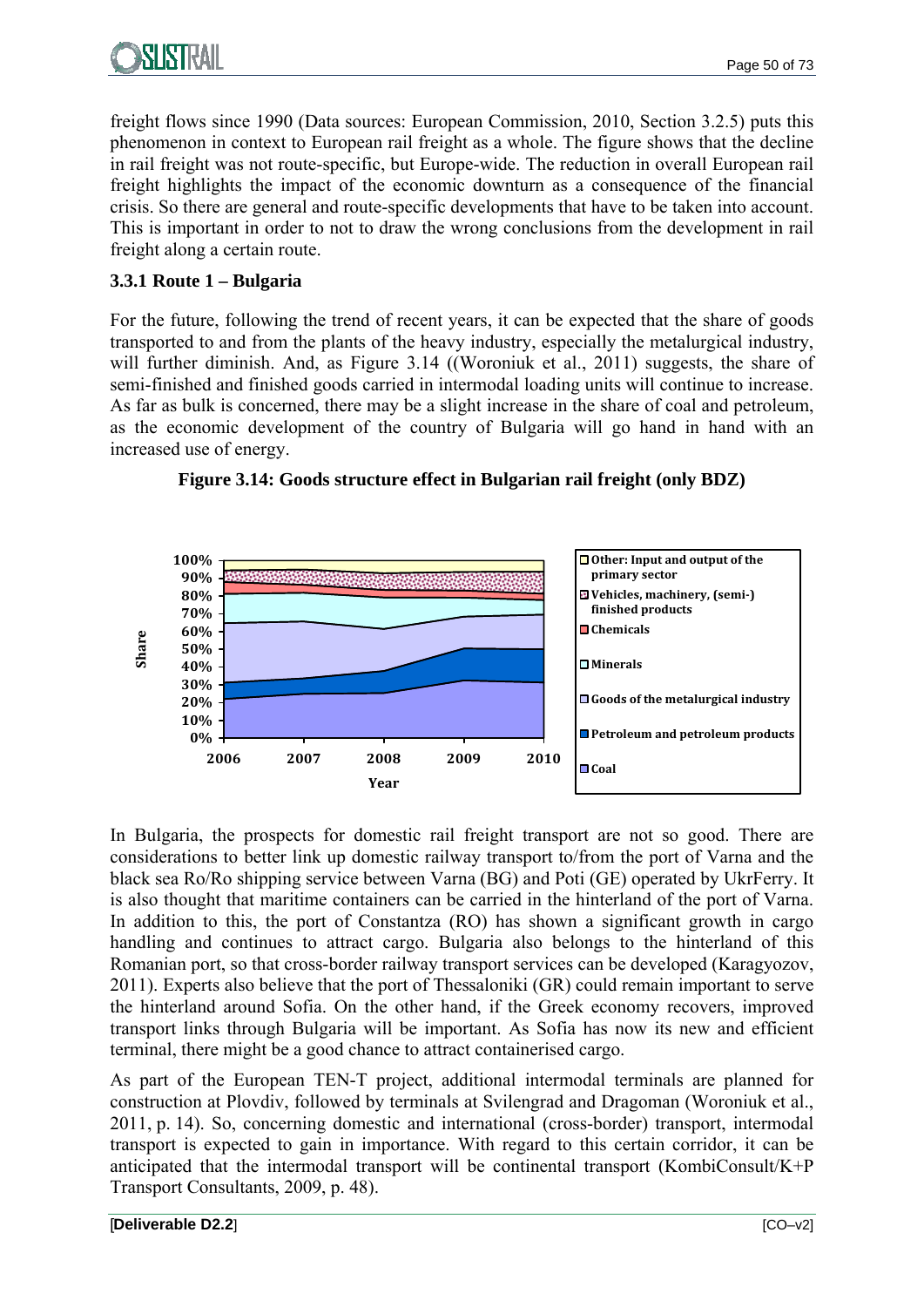The opportunities to develop internatonal transit traffic rail freight are much better. As is the case for today´s transit traffic in Bulgaria, Turkey will play the most important part. According to experts, the opening of a rail tunnel crossing the Bosporus around the year 2014 could offer good prospects. The transit route connecting Ukraine and Romania on the one hand and Greece on the other hand has a much smaller potential primarily due to poor economic situation of Greece (Karagyozov, 2011).

Generally speaking, there is more intermodal transport to be expected. As intermodal loading units, the following will dominate:

- 45' pallet-wide high cube containers.
- Semi-trailers suitable for vertical transhipment using top-lift by grappler arms.
- Conventional semi-trailers without grappler-arm lifting devices carried in the ISU system.
- Trucks, road trains, articulated trucks carried on a rolling motorway (AT/HU-TR).

In all, the intermodal traffic on the route observed in SustRail will continue to rely on these continental loading units. This confirms the results of the former analysis conducted in the context of the DIOMIS project (KombiConsult/K+P Transport Consultants, 2009, p. 48).

There can be more cargo expected to be carried on behalf of the automotive industry. In 2011, about 1.2 mill. vehicles were manufactured in Turkey. For 2012, in Turkey, a production record is being anticipated. The vehicle production volume will grow to 2 mill. vehicles by 2015. Especially buses and light commercial vehicles are exported to the EU, whereas Turkey represents Europe´s most important market for all types of light and heavy commercial vehicles (Iskan, 2011) (Trabert, 2011).

In addition to that, Turkey is one of the world´s most leading producers of textiles. In 2009, the clothes export volume was 12 bill. USD (Robert Kümmerlen, 2011). A lot of consumers live in Europe – the EU-27 is the world´s largest importer of clothes - so that there will be a high market potential for rail freight concerning textiles.

Another growing segment could be perishables (fruit, vegetables), which represent cargo with high demands on transit time and punctuality. There seems to be a potential for the carriage of dry fruits and nuts originating in Turkey and bound for Germany and The Netherlands (Rob Konings, no date). Likewise, today, flowers destined for The Netherlands leave Turkey in refrigerated trucks (Kloss, 2011).

#### **3.3.2 Route 2 – Spain**

#### Objectives for 2020

The Spanish Government shares the EU´s policy to promote rail freight transport and believes that increasing rail freight can contribute to realizing the potential of Spain as a logistical platform, reducing external costs and improving the competitiveness of the Spanish economy.

The mission of railway is to return its market position to that of a decade ago. The objective for 2020 is to reach 8-10% of modal share (Ministerio del Fomento, 2010). To reach it, some steps should be taken.

Efficiency should be improved, especially by intermodality and cooperation with other modes of transport. Also different governments and institutions should coordinate their policies. An efficient, integrated, transeuropean and multimodal network should be defined and correctly operated.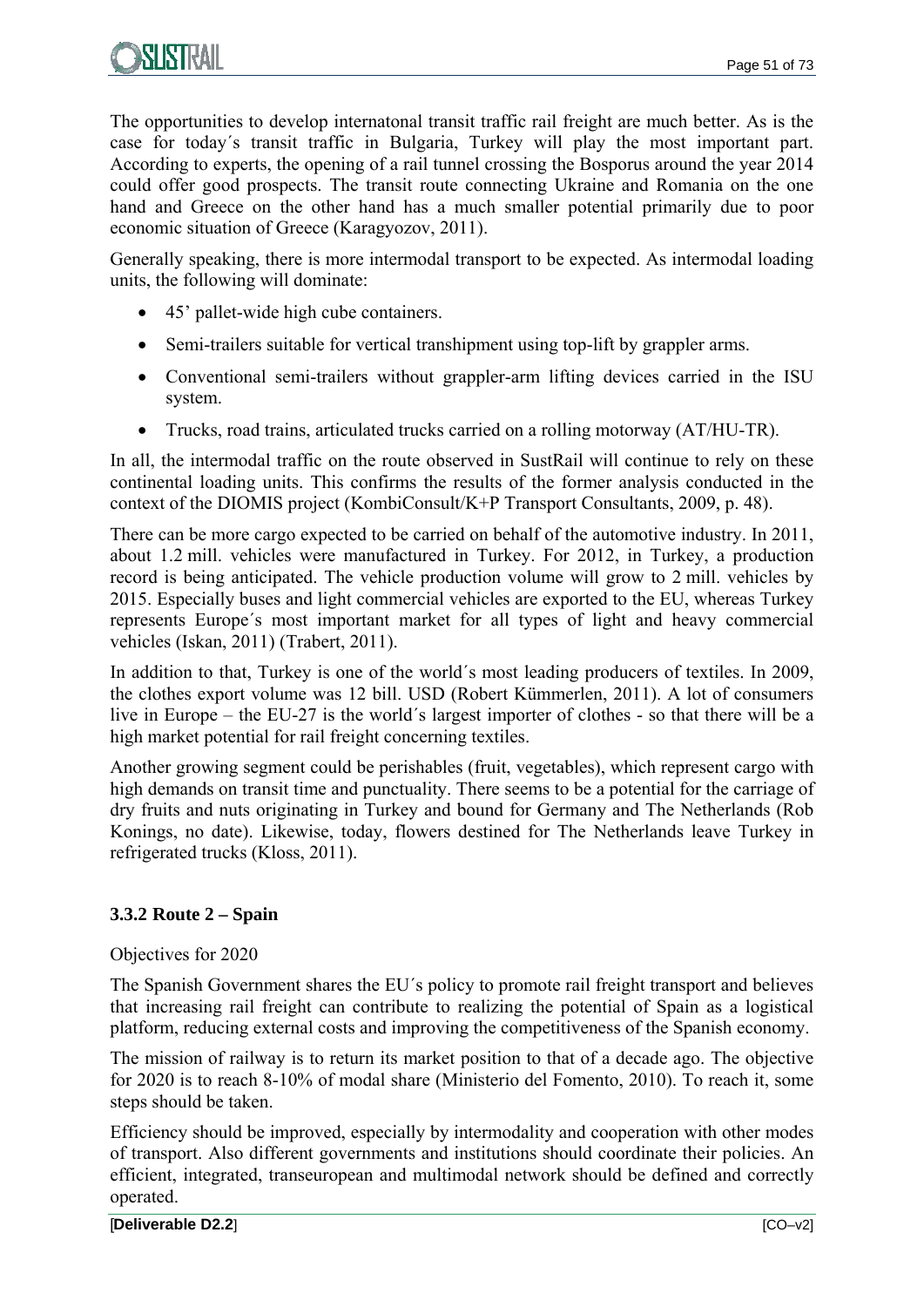

**Figure 3.15: Prediction for freight railway transportation in Spain (Ministerio del Fomento, 2010)** 



#### Action plan

The action plan is divided in three categories: management, service quality and efficiency and improvement of infrastructure.

Management main actions are (Ministerio del Fomento, 2010):

- New management model of Renfe-Operadora's freight division to a liberalized market-oriented and organized by business areas.
- Promoting liberalization, encouraging entry into rail transport agents, shippers and combined transport operators to promote intermodality.
- Single management of port and border terminals
- Promote the creation of the Agency for Land Transport Safety, with attributions on rail freight transport field.
- Enhancement of Railway Regulation Committee.
- Development of specific action plans for economic sectors, beginning with the automobile and chemical industry.
- Creating a Development Committee for Intermodality.

Service quality and efficiency will be improved by (Ministerio del Fomento, 2010):

• Integration of rail transport in the logistics chain.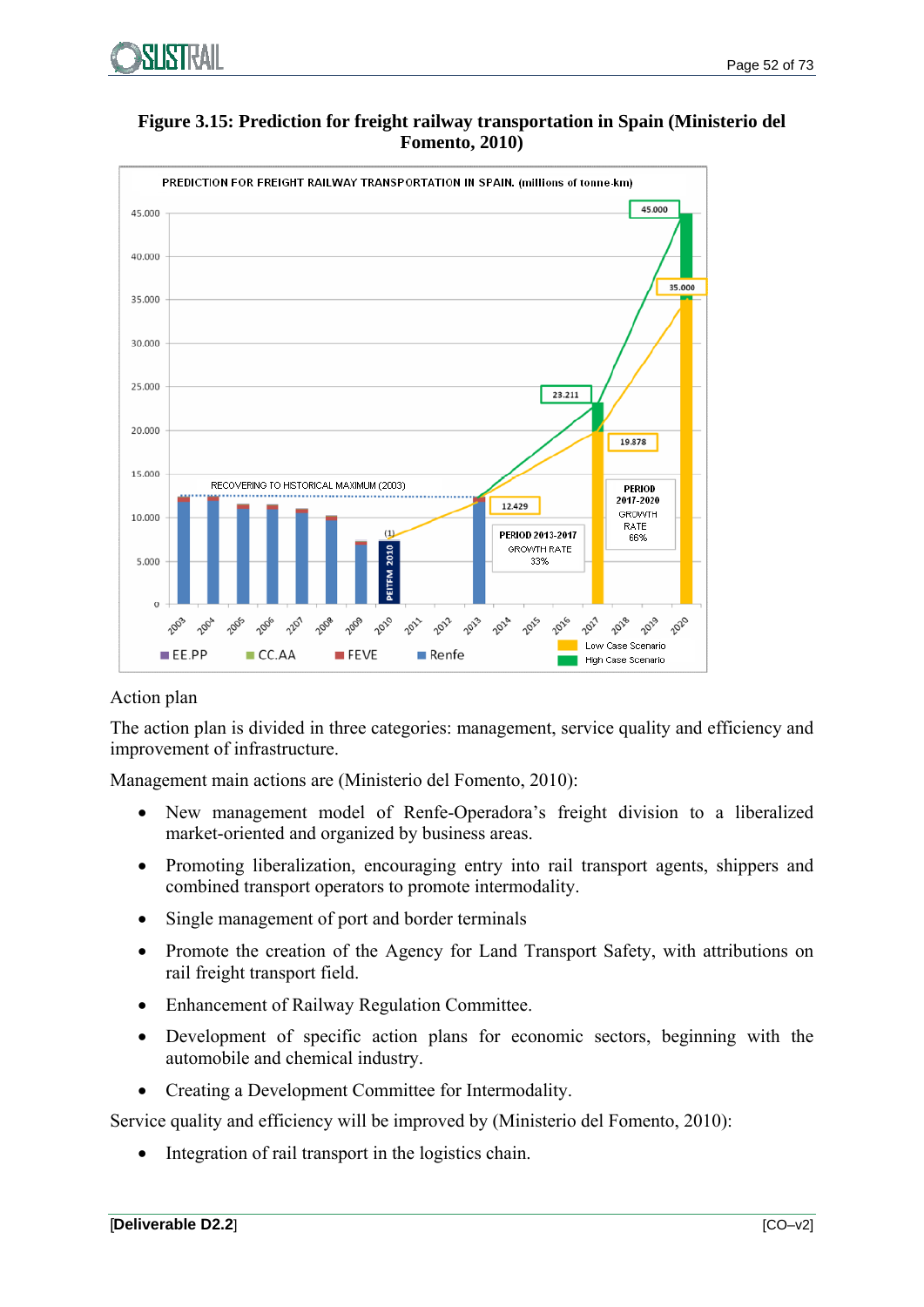

- Concentrate the demand/supply of multi-modal chains in a global information system that integrates the whole logistic process.
- Establish a regulatory framework on technological standards to ensure interoperability within the logistics chain.
- Establish real-time tracking of cargo across the logistic chain to facilitate monitoring of the product for customer information.
- Studies to promote Rail-Highways.
- Implement intelligent systems for automating the management and operation in intermodal terminals.
- Grants and incentives for R&D and innovation.
- Establish specific training programs for human capital.

This Basic Freight Network will consist on a series of joined logistical nodes. Nodes are ports and intermodal facilities (Ministerio del Fomento, 2010).

The most important measures to develop this network are:

- Reducing costs of transportation
- Increasing loading gauge and axle load
- Efficient break of gauge facilities
- Define priority freight corridors
- Adapt the network to handle 750 meters length trains
- Electrify lines
- Remove bottlenecks
- Improving port access by rail

Predictions made in 2010 (Ministerio del Fomento, 2010) pointed to an increase in the railway freight transportation activity, both in total goods transported and in modal share.

#### **3.3.3 Route 3 – United Kingdom**

In the UK, according to the freight route utilisation study by Network Rail, it is expected that the demand for rail freight will continue to grow by 26-28% by 2014/2015, compared with the year 2007 (Network Rail/Rail Freight Operations' Association, 2010, p. 33). Important future market segments will remain the carriage of coal (for power production), ore (for the steel industry), and containers (for all kinds of cargo).

[**Deliverable D2.2**] [CO–v2] Consumer goods transported in containers have been the fastest growing goods category in rail freight over the past six years. This can be seen in Figure 3.12: UK intermodal rail freight transport performance (Woroniuk et al., 2011, p. 17, based on data from ORR National Rail Trends Yearbook 2010-11), and in Figure 3.16: Goods structure in UK rail freight, based upon transport performance (source: Office of Rail Regulation ORR). Even the more moderate growth expected for the future of about 4% would underline the containers´ relevance for rail freight. Regarding the loading gauge, future loading gauge will be W10, so that high cube containers could be carried without any hindrance (Figure 3.17: W10 Clearance Routes (NR)). The routes from Felixstowe and Southampton to Nuneaton have already been upgraded to W10 from April 2011 and chords are being added by 2014 to ease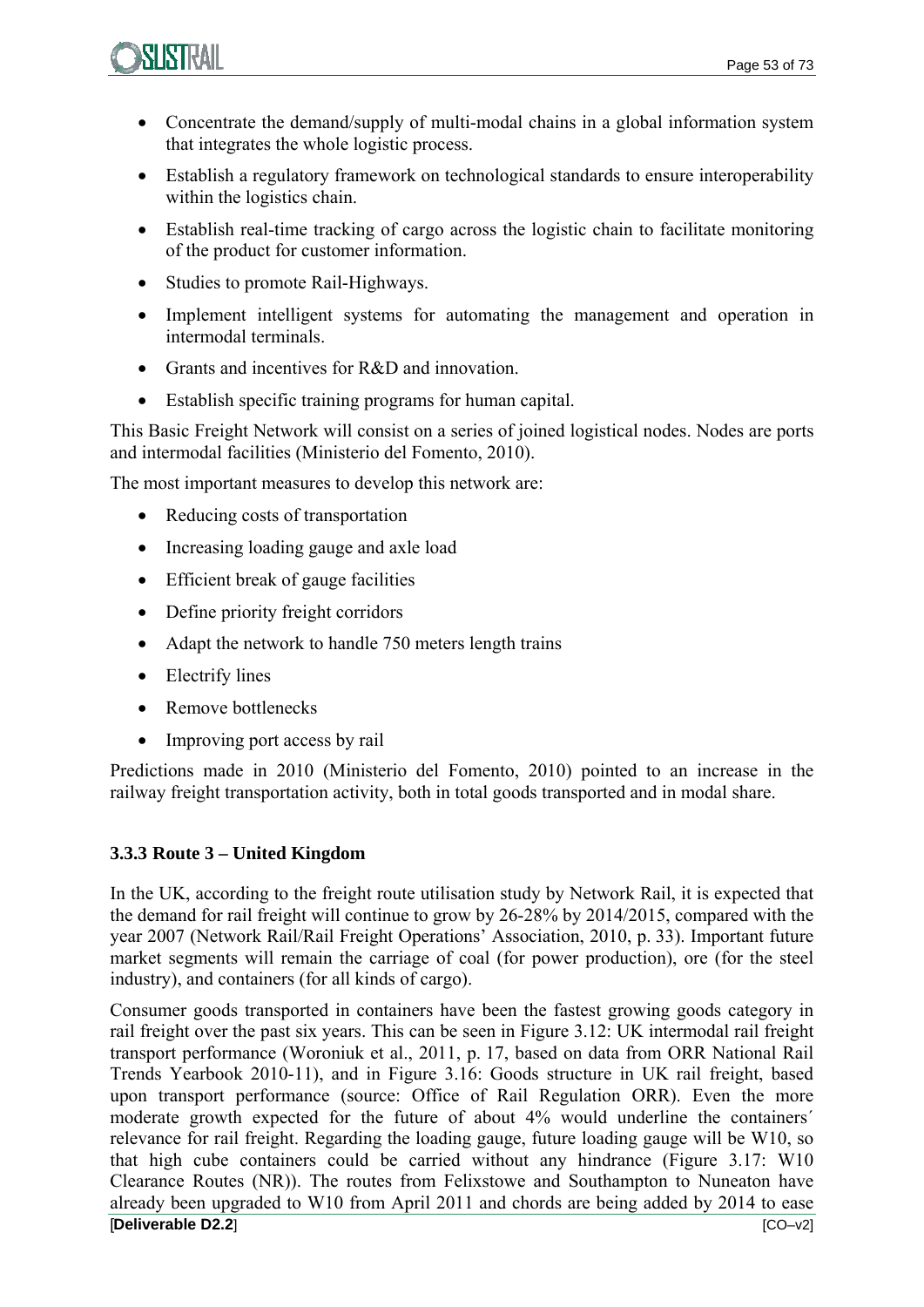

the transit of freight along these corridors. High cube containers of an outer height of 9'6'' (2.90m) are increasingly replacing the world´s fleet of containers of an outer height of 8'6'' (2.59m). Thus, there is a higher market potential for rail freight, and an increase of the container volumes carried on this line is expected.





Regarding future loading gauge, the UK freight industry and Network Rail have expressed a desire for extensive future clearance to W12 gauge. Network Rail has cleared 135km of route for W12 gauge and does try to achieve W12 wherever a structure is being rebuilt. Hence the BML1 section between Southampton and Basingstoke was actually cleared to W12 gauge and the diversionary route via Andover is being cleared to W12. The loading gauge W12, for example, would allow for the transportation of containers of 9'6'' height and 2.6m outer width on most wagons. W 11 would be needed for loading units measuring 9'6" in height and 2.55m outer width, if FSA type wagons with a loading height of 980mm or KFA type wagons (both are Class R ordinary flat wagons with bogies and 4 axles) with a loading height of 1.000mm were used (Strategic Rail Authority, 2004, pp. 21-22). Continental intermodal loading units such as swap bodies have an outer width of 2.55m. Thus, the major focus of recent gauge enhancements has been W10 which meet the needs of maritime containers but not the continental but work has started on achieving W12 clearance on key intermodal routes.

Another significant aspect is that there are plans to develop new port facilities at Bathside Bay on the other side of the estuary near Harwich, which would increase the number of trains from the combination of Felixstowe and Bathside Bay to 56 trains per day in 2030, which is twice as much as today. Again, this would increase the share of containerised rail freight.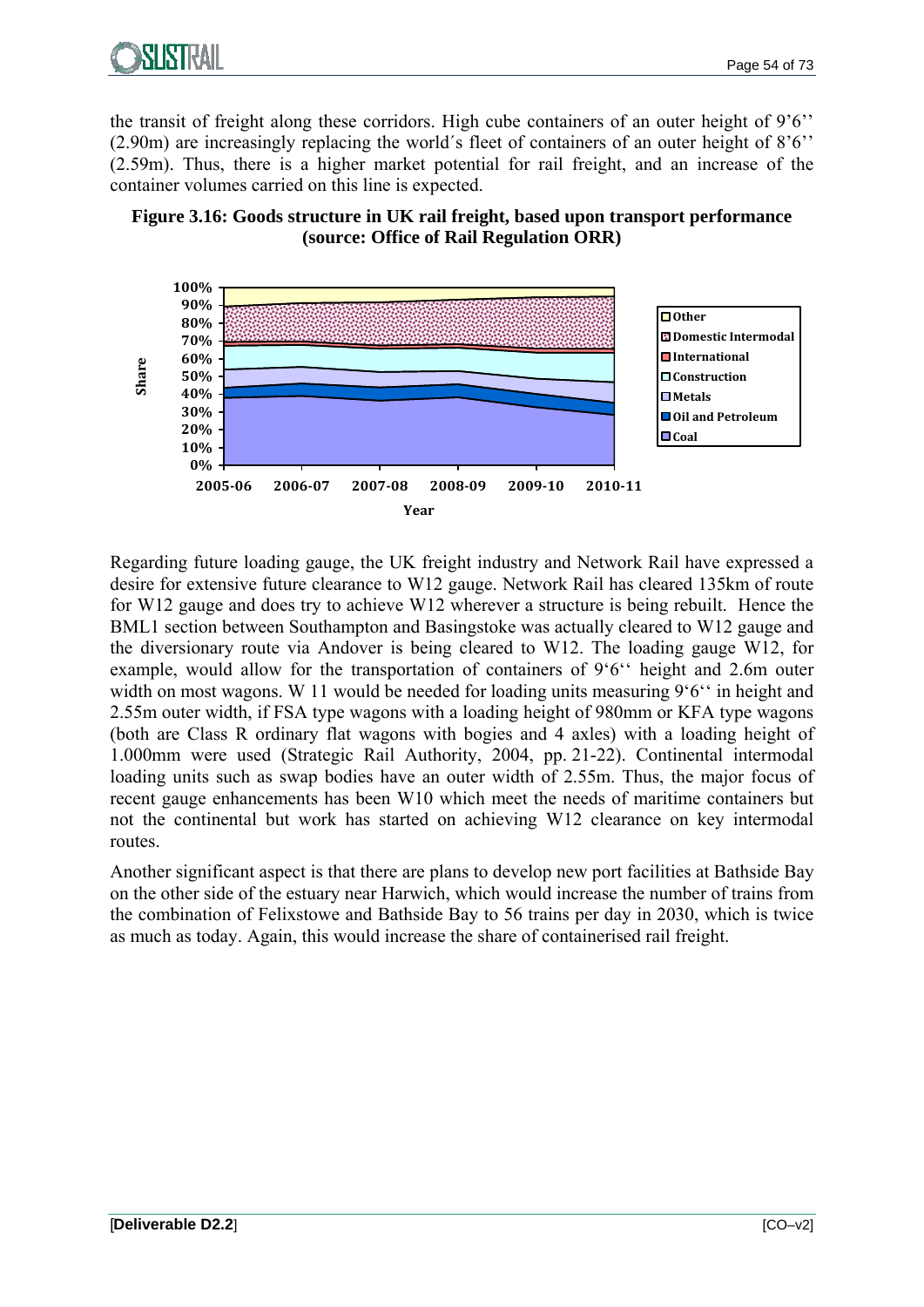



#### **Figure 3.17: W10 Clearance Routes (NR)**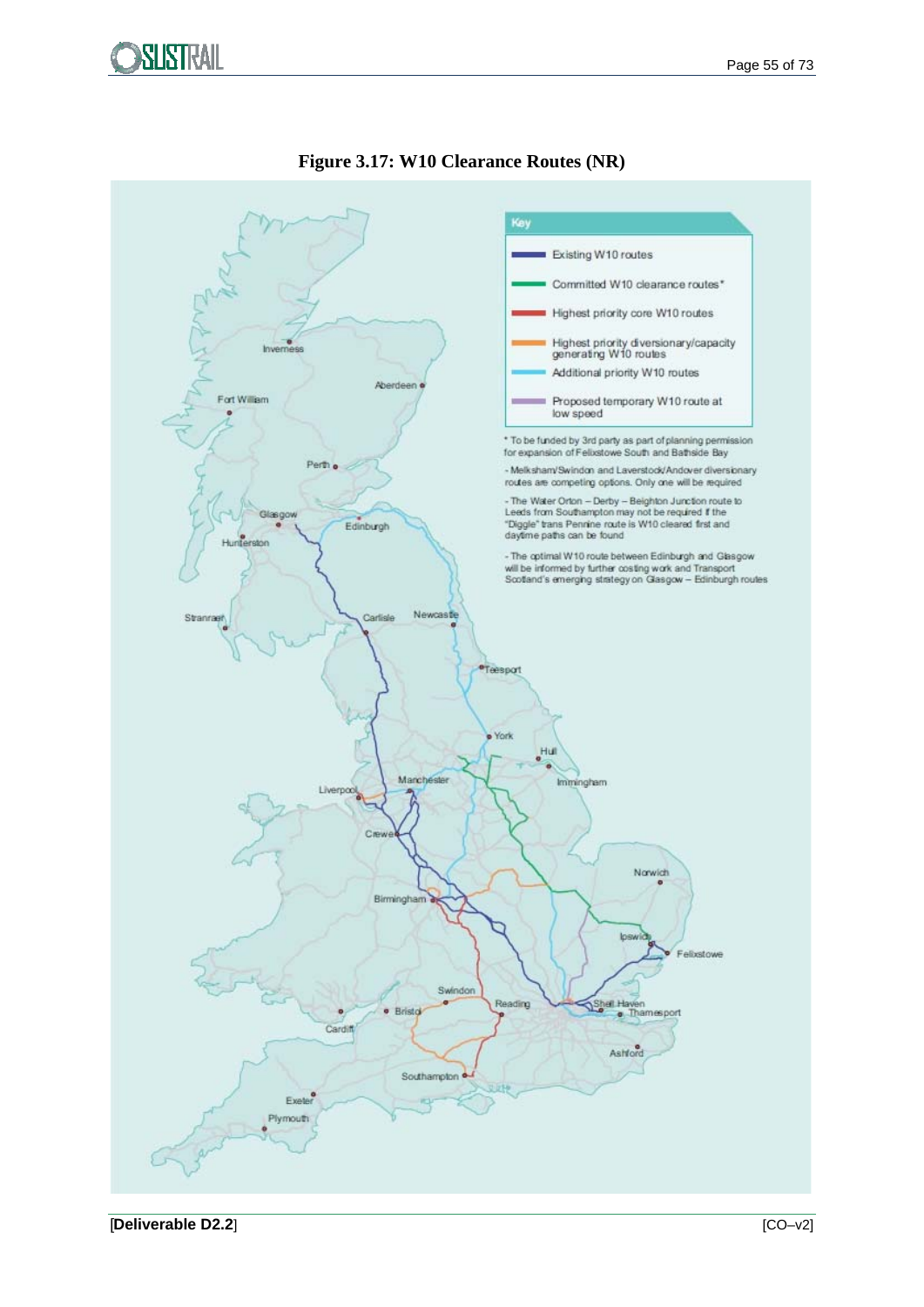"As the economy develops, the role of bulk goods traditionally associated with heavy industry will become less pronounced" (Network Rail/Rail Freight Operations' Association, 2010, p. 34), so, like in Bulgaria, the goods structure effect is also being expected to continue in the UK. Although the demand for Class E ordinary high-sided wagons is still high and will always keep an important share on the market due to specific types of freight (bulk and aggregates), "...the supply offered by the existing fleets seems to be more than sufficient considering the actual trends" (Ulianov et al., 2011, p. 17). According to Network Rail, new market segments to be opened up for the railways are the transportation of high value, low mass goods. This is in line with the goal of the SPECTRUM project.

The future planned expansion of the port of Felixstowe includes a third terminal capable of taking trains up to 30 wagons in length, which is due for 2012 (Woroniuk et al., 2011, p. 20). In the port of Southampton, there is work underway to increase maximum train length to 775m (Woroniuk et al., 2011, p. 22). One of the main inland terminals is Hams Hall, east of Birmingham, which services trains from both Felixstowe and Southampton and is capable of receiving trains up to 750m in length. For this reason, average train length is expected to increase. Increasing train length will require investment in loops on the network and terminals.

As the loading gauge has been cleared to W10 along the whole length of the two case study route, it is better not to invest in FLA 'Lowliner' and FAA Bogie 'Well' wagons (Transmodal, 2007b) (MDS Transmodal, 2007a, pp. 27-28). One reason is that smaller wheels (to lower the deck height) show the same disadvantages as for the rolling motorway on the continent: There is more wear and tear, and the maintenance and repair work has to be carried out in shorter time intervals. Second, this increases maintenance cost. A third aspect is the capacity: 'Lowliner' wagons have a capacity of 2 TEU, whereas other wagons deployed by Freightliner have a capacity of 3 TEU, while both types have a similar length. This increases the costs per load platform (operating cost per unit). In addition to that, loading capacity is only 18t, and the axle load 8.75t (Ulianov et al., 2011, p. 29). This means that these wagons cannot accommodate heavy container loads. Finally, these wagons are restricted to the British network and not certificated to operate through the Channel Tunnel to mainland Europe. This means that they cannot be used for international intermodal operations, impeding long distance intermodal services for instance between Poland and London. Another solution is the low deck Mega 3 wagon, which allows the transport of high cube container in W9 loading gauge and its capability to run through the Channel Tunnel to the Continent. The disadvantage of the pocket construction of the Mega 3 is, that just 60% of the loading length of the wagon can be used for payload. Especially in the longer term, there may be new opportunities after the prolongation of the HS2 railway line from London to Birmingham and Manchester that is scheduled for 2026, which will have GC extended continental gauge. Unfortunately it can already be foreseen that there will be lack of capacity on HS2 as this is the main corridor with the highest passenger transport volume in Britain. The old will be relieved but can just offer the smaller British gauge (see above).

Regarding bulk, an increase in the transportation of biomass is predicted to take 1/3 to 2/3 of the coal market over the next 15 years (Woroniuk et al., 2011, p. 16).

Finally, the long-term forecasts by commodity for Great Britain provide an insight into the sources of future rail freight growth (Table 2.7: Gaps in co-modality, vehicles and logistics).

Between Q1 2006 and Q1 of 2011 intermodal rail freight grew by 29% whilst there was no actual increase in container volumes at the ports (MDS Transmodal, 2007b). This confirmed MDS's predictions of continuing strong growth in intermodal freight.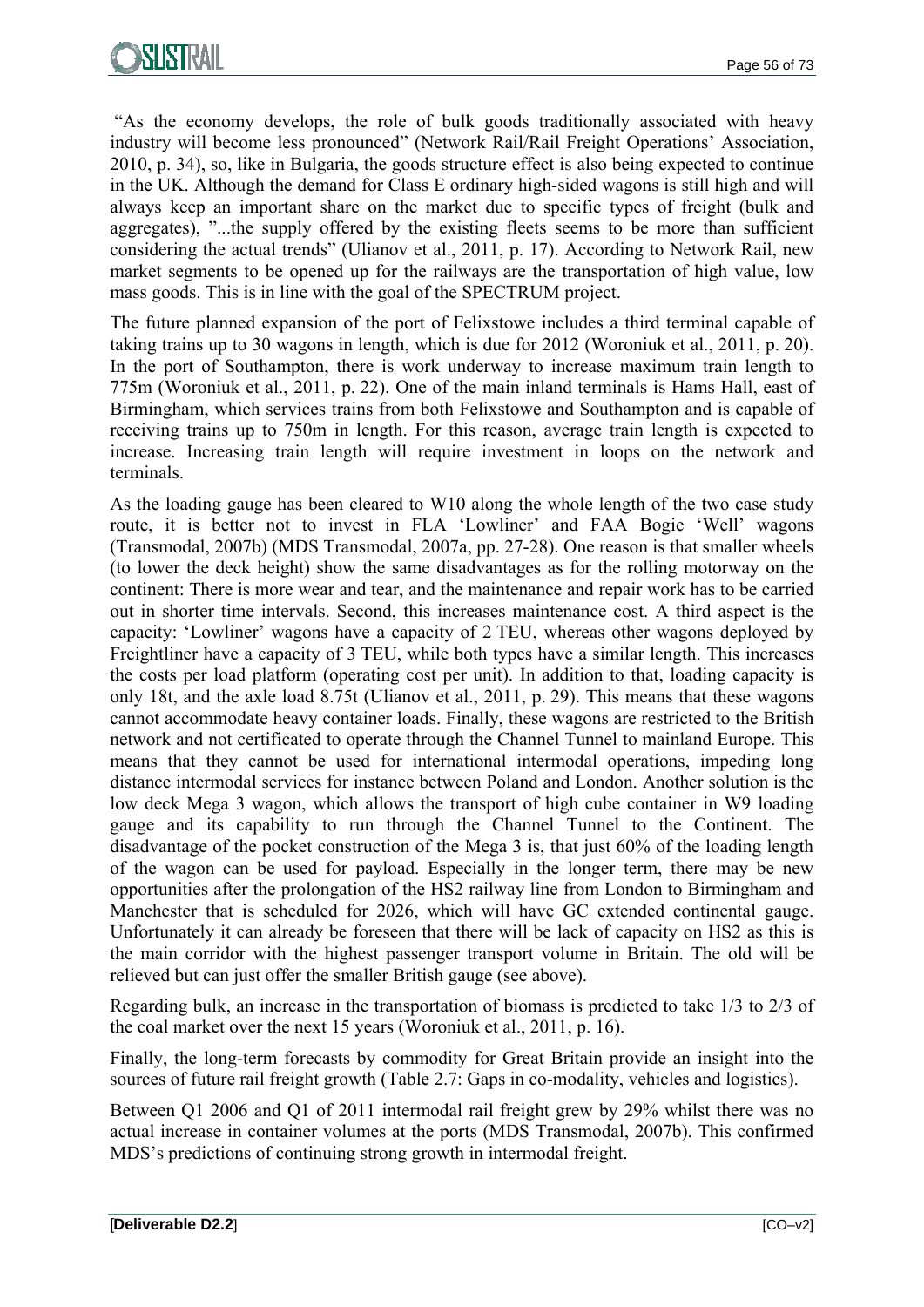#### **Table 3.12: Rail freight forecasts by commodity, GB, 2006-30 (MDS Transmodal, 2007b)**

|                      |                 |         | % per annum growth<br>in tonnes |
|----------------------|-----------------|---------|---------------------------------|
| Intermodal/wagonload |                 |         | 7.6%                            |
| Bulk/semi-bulk       |                 |         | 0.2%                            |
| of which:            | Metals          | 0.7%    |                                 |
|                      | Ore             | $-0.7%$ |                                 |
|                      | Construction    | 1.5%    |                                 |
|                      | Automotive      | 2.0%    |                                 |
|                      | Petro/chemicals | 0.6%    |                                 |
|                      | Waste           | 0.0%    |                                 |
|                      | Infrastructure  | 0.0%    |                                 |
|                      | Coal            | $-0.9%$ |                                 |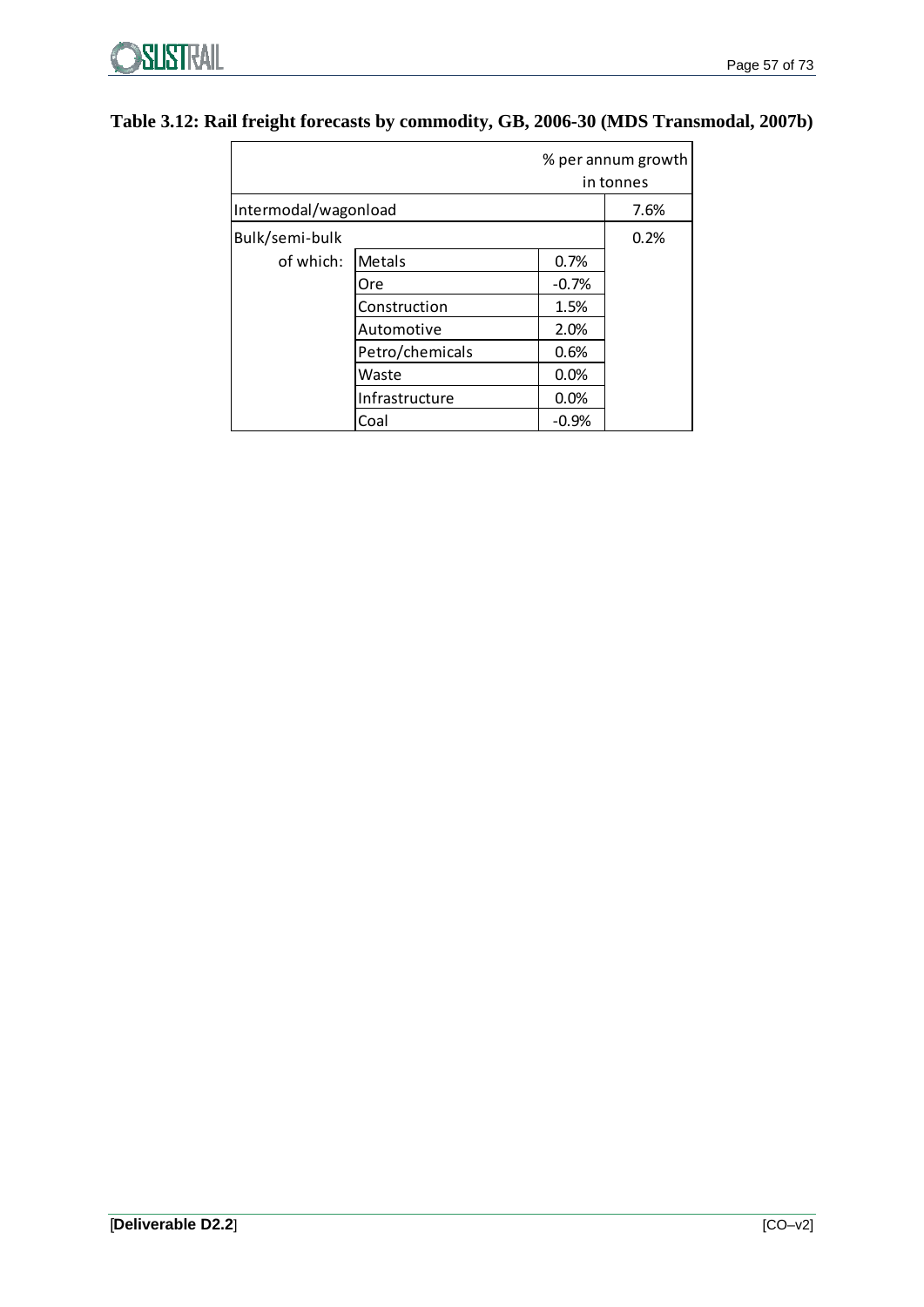

# **4. CONCLUSIONS AND NEXT STEPS**

This chapter draws together the main conclusions from the work, including:

- $\bullet$  implications for future rail vehicle and track requirements  $(4.1)$
- $\bullet$  the market trends and opportunities to be supported (4.2), and
- relevant inputs for subsequent SUSTRAIL Tasks and Work Packages (4.3).

#### 4.1 Implications for future rail vehicle and track requirements

Considering the findings on the current freight flows, the general and route-specific trends, as well as the future market opportunities for rail freight, it follows that the future rail vehicles should be designed to accommodate

- cargo with a lower physical density and higher value,
- smaller consignments in general,
- various types of intermodal loading units (containers, swap-bodies, semi-trailers),
- items to be carried in reverse logistics processes (including returns, returned empties, packing material, and other waste).

Sustainable future rail vehicles should

- be interoperable in use on different national railway networks,
- be 'intelligent' (enabling supply chain visibility and vehicle condition monitoring as well as emergency response),
- be reliable in operation,
- have design features to suit cargo to be carried under current and future market conditions,
- have a lower tare weight and an improved aerodynamic performance,
- cause less noise,
- have track friendly bogies,
- be able to run at a higher speed.

Table 4.1: System trends and opportunities for sustainable and competitive rail freight summarises the future logistics requirements on the freight vehicle - track system for the EU three routes assessed in SUSTRAIL.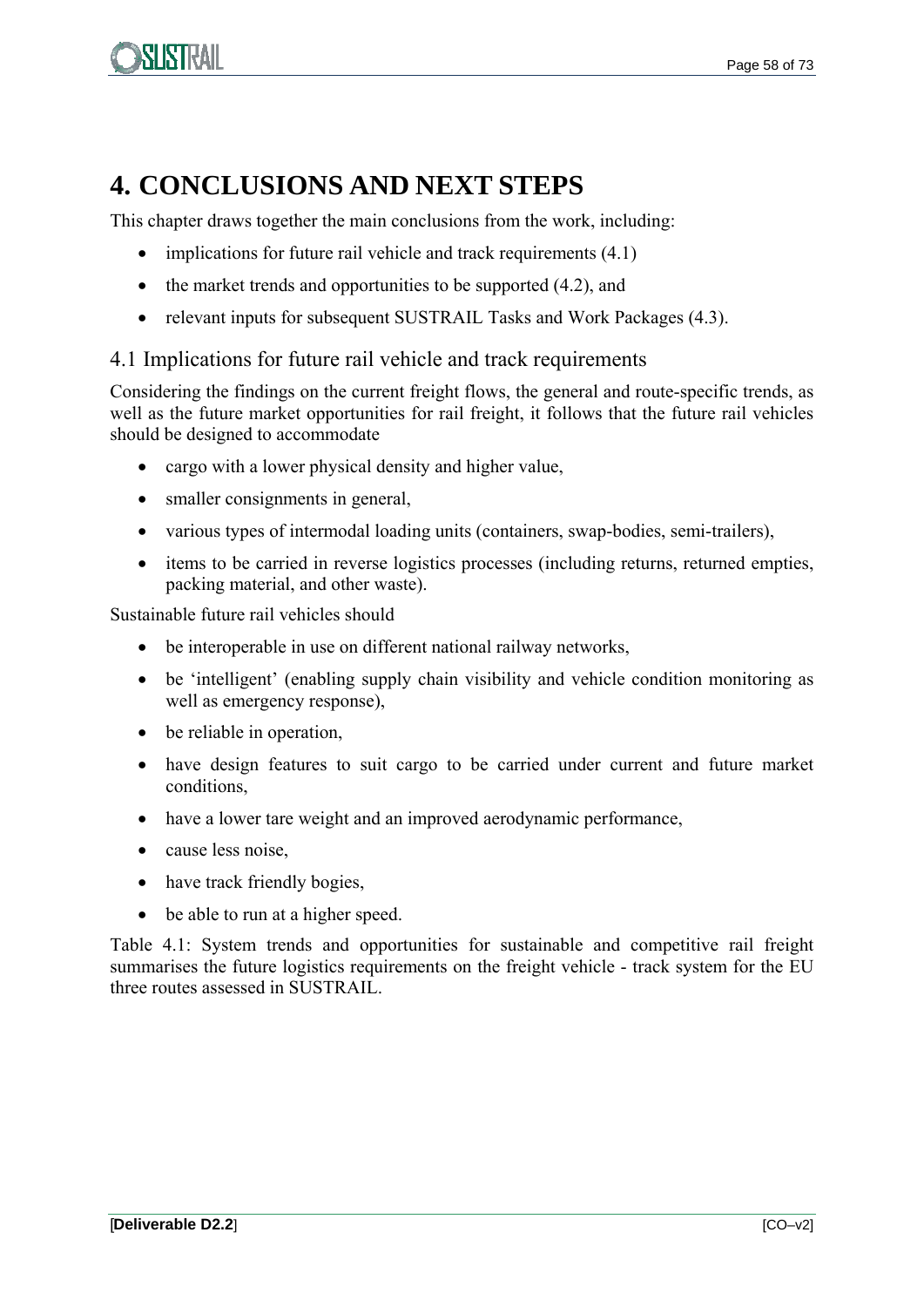

| <b>EU</b> general                         | <b>Spain route</b>                                | <b>UK</b> route                 | <b>Bulgaria route</b> |
|-------------------------------------------|---------------------------------------------------|---------------------------------|-----------------------|
| Target higher freight operating<br>speeds | e.g. $100 \rightarrow 120$ km/h                   | e.g. $120 \rightarrow 145$ km/h | increase              |
| Investment in terminals                   |                                                   |                                 |                       |
| Gauge enhancement                         |                                                   |                                 |                       |
| Increase axle load capability             | $\checkmark$                                      | ?                               | ?                     |
| Longer trains                             | ✓                                                 | $\checkmark$                    | ✓                     |
| Piggyback freight                         | ✓                                                 |                                 | ✓                     |
| <b>High Speed Rail freight</b>            | not in scope for SUSTRAIL                         |                                 |                       |
| Quality of service enhancement:           | ✓                                                 |                                 | ✓                     |
| reliability, flexibility, security        | direct/indirect benefits of SUSTRAIL improvements |                                 |                       |
| <b>Lowliner</b> wagons                    | ?                                                 |                                 | ?                     |

#### **Table 4.1: System trends and opportunities for sustainable and competitive rail freight**

There is a general need across the case study routes to increase average freight operating **speeds**, although the specific requirements vary by route. The primary motivation is to maximise track capacity and service reliability by better integrating freight trains with passenger services. Increasing freight train maximum operating speeds is key to increasing average speeds towards line speed.

On the Mediterranean Corridor, 120km/h capability is seen as an appropriate target, and is being achieved by some containerised freight on parts of the route. Barriers to be overcome include the speed limitations for some wagon types, signalling systems, and the interaction with short-distance passenger trains on the network around urban areas. On the UK route, raising the speed of all freight trains to 120km/h would be valuable, and to 130 or 145km/h more so.

There is also an economic interest in increasing **axle loads**, although not necessarily for all types of freight: for bulk freight, greater vehicle payloads offer cost efficiencies for the operator, which might be partially/wholly offset by the cost increment in track maintenance – this is a subject for further investigation in WP5.

For containerised/intermodal freight, payloads tend to be volume-limited rather than weightlimited<sup>2</sup>, therefore containerised freight adds little to the case for raising the axle load capability of the track – at least for typical EU mixed freight/passenger routes such as the three case SUSTRAIL studies, where the axle load limits are approximately 22.5t, with some exceptions, current or proposed (e.g. the Spanish route), up to 25t or 25.4t. Those exceptions include cases where a lower speed limit is traded for higher axle loading capability. Again, WP5 should examine these trade-offs with the aim of identifying the combination(s) offering the best business case, in terms of efficiency, profitability and acceptability to the key parties (IM, operators, and end users).

Increasing market share for freight will require **investment in terminals** and facilities for **longer trains** on all three case study routes. While this carries substantial cost implications for IMs and operators, with changes required to  $-$  for example  $-$  track sections for signalling

1

 $2$  this may warrant further study: the weight of loaded 20ft containers in practice can be as high as 30t. Assuming 20t for the tare weight of a 60ft Class R flat wagon, with 4 axles and 3x20ft containers, this implies potentially up to 27.5t axle load. In principle, freight operators are therefore slightly constrained in their ability to load the 60ft wagons, even with a 'target' axle load limit of 25t. For a 45ft wagon with 4 axles, the maximum axle load on a comparable basis would be  $\leq 22t$ , within current axle load limits for the case study routes.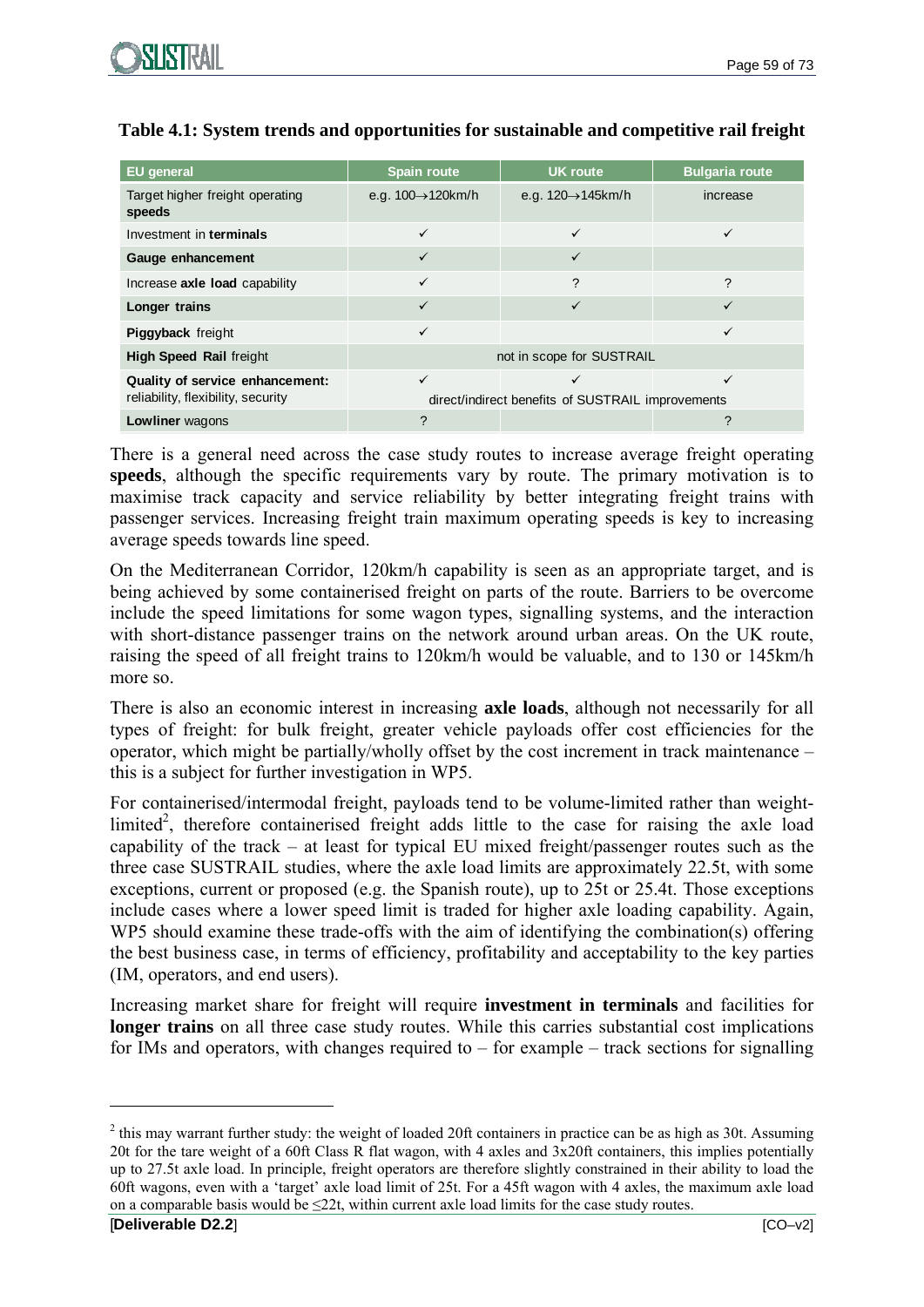

and passing loops, the implications for vehicle and track design are limited and will not be a key focus for the SUSTRAIL research.

**Gauge** is an issue for the Bulgarian, Spanish and UK networks, in order to accommodate the forecast freight growth and take advantage of market opportunities. For the UK case study route, a consistent W10 loading gauge has been achieved, and for realism should be assumed to remain in place in future. Opportunities for increasing **piggyback freight** are judged to be significant in the EU as a whole, though are not directly applicable to the UK case study given gauge restrictions. **Lowliner wagons** are of potential interest to maximise the dimensions of containers carried, given fixed gauge restrictions, however smaller wheels and associated vehicle-track interaction and maintenance issues would require to be investigated.

**High speed rail freight** is an interesting specialist market with competitive advantages for express freight (including parcel/palletised freight), vis-a-vis air and road modes. It is, however, a very specific market with unique technical requirements for high speed operation, that would warrant separate study. Therefore a decision was reached to focus SUSTRAIL on the majority of the EU rail freight market – at maximum operating speeds in the range 120- 160km/h, with particular interest in the lower half of that range.

The market analysis highlighted **quality of service enhancement** as key to European rail freight growth, including a focus on reliability, security, flexibility and visibility (tracking). There is potential for SUSTRAIL to impact directly or indirectly on some of these issues, particularly reliability which is a key focus of the project. Visibility is at best remotely related to the vehicle design work planned for SUSTRAIL and will be treated as essentially 'out-ofscope'.

These above factors will therefore be used:

- as criteria to guide vehicle and infrastructure design work in SUSTRAIL;
- as criteria in the Business Case (WP5) for the SUSTRAIL innovations.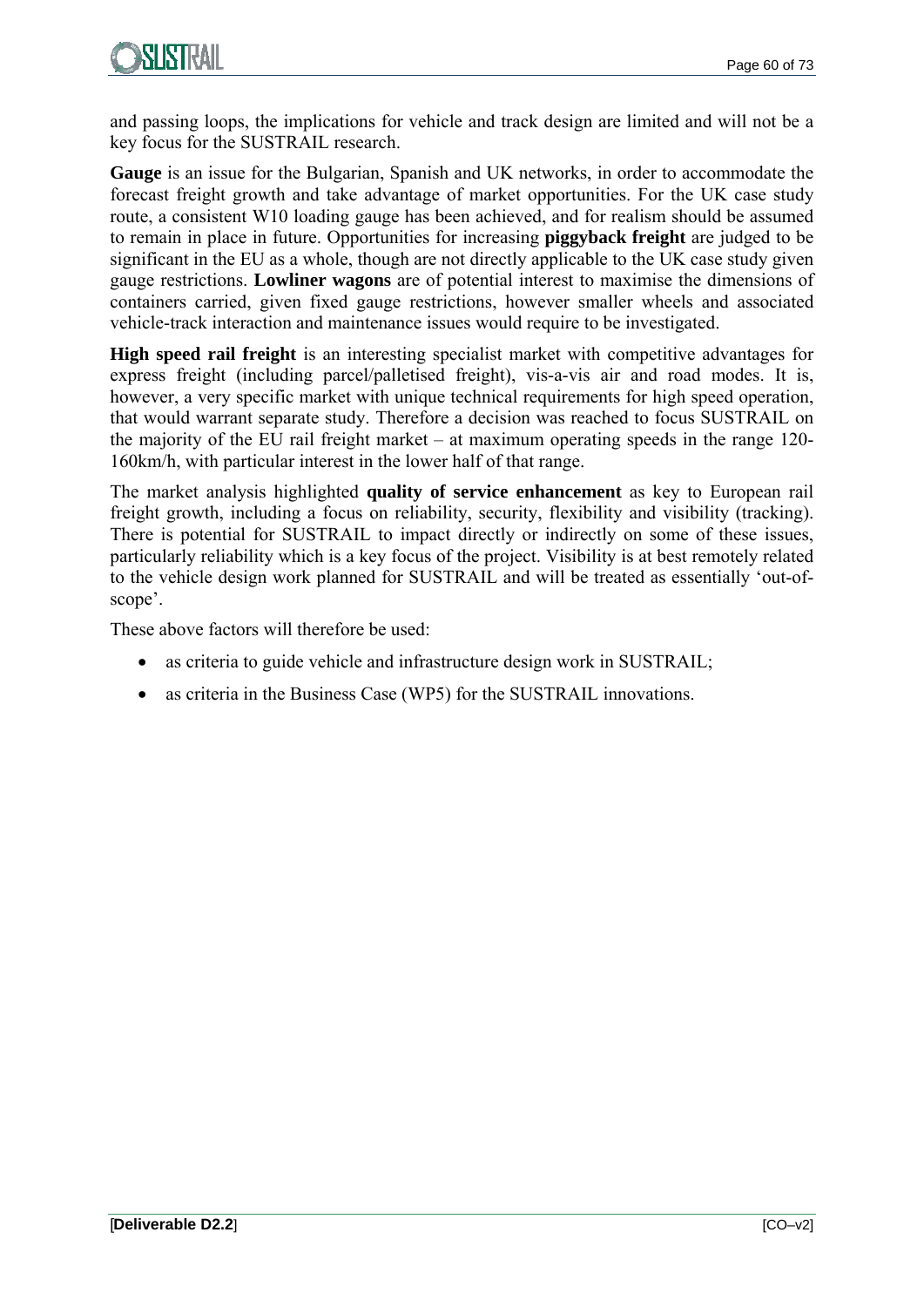

### 4.2 Market trends and opportunities to be supported

#### **Table 4.2: Market trends and opportunities for the SUSTRAIL routes**

| <b>EU</b> general                                                                      | <b>Spain route</b> | <b>UK route</b>       | <b>Bulgaria route</b> |
|----------------------------------------------------------------------------------------|--------------------|-----------------------|-----------------------|
| Support intermodal market growth<br>(high value, fast growing)                         | $\checkmark$       | ports; consumer goods | $\checkmark$          |
| Automotive, specialist wagons                                                          | $\checkmark$       | ✓                     | $\checkmark$          |
| Oil and petroleum, tank wagons                                                         | $\checkmark$       |                       | $\checkmark$          |
| Metals, flat wagons                                                                    | $\checkmark$       | $\checkmark$          | ✓                     |
| Wood, flat wagons                                                                      |                    |                       | $\checkmark$          |
| <b>Construction</b> materials                                                          | $\checkmark$       | $\checkmark$          | ✓                     |
| Continuing high flows of coal, using<br>E/F wagons                                     |                    |                       | $\checkmark$          |
| <b>Chemical industry inputs</b>                                                        | $\checkmark$       |                       |                       |
| <b>Transit traffic:</b> growth markets -<br>east, Turkey                               |                    |                       | ✓                     |
| <b>Biomass</b>                                                                         | $\checkmark$       | $\checkmark$          | $\checkmark$          |
| <b>Recyclates</b>                                                                      | $\checkmark$       |                       | $\checkmark$          |
| Capture more of high value, low<br>density, time sensitive markets<br>(ERRAC, RETRACK) | ✓                  | ✓                     | ✓                     |

As part of this task, the partners carried out an assessment of current flows, market trends and opportunities, held a Workshop at which IM and freight operator representatives input their experience and forward-looking perspectives, and prepared a synthesis of the findings. The main conclusions arising from this work, summarising from this Deliverable, are as follows:

- (i) The SUSTRAIL research should support **growth in the intermodal market**, EU-wide and include import and export flows. This sector is both fast-growing and high-value, and has a strong cross-border dimension. The potential benefits for countries with maritime ports such as Spain and the UK will include the enhancement of inland connectivity, as part of a more sustainable and competitive overall logistics sector. The potential benefits for countries with high levels of transit traffic will be exemplified by the Bulgarian case study, where already 50% of rail freight is transit traffic and the fastest-growing flows are with trading partners oustide the EU to the east and south. Consumer goods are a key component of this traffic for the future, with a view to increasing substitution for road freight on congested corridors.
- (ii) There are further **specific market segments** in which there is potential for rail freight growth, including:
	- the automotive industry, in which EU countries continue to see major operations – not only in finished vehicles which typically require specialist wagons, but in components which can be carried in a range of intermodal vehicle types;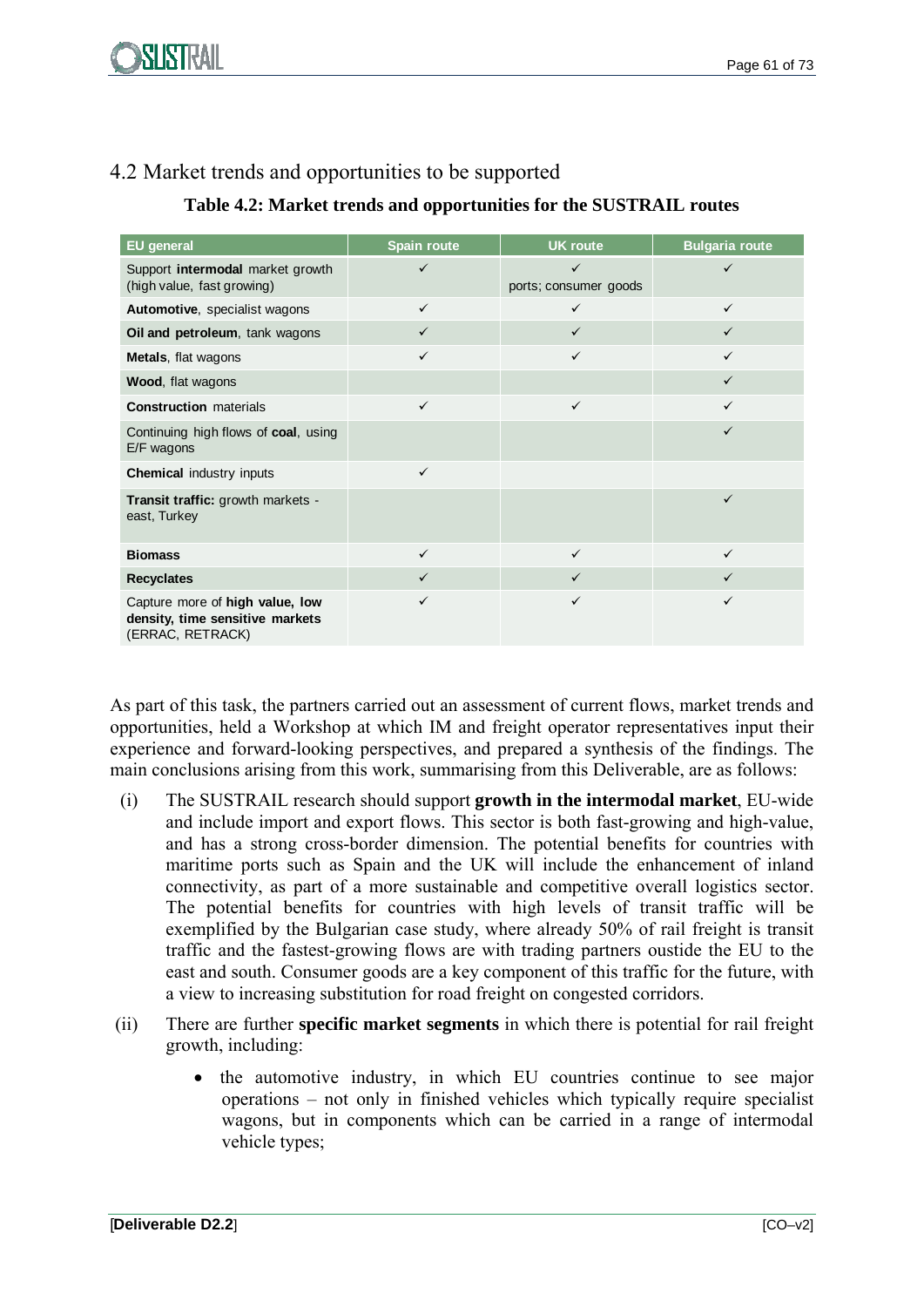- oil/petroleum/energy products and chemicals, which continue to be important markets although the nature of the products in continually evolving  $-$  e.g. the shift towards biofuels;
- metals, which remains a medium-to-high value market, although the geography of suppliers is shifting with globalisation;
- wood products particularly in countries with this specialism in trade, represented by Bulgaria among the three case studies;
- construction materials to support expected continuing urbanisation;
- continued high flows of coal in specific countries, e.g. Bulgaria and UK, where it is used particularly in power generation, whether imported or domestic;
- growing markets in biomass and recyclates.
- (iii) There are **economies of scope** in addressing these markets since elements of the tracktrain system are common to multiple markets, for example:
	- the widespread use of Y25 bogies (and derivates thereof such as the Y33 and LTF 13, which are used not only for high-sided box wagons (UIC Class E) but also for container flats (UIC Classes R,S));
	- the ability of certain vehicle types to serve multiple markets  $-$  e.g. container flats (UIC Classes R,S) to serve automotive component flows, consumer goods and other forms of containerised/intermodal freight, and high sided box wagons (UIC Class E) to serve a range of dry bulk traffic.

This creates an opportunity to benefit a wider range of commodity flows with a common set of vehicle and track innovations.

(iv) These future market trends and opportunities now need to be investigated in greater depth in the context of the vehicle and track characteristics and requirements identified to date. There are cost, revenue and benefit implications of different configurations of speed, axle load, wagon design and operating regime. This is the focus of the Business Case development forthcoming in WP5, which will be carried out in parallel with the research into vehicle and infrastructure development in WP3&4.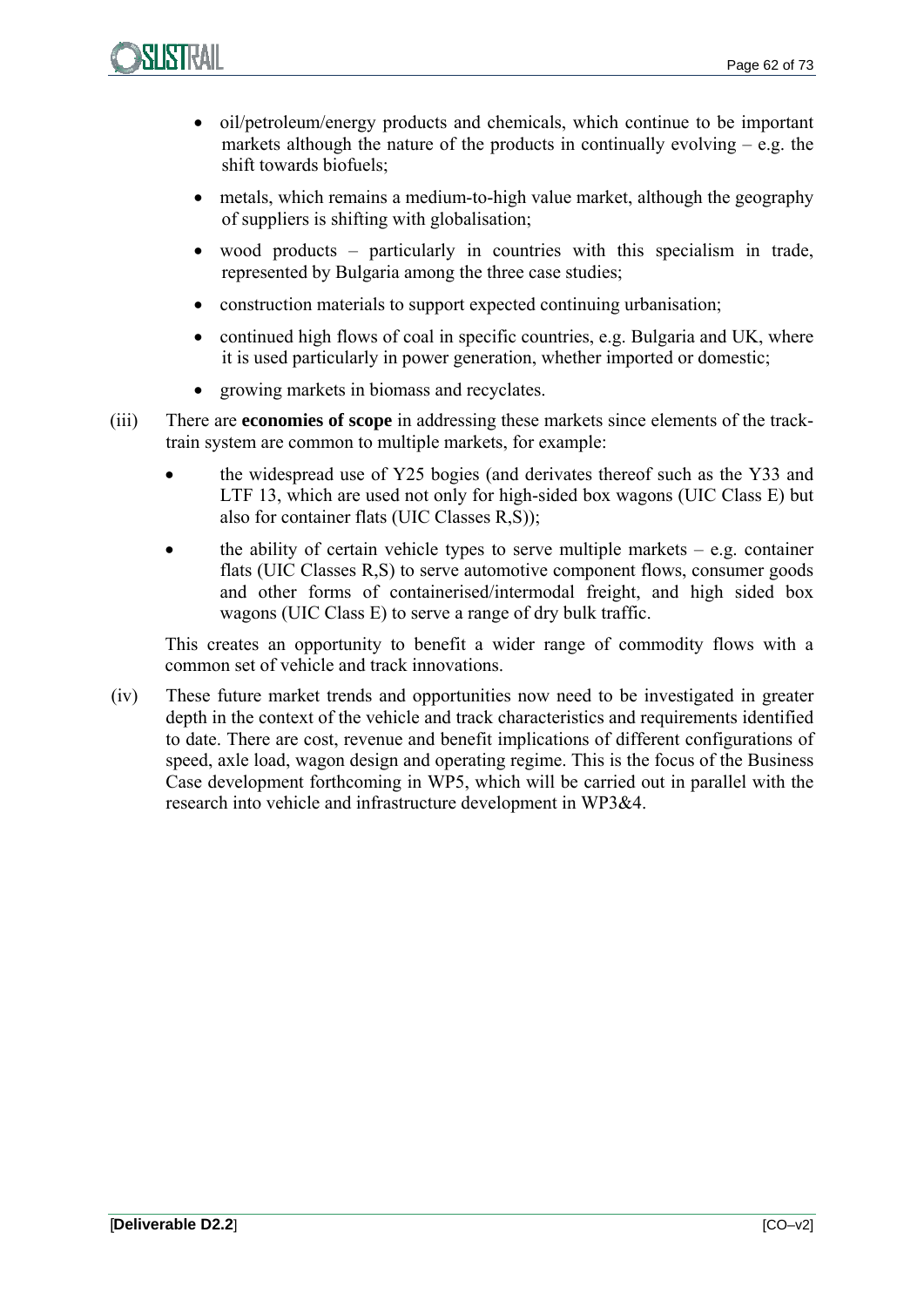### 4.3 Relevant input for subsequent SUSTRAIL Tasks and WP5

Within the SUSTRAIL project, WP5 will evaluate the Business Case for a future freight vehicle-track system supplying a higher delivered tonnage. Recommendations will be made for whole-system implementation, including phasing-in of novel technologies and strategies for the equitable redistribution of whole-system savings.

WP5 will provide an iterative filter:

- initially, the Business Case framework will inform the selection among a long list of potential innovations, including vehicle and track developments and combinations of both of these;
- in the later stages of the SUSTRAIL project, WP5 will evaluate a Business Case for the preferred option with regard to the vehicle and track system. The assessment will include quantifying the Life Cycle Cost (LCC) of each option and a Reliability, Availability, Maintenance and Safety (RAMS) analysis where the parameters for this analysis are informed by the duty requirements established in WP2.

In the next stage of WP2 (Task 2.5), the duty requirements generated by the preceding tasks 2.1-2.4 will be prioritised, which will focus the vehicle and track design research in WP3 and WP4. Therefore key inputs from this task  $(2.2)$  are: the focus on particular vehicle and track requirements in this deliverable; and the initial assessment of the markets to be addressed. Task 2.2 has served to identify and consider the range of markets and physical requirements, to recommend a focus on some of these in particular, and to begin to screen out those which are out of scope for SUSTRAIL (e.g. high speed rail freight).

Among the key lessons for WP5 from this work are the findings relating to:

- drivers of rail freight revenue and flow, including the identification of high value traffic and key market segments;
- the identification of customer requirements in the transport value chain, including key variables in market demand such as reliability, flexibility, security and traceability;
- current performance issues on the EU network, as perceived by the freight operators and IMs in particular, and specific elements of the whole vehicle-track system where relaxation of current constraints could open up growth opportunities and new markets offering significant added value; and
- the need to optimise, given multiple variables driving performance on the cost side and on the revenue side, and trade-offs evident between them – exemplified by the selection of targets for maximum freight operating speed on one hand, and axle loads limits on the other.

The review of European research has also re-emphasised the value of preventative maintenance strategies for vehicles and track, which the LCC analysis in WP5 aims to capture. Specifically in vehicle maintenance, in line with the ERRAC Freight Roadmap, it is expected that preventative axle bearing condition monitoring will lead to a decreased failure rate on freight wagons. By monitoring the wagons and anticipating their degradation in speed, wagons will be taken out of duty when they have reached a cost-efficient maintenance limit, instead of using a costly, lifetime-decreasing safety limit. Preventive maintenance allows for higher efficiency, whereas a reactive maintenance strategy leads to expensive corrective maintenance. New ICT such as the online data warehouse InteRRis supports preventive maintenance.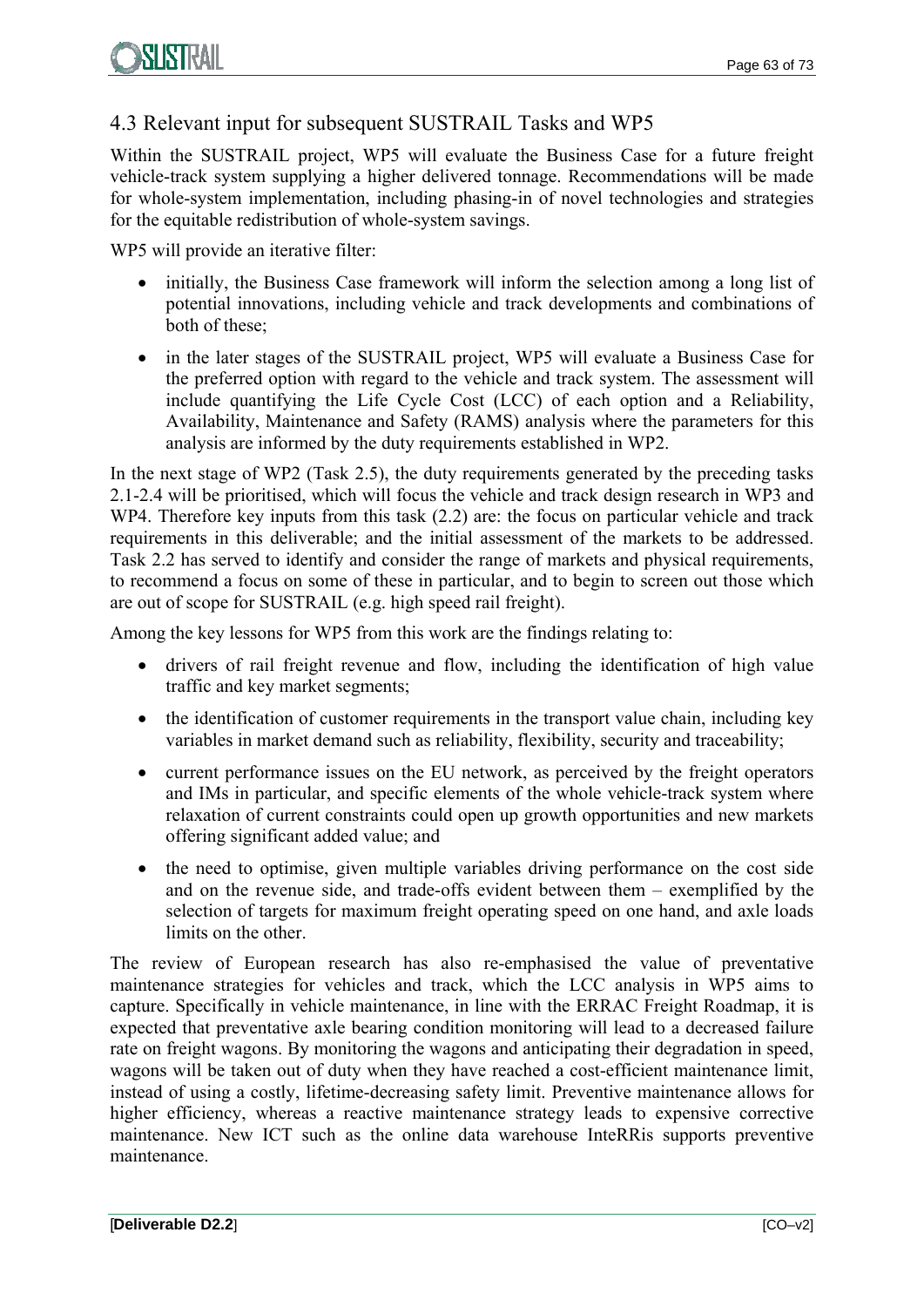# **GLOSSARY**

#### **Definitions of key metrics**

Axle load:

The axle load limits the payload of a rail freight wagon. It is measured in tonnes (t).

 $|tons| + weight of cargo |tons|$ *number of axles of the rail vehicle*  $\alpha$  *tare* of *wagon*  $\lfloor \tan s \rfloor +$  *weight* of *cargo*  $\lfloor \tan s \rfloor$ 

#### Codification:

The appropriate combination of loading gauge, vehicle and loading unit in intermodal transport is defined through a codification which must fit. The capital letters "C" for containers and swap bodies and "P" for semi-trailers in pocket wagons are used to differentiate between loading units. The 2 or 3 digit figures describe by a definition which width and height the loading has or is allowed on a line by using a specific wagon.

Line classification:

There are different line categories for managing the interface between load limits of vehicles and rail infrastructure. The line classification is derived from the axle load and the load per metre. The line classes are standardised in UIC leaflet 700 as well as in EN 15528:2008.

#### Loading gauge:

The loading gauge is the maximum height and width in cross section of a railway line available for the load on a wagon. No part of the wagon or of the cargo is allowed to exceed the loading gauge. The loading gauge must fit into the clearance gauge.

#### Mass:

The mass represents the weight and is expressed in tonnes (t).

#### Mass per unit length:

The mass per unit length is the maximum gross mass per unit length of a vehicle and limits the payload of a rail freight wagon.

 $|tons| + weight of cargo |tons|$ *length over buffers metres tare of wagon*  $\lfloor$ *tons* $\rfloor$ + *weight of cargo*  $\lfloor$ *tons* 

#### Payload:

Payload is the maximum allowable weight of the cargo that can be carried, measured in tonnes (t), taking into account vehicle´s tare and maximum gross mass.

#### Speed:

The speed is expressed in kilometres per hour (km/h). A distinction has to be made between the maximum speed allowed by the rail infrastructure and the maximum speed allowed by the rail vehicle or train characteristics. Line speed means the running speed. Besides, there is the average speed, taking into account slowing down and resumption of speed.

#### Tare:

Tare is the mass of an unloaded vehicle. It is measured in tonnes (t).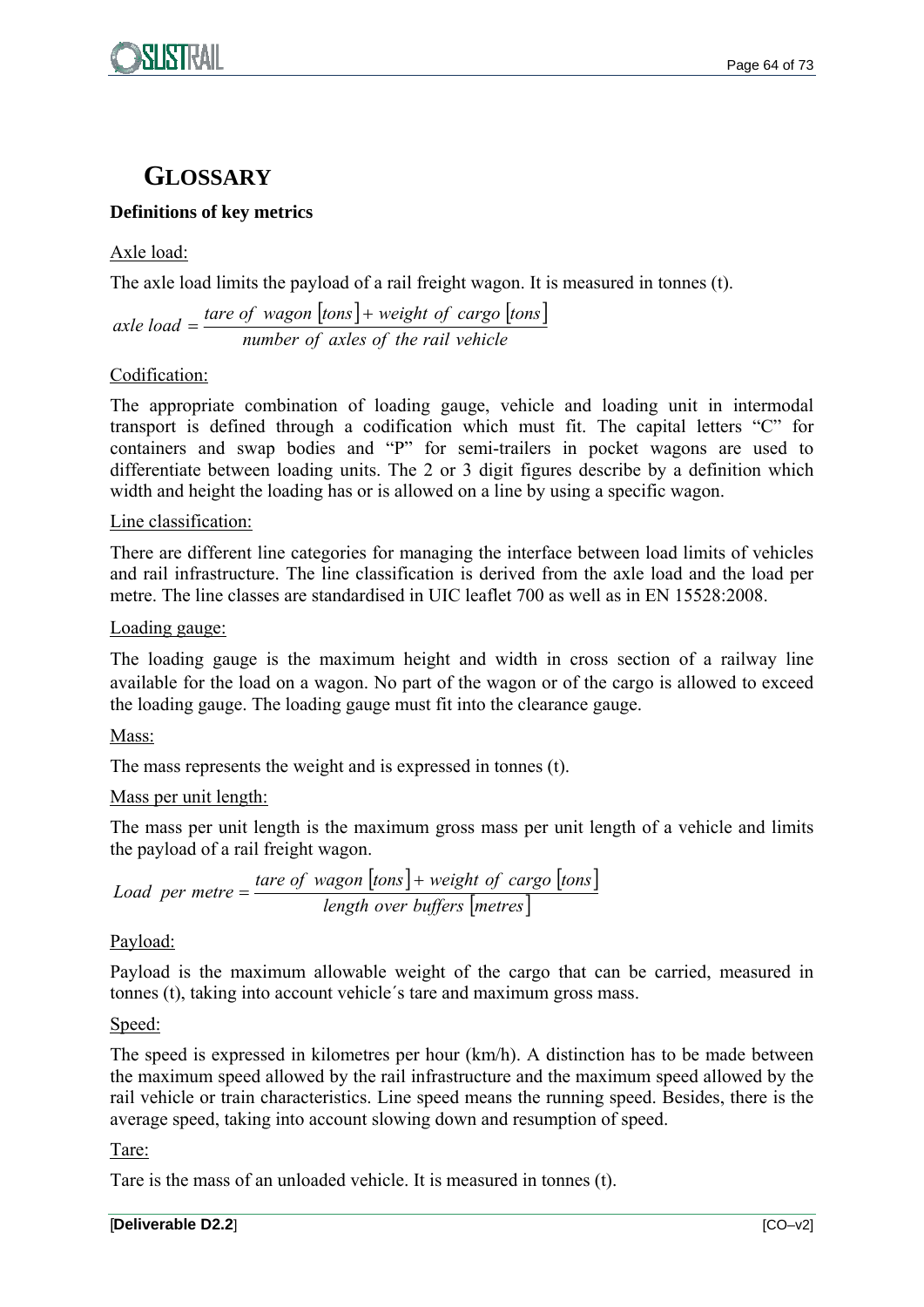

#### Train length:

Train length is expressed in metres (m). In this report, maximum and average train length are addressed.

#### Train weight:

Train weight is expressed in tonnes (t). In this report, maximum and average train weight are addressed.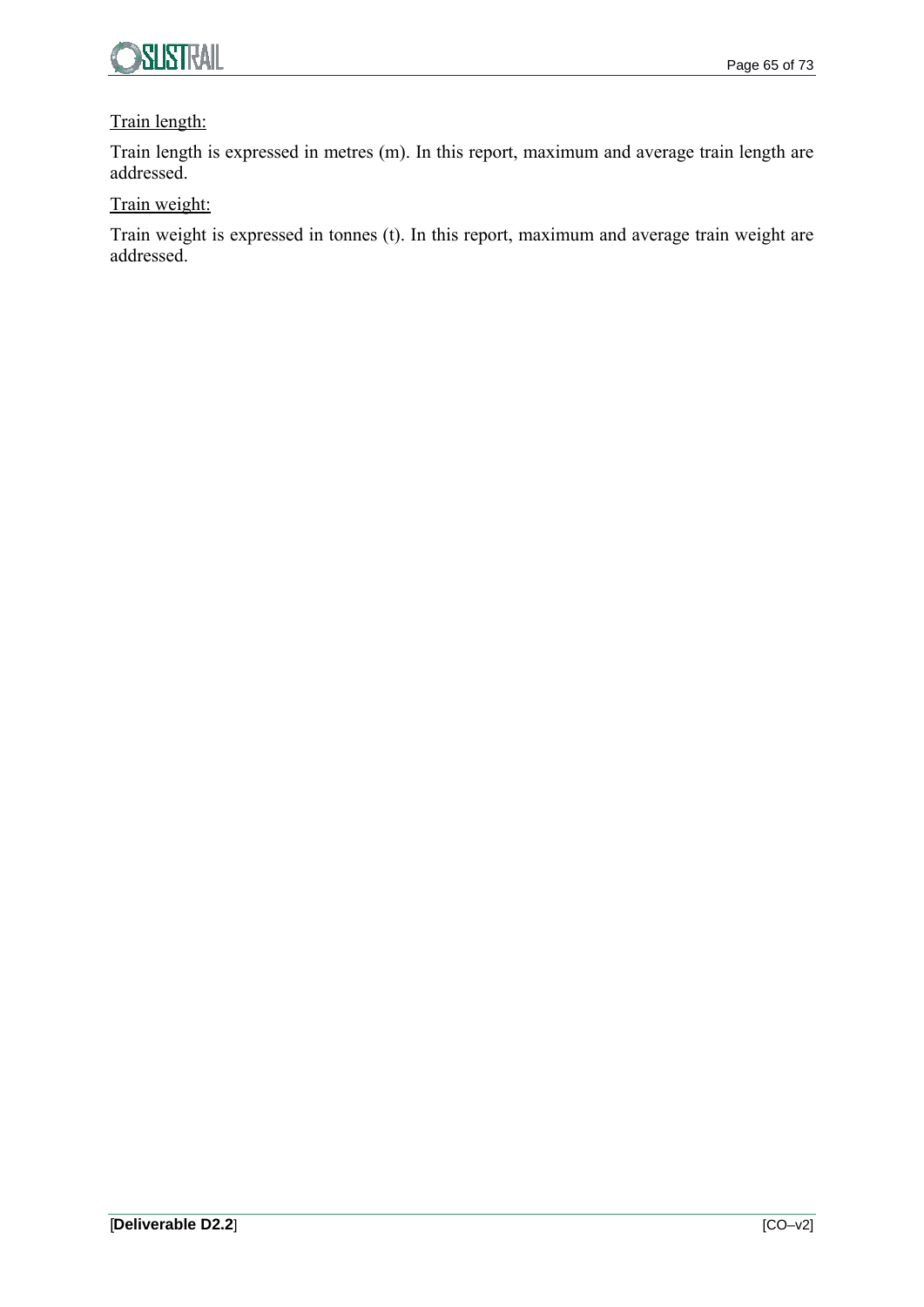

## **REFERENCES**

- Aberle, G., 2009. *Transportwirtschaft Einzelwirtschaftliche und gesamtwirtschaftliche Grundlagen.* 5 ed. München: Oldenbourg.
- ADIF, 2011. *Declaración sobre la red de ADIF,* s.l.: s.n.
- ADIF, no date *Cuadro de cargas máximas,* s.l.: s.n.
- AECOM and Institute for Transport Studies, 2010. *Freight Modal Choice Study: Phase 1 Conclusions – Drawing Together Evidence, Final Report,* London: Department for Transport.
- Anon., 2011. New high speed line in Spain. *todays railways Europe 182*.
- CREAM Partners, 2009. *Sofia Terminal Declaration.* [Online] Available at: http://www.cream-project.eu/download/service/CREAM\_Terminal-Declaration-Sofia\_2009.pdf [Accessed 12 12 2012].
- Ecologistics Ltd., 2010. *Ecologistics launch the container train service.* [Online] Available at: http://www.ecologistics.bg/en/?pageID=11&news=Ecologistics-launchthe-container-train-service [Accessed 12 12 2011].
- ERA, 2012. *The European Railway Agency at a glance.* [Online] Available at: http://www.era.europa.eu/Pages/Home.aspx [Accessed 19 01 2012].
- Erlinger, M., 2012. *Streckenklasse\_NRIC\_C11,* Wien: Rail Net Europe.
- ERRAC, 2011. *ERRAC WORK PACKAGE 02: Encouraging modal shift (long distance) and decongesting transport corridors.* Draft Freight Roadmap, May ed. s.l.:s.n.
- Europe Intermodal, 2008. *AdriaKombi Turkey.* [Online] Available at: http://www.europeintermodal.com/ [Accessed 09 12 2011].
- European Automobile Manufacturers Association (ACEA), 2011. *The Automobile Industry Pocket Guide 2011.* Belgium: ACEA.
- European Commission, 2001. *EU White Paper on Transport COM(2001) 370,* s.l.: s.n.
- European Commission, 2001. *White Paper, European transport policy for 2010: time to decide.* s.l.:s.n.
- European Commission, 2006. *Keep Europe Moving- Sustainable mobility for our continent, mid-term review of White Paper 2001 European transport policy for 2010: time to decide.* s.l.:s.n.
- European Commission, 2010. *EU Energy and Transport in Figures, Statistical Pocketbook.*  Luxembourg: Publications Office of the European Union.
- European Commission, 2011. *Transport: Action Plan and Directive European commission.*  [Online]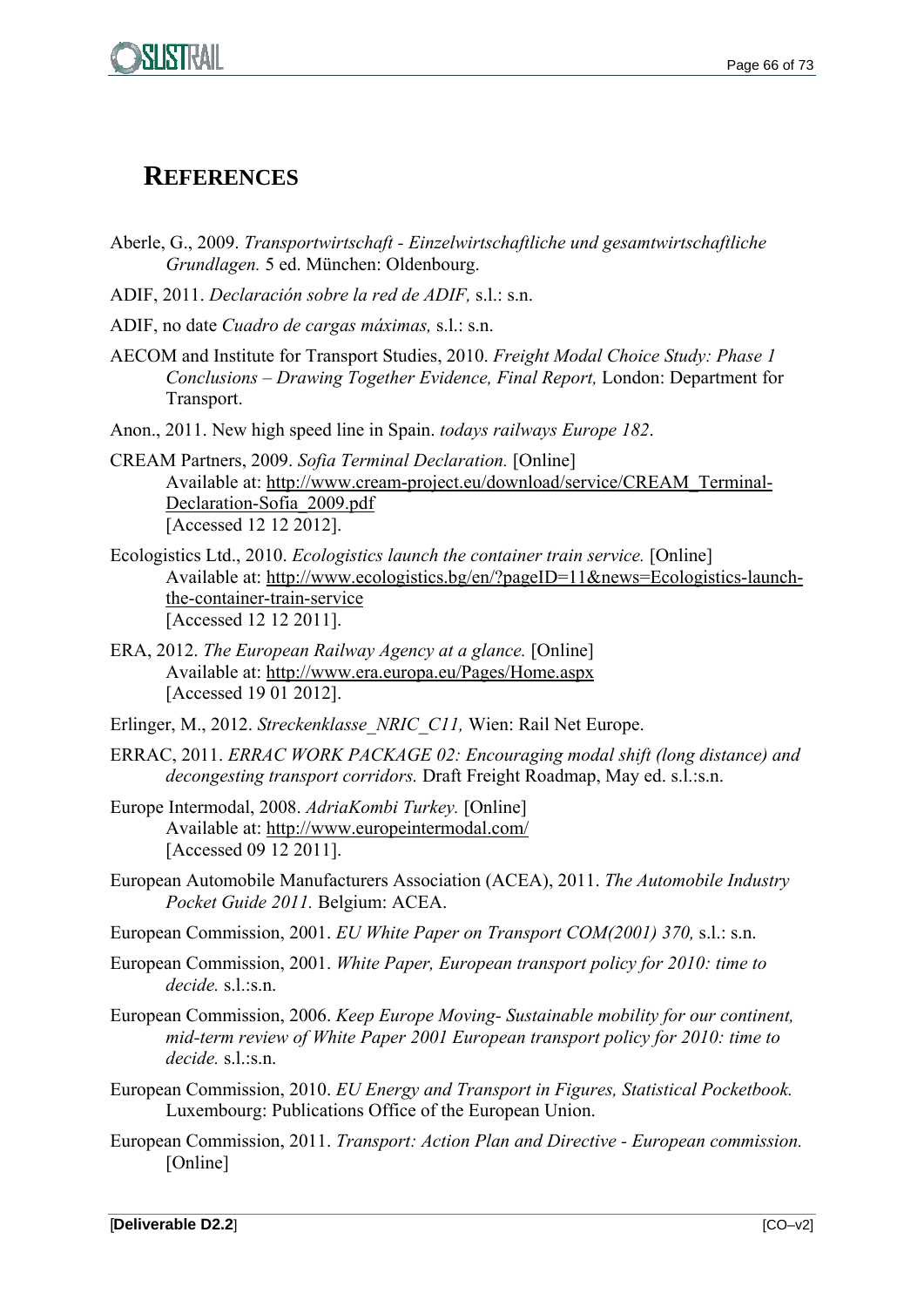

Available at: http://ec.europa.eu/transport/its/road/action\_plan/action\_plan\_en.htm [Accessed 13 01 2012].

- European Commission, 2011. *White Paper 2011: Roadmap to a Single European Transport Area - Towards a competitive and resource efficient transport system.* s.l.:s.n.
- Eurostat, 2011. *Eurostat Data Explorer Annual number of empty and loaded intermodal transport units carried on railways (number, TEU).* [Online] Available at:

http://appsso.eurostat.ec.europa.eu/nui/show.do?dataset=rail\_go\_contnbr&lang=en [Accessed 14 12 2011].

- Eurostat, 2011. *Eurostat Data Explorer Number of wagons.* [Online] Available at: http://appsso.eurostat.ec.europa.eu/nui/show.do?dataset=rail\_eq\_wagon\_n&lang=en [Accessed 13 12 2011].
- Eurostat, 2012. *Transport Data Main Tables.* [Online] Available at: http://epp.eurostat.ec.europa.eu/portal/page/portal/transport/data/main\_tables [Accessed 29 02 2012].
- Express-Interfracht, 2010. *Express Interfracht Balkan Train.* [Online] Available at: http://www.expressinterfracht.at/en/Our\_product\_trains/Balkan\_Train/index.jsp [Accessed 12 12 2011].
- FERRMED, kein Datum *Supply/Demand, Technical and Socio-economic GLOBAL STUDY of FERRMED Great Axis Network and its Area of influence ,* s.l.: s.n.
- Ineco-ADIF, 2011. *Estudio del Corredor Ferroviario Mediterráneo,* s.l.: s.n.
- Innofreight, 2008. *Innofreight WoodTainersystem kommt in Bulgarien zum Einsatz! / Innofreight WoodTainersystem започва да се използва в България!.* [Online] Available at: http://www.innofreight.com/\_innofreight/6\_news/Bulgarien\_Start.php [Accessed 09 12 2011].
- Institute of Shipping Economics & Logistics, 2010. *Containerisation International Yearbook.*  s.l.:s.n.
- Iskan, S., 2011. Autoteile nehmen die Bahn. *DVZ,* Issue 146 Sonderbeilage Türkei, p. 10.
- J Eckhardt, A. P., 2010. *Review of well known logistics concepts adopted during last decade (Final Draft Ver3).* [Online] Available at: http://www.efreightproject.eu/knowledge/DownloadFile.aspx?tableName=tblSubjectI nfo&field=Skema%20Study%20Filename1&idField=subjectInfoID&id=52 [Accessed 13 01 2012].
- Jablonski, A., 2011. *SustRail WP1 workshop.* Paris: s.n.

Karagyozov, K., 2011. [Interview] (25 11 2011).

- Kloss, K., 2011. Augsburger Erfolgskiste. *DVZ,* Issue 146 Sonderbeilage Türkei, p. 3.
- Kloss, K., 2011. Deutscher Markt treibt das Geschäft an. *DVZ,* 65(152), p. 6.
- KombiConsult/K+P Transport Consultants, 2009. *DIOMIS Evolution of intermodal rail/road traffic in Central and Eastern European Countries by 2020 - Bulgaria, Paris:* UIC.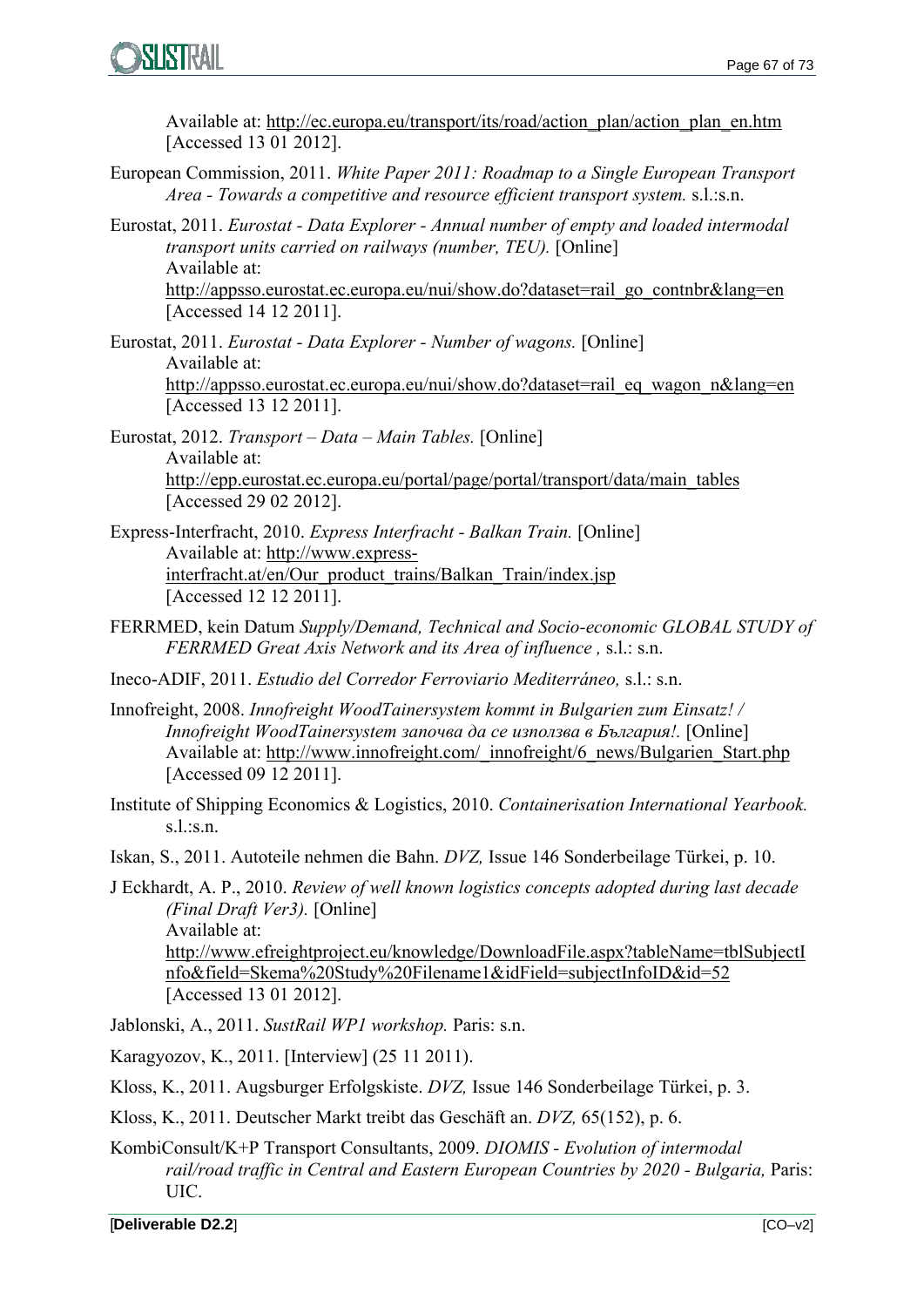- Konings, R. & Vleugel, J., kein Datum *Temperature-controlled cargo logistics: market analysis of Dutch transports of selected food products,* Delft: s.n.
- Kraan, M. W. S. a. V. H. M., 1997. *High speed freight transport: first steps towards intra-European high speed freight transport by rail,* The Netherlands: Research Unit for Integrated Transport Studies.
- Kümmerlen, R. & Schulze, M., 2011. Die Produktion kommt zurück. *LOG.Kompass*, 07 12, pp. 6-9.
- Lekse, J., 2009. *x-11 Catalogue for TT 2013.* [Online] Available at: http://www.rne.eu/index.php/corridor-info/items/Corridor\_11.html [Accessed 20 02 2012].
- MDS Transmodal, 2007a. *Kent International Gateway Assessment of Railway Connectivity and Site Layout.* [Online] Available at: http://www.maidstone.gov.uk/files/kentgateway/Rail%20connectivity%20report.doc [Accessed 08 11 2011].
- MDS Transmodal, 2007b. *Rail Freight Forecasting to 2030.* [Online] Available at: http://www.mdst.co.uk/attachments/downloads/206009\_rail%20freight%20forecasts% 20Feb%202008.pdf [Accessed 18 01 2012].
- Ministerio del Fomento, 2010. *Plan estratégico para el impulso del transporte ferroviario de mercancías en España,* Madrid: s.n.
- Network Rail/Rail Freight Operations' Association, 2010. *Value and Importance of Rail Freight,* s.l.: Network Rail.
- NRIC, 2010. *National railway Infrastructure Company network statement.* [Online] Available at: http://www.railinfra.bg/cms/export/backup/gallery/downloads/network\_statement/Network\_statement .pdf [Accessed 20 02 2012].
- OECD, 2010. *Globalisation, Transport and the Environment.* Paris: OECD Publishing.
- Organisation Internationale des Constructeurs d'Automobiles (OICA), 2012. *2010 Production Statistics.* [Online] Available at: http://oica.net/category/production-statistics/ [Accessed 29 02 2012].
- Peter Brett Associates LLP, 2009. *Freight Modal Choice Study: Behavioural barriers and factors influencing modal choice,* London: Department for Transport.
- Petersen, M. e. a., 2009. *Report on Transport Scenarios with a 20 and 40 year Horizon, Final report,* Copenhagen: Funded by DG TREN.
- RENFE Freight division, kein Datum *Sociedades Mercantiles.* [Online] Available at: http://www.renfe.com/empresa/mercancias/index.html [Accessed 23 01 2012].
- RETRACK, 2012. *RETRACK REorganisation of Transport networks by advanced RAil freight Concepts.* [Online] Available at: http://www.retrack.eu [Accessed 19 01 2012].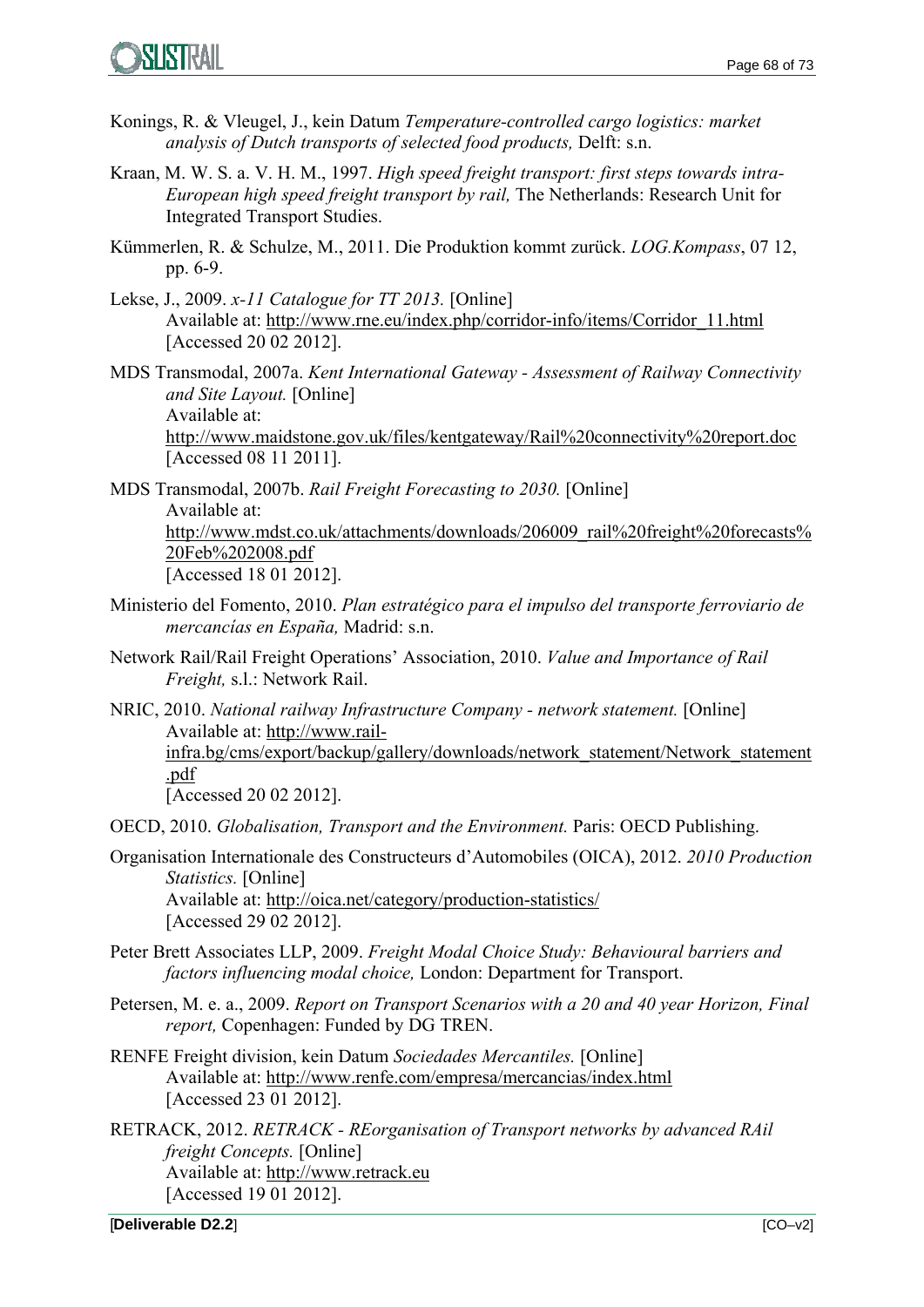Ruschke, E., 2011. [Interview] (09 12 2011).

- Sessa, C. a. E. R., 2009. *EU transport demand: Trends and drivers,* s.l.: Paper produced as part of contract ENV.C.3/SER/2008/0053 between European Commission Directorate-General Environment and AEA Technology plc..
- Strategic Rail Authority, 2004. *Gauging Policy.* [Online] Available at: http://www.joycewhitchurch.care4free.net/Gaug\_Pol.pdf [Accessed 12 01 2012].
- Studiengesellschaft für den kombinierten Verkehr, 2004. Ford/Transfesa: Orientexpress für die Automobillogistik. *SGKV- Rundschreiben*, Issue 10, pp. 10-11.
- Studiengesellschaft für den kombinierten Verkehr, 2004. Profilerweiterung hilft Hinterlandverkehr der südostenglischen Häfen Tilbury und Felixstowe. *SGKV-Rundschreiben*, 7, pp. 16-18.
- Studiengesellschaft für den kombinierten Verkehr, 2005. Noch eine neue Bahnverbindung für Kühne + Nagel. *SGKV-Rundschreiben*, 10, p. 5.
- SUSTRAIL, 2011. *SUSTRAIL Grant Agreement Annex I "Description of Work",* s.l.: s.n.
- Trabert, H., 2011. Ford fährt zwischen Köln und Kösekoy. *DVZ,* Issue 146 Sonderbeilage Türkei, p. 11.
- Transmodal, M., 2007b. *Rail Freight Forecasting to 2030.* [Online].
- TRANSvisions, 2009. *Task 2 Report "Quantitative Scenarios", Study on Transport Scenarios with a 20 and 40 Year Horizon,* s.l.: Service contract A2/78 2007 for EC DG TREN.
- UIC International Union of Railways, 2011. *Railisa The UIC Statistics Database.* [Online] Available at: http://uic.asso.fr/spip.php?article1352 [Accessed 13 12 2011].
- Ulianov, C., 2011. *SustRail WP1 workshop.* Paris: s.n.
- Ulianov, C., et al., 2011. *SustRail D1.3: Overview of common freight wagon vehicles and economic data Version 1,* s.l.: s.n.
- UNILEEDS, 2012. *Which freight market trends should SUSTRAIL support/develop?,* Madrid: s.n.
- Uniresearch, 2012. *ReTrack Reorganisation of Transport networks by advanced Rail freight Concepts.* [Online] Available at: http://www.retrack.eu/ [Accessed 13 01 2012].
- University of Westminster , 2010. *Freight Modal Choice Study: Addressable Markets,*  London: Department for Transport.
- WBCSD World Business Council for Sustainable Development, 2004. *Mobility 2030: Meeting the Challenges to Sustainability. The Sustainable Mobility Project, Full Report ,* s.l.: WBCSD World Business Council for Sustainable Development.
- Woroniuk, C. et al., 2011. *SUSTRAIL Route summary: Logistics, local freight market and whole system economics - Deliverable D1.5, version 001,* s.l.: s.n.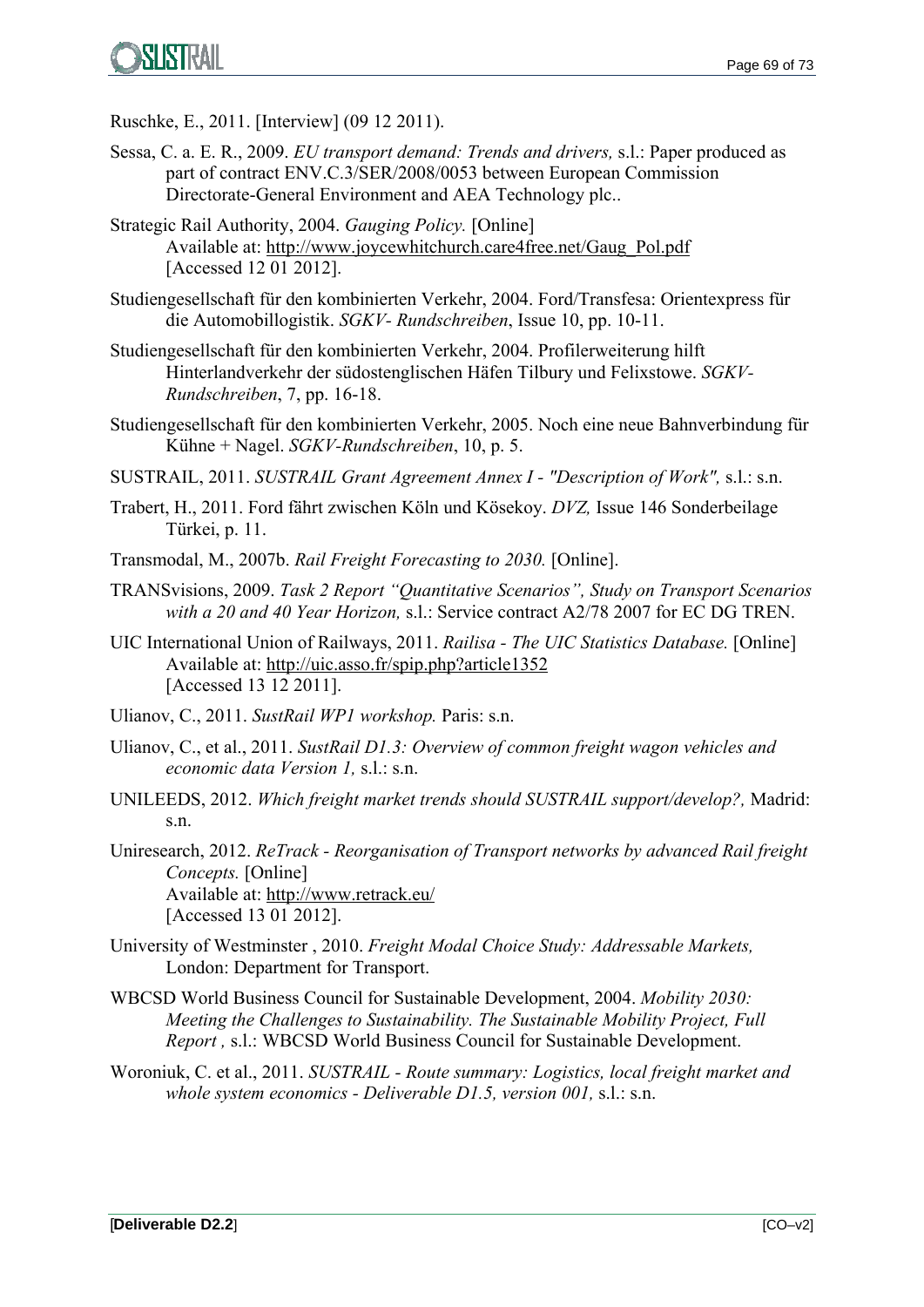

# **APPENDIX A – QUESTIONNAIRE**

#### **Selected line: general route characteristics**

General route characteristic about the selected line have been collected in task 1.5. Considering that this data is very useful for defining the traffic flow through the selected line, it should be important to reconsider this information.

The definition of the selected line could be done according to the following main points:

- **Route maximum speed** by sections for freight movement.
- **Maximum length** allowed to the freight train composition.
- **Maximum weight** allowed to the freight train composition.
- **Maximum weight** allowed to single freight wagon.
- **Maximum rail loading gauge**.
- Existing **constraints on the line** for the transportation of dangerous goods.
- **Maximum axle load** allowed to freight wagons.
- **Mass per unit length**.
- **geometric aspects regarding wheel-base**
- Line classification (according to EN 15528:2008 / UIC700).

#### **Selected line. Data about traffic flow of freight trains**

In order to define a trend, data about the last years are needed. Due to the particular economic situation, actual data does not totally represent a good reference for the study. For this reason the IM will provide data based on the last years (a good data sample, could be considered a time interval not less to 5 year, if possible)

A full study allowing making a trend could be based on the three kinds of data:

- Moved freight general data
- Estimated average data
- Statistic data

#### **Moved freight general data:**

- Mass transported (tonnes)
- Mass transported (tonne-kilometre)
- Gross hauled tonnage
- Total freight railway transports (number of trains)
- Total wagons.
- Categorisation of vehicles (according to EN 15528:2008 / UIC700).

#### **Estimated average data:**

 Average speed of the freight train compositions (or average time it takes to travel the section or line studied).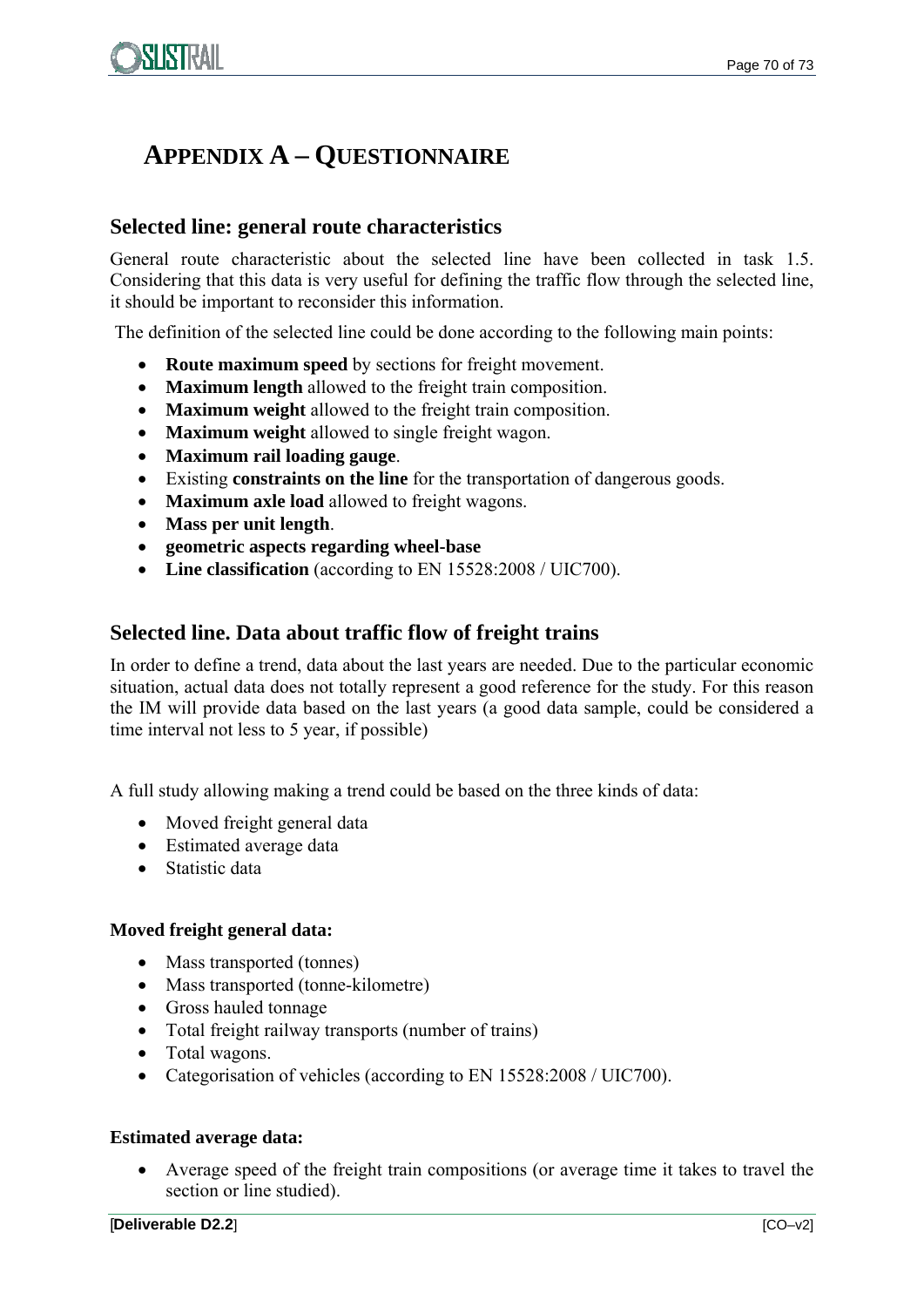

- Average length of the freight train compositions.
- Average axle load of the freight train compositions.

#### **Statistic Data**

- A. Good transported by type according to NSTR main groups (in tonnes or percentage of the total):
	- Goods transported in containers.
	- Raw materials, bulk and transportation of special materials (by dimension or weight). Steel materials, construction materials such as precast concrete, wood, paper, dry bulk (coal, cement, grain, aggregates, fertilizer, etc…) or liquids (fuels, chemicals...).
	- Transportation of cars or vehicles in special wagons, containers or flat wagon.
	- Other special products.
- B. Wagons type (number or percentage of the total):
	- Intermodal wagons (Container, swap bodies, trailer).
	- Open wagons.
	- Covered wagons or boxcars.
	- Flat wagons for transporting rods, beams, pipes, rails, coils, etc...
	- Tank wagons.
	- Hoppers wagons
	- Autoracks for transportation of unlades automobiles.
	- Others
- C. Wagons classification (number or percentage of the total) (According to EN 15528:2008 / UIC700).
- D. Value of the different freight flows in selected the line (Statistics of the revenue generated from the different goods transported / different markets).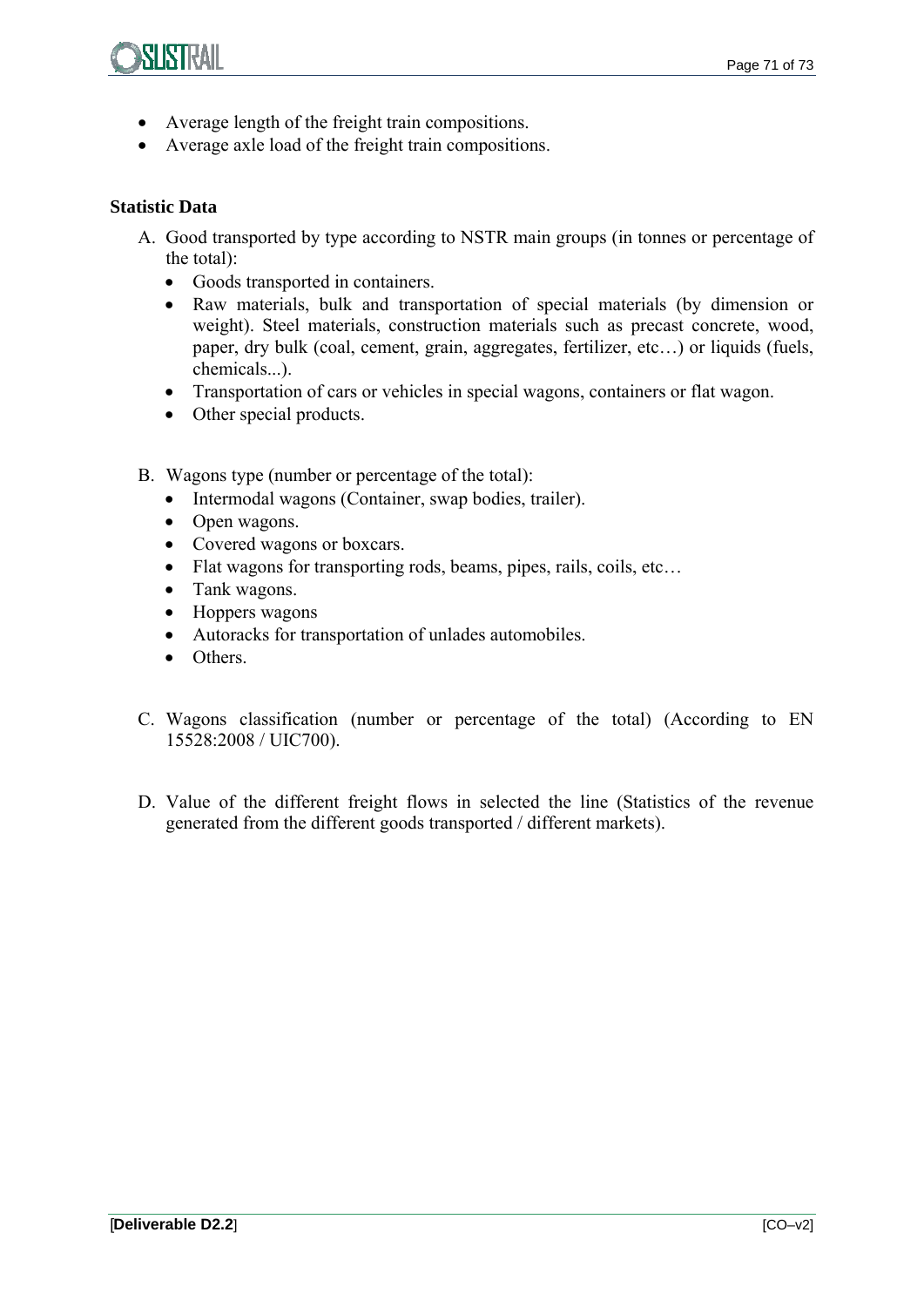# **APPENDIX B – WORKSHOP ATTENDANCE**

**'Which freight market trends should SUSTRAIL support/develop?'** 

SUSTRAIL Task 2.2.2 Workshop 25<sup>th</sup> January 2012 held at Universidad Politécnica de Madrid Escuela Superior de Ingenieros Industriales Calle José Gutiérrez Abascal, 2 28006 Madrid Spain

#### **Attendees**

| <b>Partner*/Organisation</b> | <b>Name</b>                                                                                                       |  |
|------------------------------|-------------------------------------------------------------------------------------------------------------------|--|
| <b>RENFE Group</b>           | Margarita Risueño<br>Rosa Martín                                                                                  |  |
| <b>TRAIN*</b>                | Valeria Bagliano                                                                                                  |  |
| NR*                          | Andrew Jablonski                                                                                                  |  |
| <b>ADIF*</b>                 | María García Santiago<br>Enrique Mario García Moreno                                                              |  |
| <b>MARLO*</b>                | <b>Roland Frindik</b><br><b>Tilman Platz</b>                                                                      |  |
| UNEW*                        | Dewan Islam                                                                                                       |  |
| <b>MMU*</b>                  | Simon Inwicki                                                                                                     |  |
| <b>UNILEEDS*</b>             | John Nellthorp<br><b>Phill Wheat</b><br><b>Tony Whiteing</b>                                                      |  |
| USFD*                        | David Fletcher<br>Adam Beagles                                                                                    |  |
| <b>UPM Guest</b>             | Javier Romero (CDTI and UPM)<br>Jose Cañizares (AEC, formerly RENFE)                                              |  |
| UPM*                         | Juan de Dios Sanz Bobi<br>Roberto Loiero<br>Juan Andrés Brunel Vázquez<br>Andrés Moreno<br><b>Isaac Sanz Yela</b> |  |